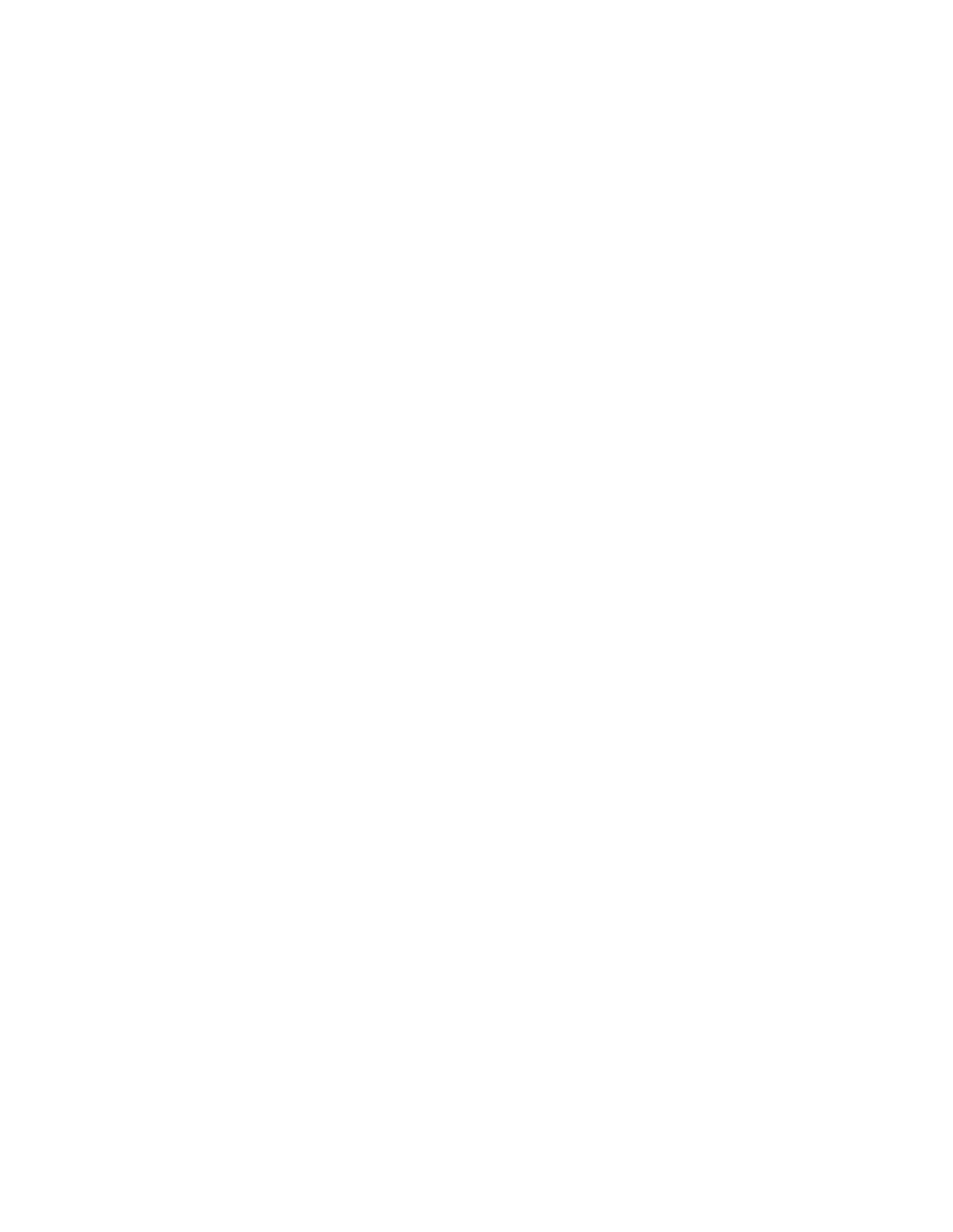### **Acknowledgements**

This project was supported by the Administration for Children and Families, U.S. Department of Health and Human Services Preschool Development Grant Birth Through Five Initiative (PDG B– 5), awarded to the Illinois Governor's Office of Early Childhood Development (GOECD), via an Illinois State Board of Education (ISBE) contract 21-586SBE-FINAN-B-21257.

The American Institutes for Research® appreciate the leadership and availability of staff from the GOECD, particularly Dr. Jamilah R. Jor'dan, Nicole J. Craft, and Maggie Koller. We also want to thank Joanna Su from the Department of Human Services, Maternal, Infant, and Early Childhood Home Visiting (MIECHV) for her guidance and input. We are grateful for their genuine interest in and passion for this project and for always being available and willing to help it succeed.

We also thank the expert consultants who served on the project team to provide insights about early childhood data definitional issues in Illinois – Dawn Thomas and Keith Hollenkamp from the Illinois Early Childhood Asset Map at the University of Illinois at Urbana-Champaign.

Finally, we also want to acknowledge the numerous Illinois stakeholders whose guidance and input about early childhood definitions, issues, and data directly lead to the recommendations provided in this report. Their responsiveness and availability to discuss the issues of early childhood data was exceptional and greatly appreciated. Without their engaging participation, the informative findings of this report would not have been possible.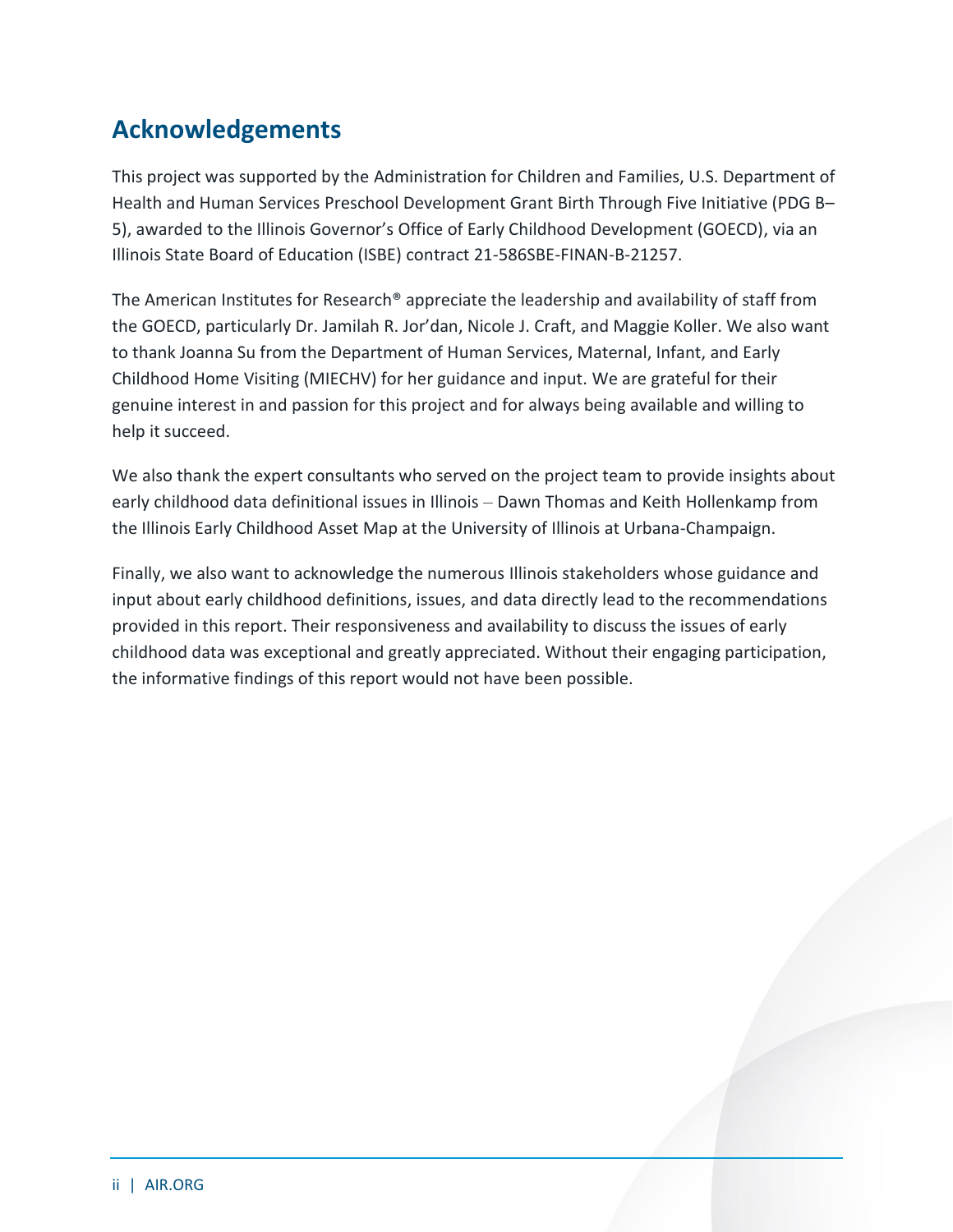### **Contents**

| Appendix A. Glossary of Early Childhood Education and Care Key Terms  36 |
|--------------------------------------------------------------------------|
|                                                                          |
|                                                                          |
|                                                                          |
|                                                                          |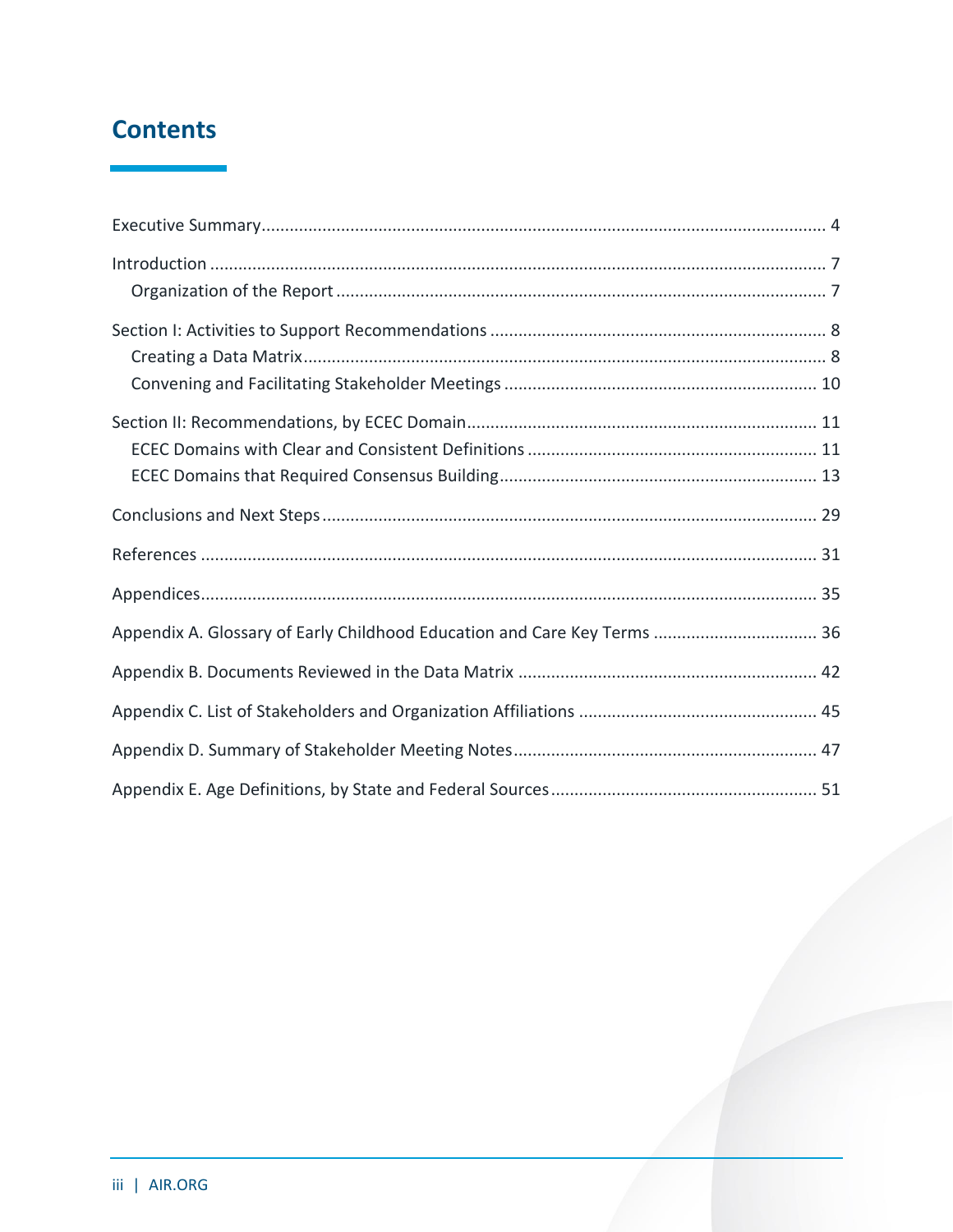### <span id="page-4-0"></span>**Executive Summary**

This report describes data definitions relevant to the Illinois early childhood education and care (ECEC) system and provides recommendations to resolve gaps and inconsistencies in data definitions. This work builds upon the work completed in the original *Illinois Preschool Development Grant Birth Through Five Needs Assessment, Final Report*. <sup>1</sup> The 2020 report reviewed existing ECEC Illinois needs-assessment reports and found a great deal of inconsistency in terminology usage, which made interpreting and comparing findings across resources difficult. Although existing needsassessment reports supplied critical information about strengths and gaps of services provided to families and young children, the inconsistency in the use and definitions of terms limited the utility of these resources for assessing needs of young children birth through age five and their families in Illinois. Inconsistent definitions pose a variety of problems that affect policy decisions, resource allocations, eligibility criteria, service tracking, service delivery, and data systems. For example, data systems that do not collect information about demographic characteristics (e.g., race/ethnicity, socioeconomic status) in a standard way will not be able to be used to consistently report gaps in access to the ECEC system for certain populations of families. Using precise terminology is also important to ensure that appropriate data are used for assessing needs and improving access and equity.

Thus, as part of Illinois's commitment to improve the ECEC comprehensive system, the Illinois Governor's Office of Early Childhood Development (GOECD) requested work to address the data definition gaps identified in the initial 2020 needs assessment.<sup>2</sup> This report is the culmination of several activities that expand upon the 2020 needs assessment as it relates to addressing the data definitions and data gaps that were illuminated. These activities include creating a Data Matrix that documents existing definitions and gaps in definitions, facilitating stakeholder meetings to discuss definition issues to build greater consensus on ECEC domains, and providing recommendations for addressing the data definition issues and gaps.

The Data Matrix was created to systematically organize ECEC topical areas and their definitions that were found to be inconsistently used in the reports reviewed for the 2020 needs assessment. The inconsistency in ECEC definitions made it difficult to interpret and compare findings to provide a comprehensive picture of the needs of young children and their families in Illinois. The development of a Data Matrix helped to clarify which ECEC areas had clear definitions; which areas overlapped; and which ECEC areas had gaps, challenges, and weaknesses to address. A total of 30 ECEC topical areas, hereafter referred to as domains, were

<sup>&</sup>lt;sup>1</sup> Garcia-Arena et al., (2020)

<sup>2</sup> ISBE contract 21-586SBE-FINAN-B-21257 to American Institutes for Research® (AIR®)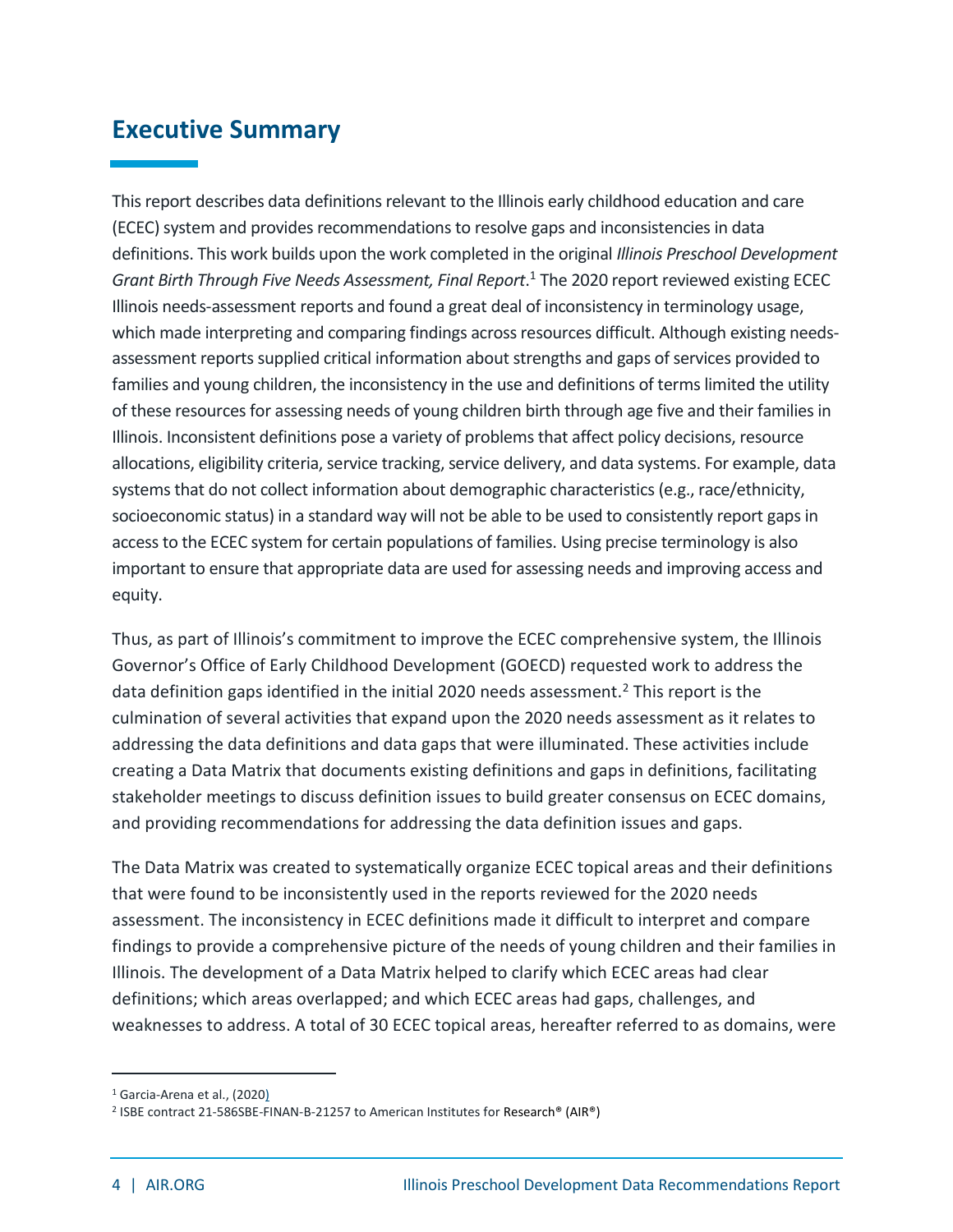reviewed for consistency in definitions. Sixteen domains in the Data Matrix work had clear and consistent definitions. Fourteen domains had either inconsistent definitions or were used in reports without sufficient definition. The American Institutes for Research® (AIR) organized and facilitated meetings with Illinois ECEC stakeholders to (1) review the Data Matrix and discuss domains and terms identified as unclear or conflicting, (2) discuss practical implications for data definitions, and (3) develop consensus on key domains.

For each of the 14 domains, we present recommendations for resolving existing data definition gaps or next steps toward doing so. The recommendations include input from stakeholders, as well as additional documents sent by stakeholders that provided additional context, information, or detail. Exhibit ES1 presents the recommendations by ECEC domain.

| <b>ECEC Domain</b>                                       | <b>Recommendation</b>                                                                                                                                                                                                                                                                                                                                                                                                                                                                                                                                                                                                     |
|----------------------------------------------------------|---------------------------------------------------------------------------------------------------------------------------------------------------------------------------------------------------------------------------------------------------------------------------------------------------------------------------------------------------------------------------------------------------------------------------------------------------------------------------------------------------------------------------------------------------------------------------------------------------------------------------|
| <b>Child and Family Demographics</b>                     |                                                                                                                                                                                                                                                                                                                                                                                                                                                                                                                                                                                                                           |
| Age of Children<br>in the ECEC<br>System                 | Policy and program documents and reports must be specific about age range. In other<br>words, documents and reports must explicitly define the age of child (or children) being<br>referenced. Using standardized language about age ranges and their cut-off points across<br>programs in the ECEC system can support more accurate calculations of service needs,<br>access, and equity.<br>- A review of age definitions used by federal and state agencies would inform next steps to<br>develop consistent age definitions. See Appendix E for a preliminary set of age definitions by<br>state and federal sources. |
| Race/Ethnicity                                           | - We recommend that the 2020 U.S. Census Bureau definitions be used for collecting<br>race/ethnicity information about children and their families.                                                                                                                                                                                                                                                                                                                                                                                                                                                                       |
| <b>Rural Areas</b>                                       | The Urban-Rural Classification Scheme developed by the National Center for Health Statistics<br>(NCHS) provides county-level classifications for rural, urban, or suburban areas. Therefore, we<br>recommend using a more granular geographic area, specifically zip codes, to classify areas.                                                                                                                                                                                                                                                                                                                            |
| Vulnerable or<br>Historically<br>Underserved<br>Children | - Funding streams play a critical role in improving precision associated with the domain<br>Vulnerable or Historically Underserved Children. ECEC policy and research documents would<br>be improved by explicitly noting when the population of focus is being dictated by a funding<br>stream. A helpful next step would be to develop a list, by funding stream, of existing<br>definitions for Vulnerable or Historically Underserved Children.                                                                                                                                                                       |
|                                                          | Given that this domain is variable and reflects changing, value-laden priorities of society and<br>community, it is important for stakeholders and organizations to recognize the values<br>underlying which groups they identified as priority populations and then rely on clear<br>research and established benchmarks to define group membership (e.g., Census Bureau<br>data, poverty line, incarceration status).                                                                                                                                                                                                   |
| <b>Early Childhood Education and Care Services</b>       |                                                                                                                                                                                                                                                                                                                                                                                                                                                                                                                                                                                                                           |
| <b>ECEC Access</b>                                       | - We recommend first identifying the dimensions of access that must be included in the<br>definition from a practical perspective (e.g., distance, cost, schedule), as well as from an<br>equity perspective. Once these dimensions are identified, the next step is developing clear<br>definitions for each of those dimensions.                                                                                                                                                                                                                                                                                        |
| <b>Facilities</b>                                        | Distinctions should be made between care sites, delivery sites, and administrative sites in<br>the data systems. The use of each facility-whether for the care and education of children                                                                                                                                                                                                                                                                                                                                                                                                                                  |

#### **Exhibit ES1. Recommendations for ECEC Domains**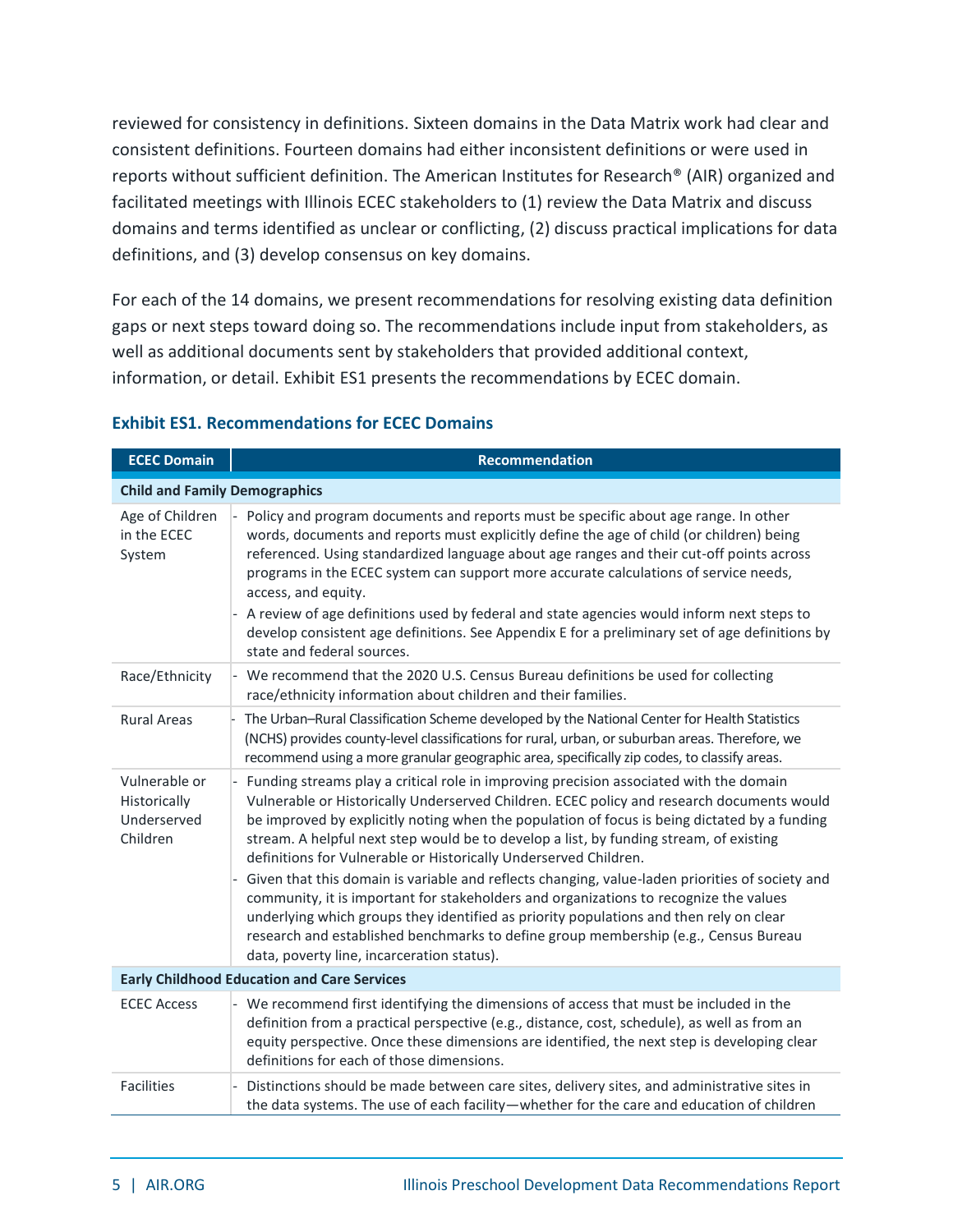| <b>ECEC Domain</b>                                                     | Recommendation                                                                                                                                                                                                                                                                                                                                                                                                                                                                                                                                                                                                                                                                         |
|------------------------------------------------------------------------|----------------------------------------------------------------------------------------------------------------------------------------------------------------------------------------------------------------------------------------------------------------------------------------------------------------------------------------------------------------------------------------------------------------------------------------------------------------------------------------------------------------------------------------------------------------------------------------------------------------------------------------------------------------------------------------|
|                                                                        | and their families or for program administration—should be clearly captured. Ensuring that<br>facilities align to state and federal guidelines is vital for consistency. Community needs<br>should reflect the culture and workforce of the population served.                                                                                                                                                                                                                                                                                                                                                                                                                         |
| Home-versus<br>Center-Based<br><b>ECEC Services</b>                    | - We recommend developing a clear definition for center-based services because the<br>documents reviewed did not offer any definition. State and federal definitions offer a basis<br>for developing the definition. To address the complexity of the variety of services offered by<br>each type of care, data systems may be set up to capture the types of interactions that<br>occur because center-based care may provide services in the home and vice versa.                                                                                                                                                                                                                    |
| Kindergarten<br>Readiness                                              | - We recommend the state provide assessment administration guidelines and training on the<br>Kindergarten Individual Development Survey (KIDS) to encourage consistent<br>implementation of KIDS and buy-in of the state's definition for kindergarten readiness as<br>reflected in the KIDS. To obtain a holistic picture of kindergarten readiness, the KIDS could<br>be used in combination with other assessment tools schools and districts rely on. The use of<br>the tool with English language learner students, in particular, must be further investigated<br>to ensure that the skills and abilities of English language learner students are being<br>accurately assessed. |
| <b>Quality Early</b><br>Childhood<br><b>Education and</b><br>Care      | - We recommend identifying additional metrics related to equity and family needs that can<br>be collected and reported alongside ExceleRate scores. An important first step is to develop<br>consensus on metrics of equity and family needs for preschool programs and other ECEC<br>programs.                                                                                                                                                                                                                                                                                                                                                                                        |
| Educational<br>Services for<br>Children with<br><b>Special Needs</b>   | More precise language that details types of settings and services should be incorporated<br>into definitions for educational services for children with special needs. Definitions for terms<br>can also be pulled from federal definitions (e.g., federal definition for inclusion). Early<br>Intervention and Individual Family Service Plans should be considered in the definition as<br>well.                                                                                                                                                                                                                                                                                     |
| <b>Health</b>                                                          |                                                                                                                                                                                                                                                                                                                                                                                                                                                                                                                                                                                                                                                                                        |
| Developmental<br>Screenings                                            | Discussions of developmental screenings should identify what screening tools are used and<br>how they are used.                                                                                                                                                                                                                                                                                                                                                                                                                                                                                                                                                                        |
| Vision, Hearing,<br>and Oral<br>Screenings                             | - To define vision, hearing, and oral screenings, distinctions should be made between<br>screening and exam. It is important to take into account that a new Illinois law will require<br>social and emotional screenings for children as well. In addition, consideration of<br>administering regular screenings in early childhood programs should be considered.                                                                                                                                                                                                                                                                                                                    |
| <b>Food Security</b>                                                   | - Given that documents reviewed for the Data Matrix did not offer a definition of food<br>security, the federal definition of food security offers a useful basis for establishing a<br>definition used in the state of Illinois. However, we recommend the state consider<br>expanding upon the definition to be reflective of the needs and diversity of Illinois families<br>with regard to access, culture and history, and different approaches to defining the term<br>healthy.                                                                                                                                                                                                  |
| <b>Data Systems</b>                                                    |                                                                                                                                                                                                                                                                                                                                                                                                                                                                                                                                                                                                                                                                                        |
| Consistent and<br>Accurate<br>Communication<br>Between Data<br>Systems | - To increase consistent and accurate communication between ECEC data systems, greater<br>collaboration is required. One recommendation is to identify a small number of existing<br>data stewards within ECEC-related state agencies to collaborate to assess data quality,<br>resolve data issues, and provide support to agencies across the state. To improve the<br>coordination of ECEC data systems, data collection that consistently tracks children and<br>families would allow for easier data linking and, therefore, more consistent reporting on<br>the needs and service provision for children and families in the ECEC system.                                        |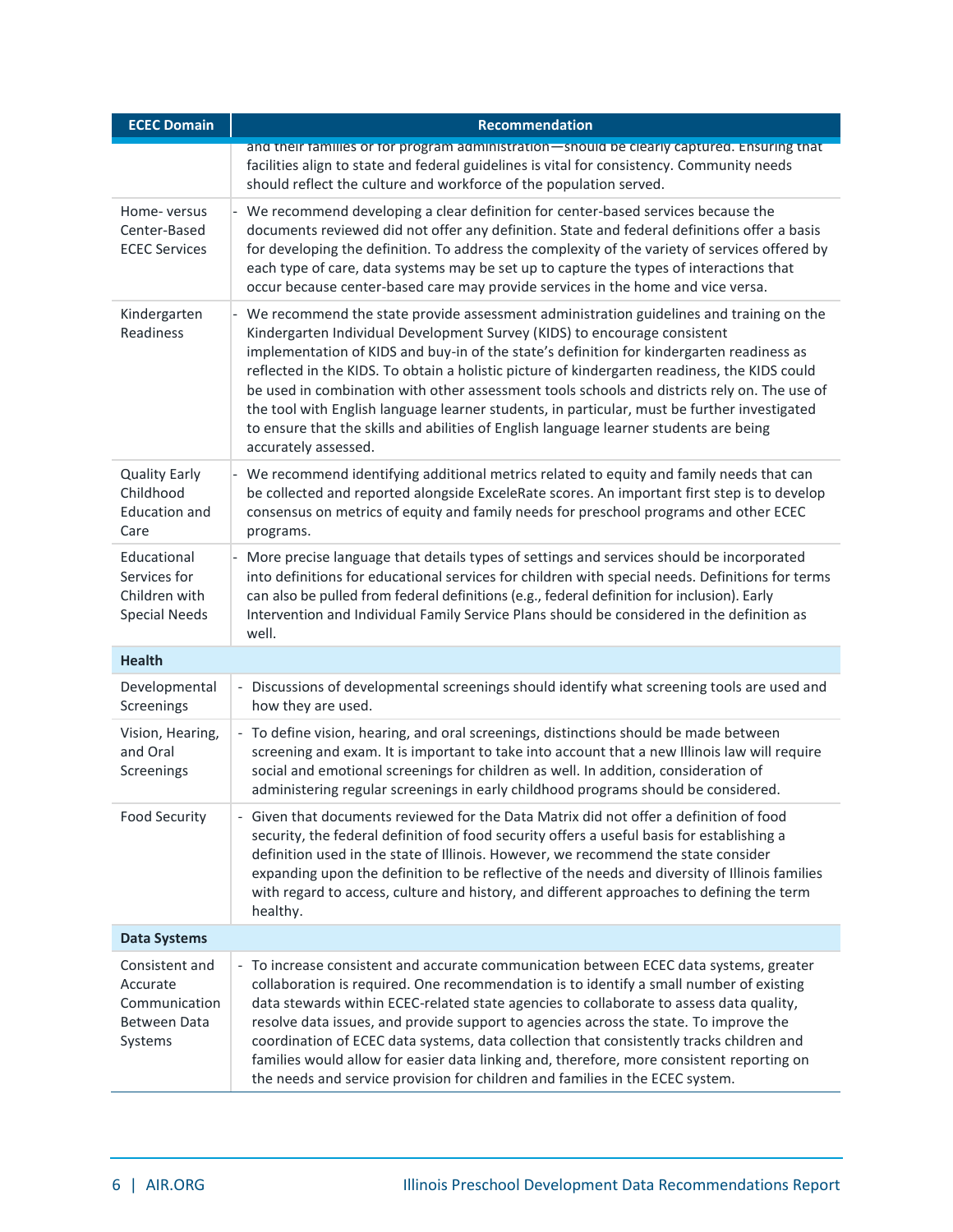### <span id="page-7-0"></span>**Introduction**

This report describes data definitions relevant to the Illinois early childhood education and care (ECEC) system and provides recommendations to resolve gaps and inconsistencies in data definitions. This work builds upon the work completed in the original *Illinois Preschool Development Grant Birth Through Five Needs Assessment, Final Report*. <sup>3</sup> The 2020 report reviewed existing ECEC Illinois needs-assessment reports and found a great deal of inconsistency in terminology usage, which made interpreting and comparing findings across resources difficult. Although existing needs-assessment reports supplied critical information about strengths and gaps of services provided to families and young children, the inconsistency in the use and definitions of terms limited the utility of these resources for assessing needs of young children birth through age five and their families in Illinois. Inconsistent definitions pose a variety of problems that affect policy decisions, resource allocations, eligibility criteria, service tracking, service delivery, and data systems. For example, data systems that do not collect information about demographic characteristics (e.g., race/ethnicity, socioeconomic status) in a standard way will not be able to be used to consistently report gaps in access to the ECEC system for certain populations of families. Using precise terminology is also important to ensure that appropriate data can be used for assessing needs and improving access and equity.

Thus, as part of Illinois's commitment to improve the ECEC comprehensive system, the Illinois Governor's Office of Early Childhood Development (GOECD) requested work to address the data definition gaps identified in the initial 2020 needs assessment.<sup>4</sup> This report is the culmination of several activities that expand upon the 2020 needs assessment as it relates to addressing the data definitions and data gaps that were illuminated. These activities include creating a Data Matrix that documents existing definitions and gaps in definitions, facilitating stakeholder meetings to discuss definition issues to build greater consensus on ECEC domains, and providing recommendations for addressing the data definition issues and gaps. The goal of this report is to summarize findings from the Data Matrix on data definition issues and gaps, summarize discussions of stakeholders on data definition issues and gaps, and offer recommendations for resolving them.

#### <span id="page-7-1"></span>**Organization of the Report**

This report begins with a summary of the activities (Section I)—creating a Data Matrix and facilitating consensus-building stakeholder meetings—that serve as a foundation for the recommendations provided in this report. Section II presents definition recommendations for

<sup>3</sup> Garcia-Arena et al. (2020)

<sup>4</sup> ISBE contract 21-586SBE-FINAN-B-21257 to American Institutes for Research® (AIR®)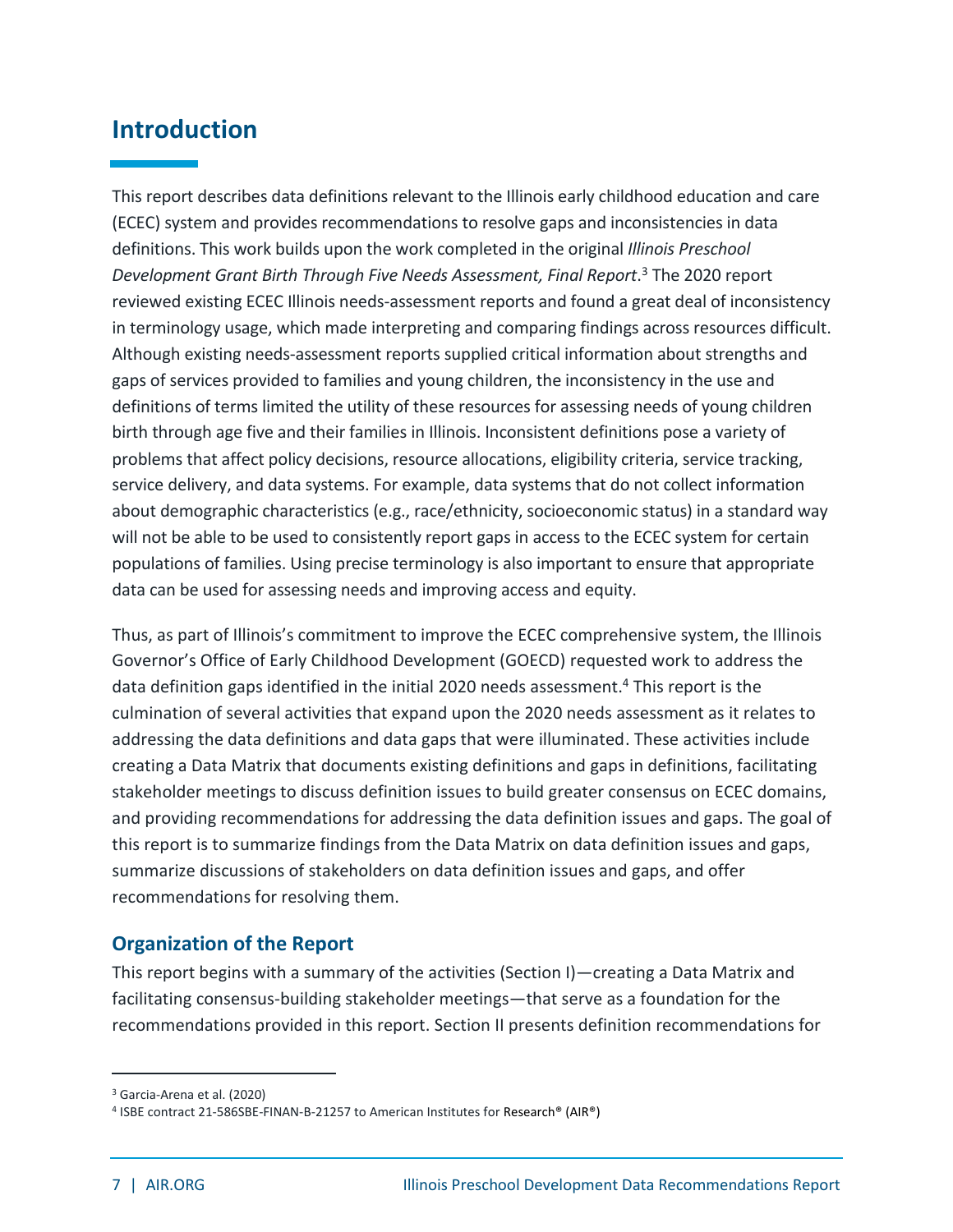30 ECEC domains, organized in two subsections. The first subsection in Section II presents the ECEC domains that had clear and consistent definitions in the Data Matrix. The second subsection in Section II presents the ECEC domains that did not have clear and consistent definitions and thus required further examination and consensus building. Section III concludes by summarizing recommendations across the 30 ECEC domains and providing additional considerations for Illinois as it moves forward with reconciling inconsistencies in data definitions.

There are five appendices included in this report. Appendix A contains a glossary of ECEC terms used throughout this report to facilitate a clear understanding of how these terms are used. Appendix B contains a list of documents reviewed for the Data Matrix. Appendix C contains the list of stakeholders who participated in meetings to discuss domains that required additional consensus building. Appendix D contains a summary of the stakeholder meetings. Appendix E contains a preliminary list of age ranges as defined by state and federal sources that addresses recommendations by stakeholders for developing consistent age ranges used in the ECEC system.

### <span id="page-8-0"></span>**Section I: Activities to Support Recommendations**

To address issues raised from the 2020 Illinois statewide needs assessment and suggest recommendations for resolving existing data definition issues and gaps, two key activities were completed: (1) creating a Data Matrix, which was a table to organize definitions of ECEC domains in reports and policy documents reviewed. Domains included in the Data Matrix were based on gaps identified in the already-completed initial needs assessment and stakeholder input (2) convening and facilitating meetings with key Illinois stakeholders to support the consensusbuilding process for resolving inconsistencies in data definitions.

#### <span id="page-8-1"></span>**Creating a Data Matrix**

A Data Matrix was created to systematically organize ECEC topical areas and their definitionsthat were found to be inconsistently used in the reports reviewed for the 2020 Needs Assessment. Inconsistent use of definitions made it difficult to interpret and compare findings to provide a comprehensive picture of the needs of young children and their families in Illinois. The development of a Data Matrix helped to clarify which ECEC areas had clear definitions, which areas overlapped, and which ECEC areas had gaps, challenges, and weaknesses to address.

To develop the Data Matrix, we reviewed reports and documents from the initial Needs Assessment 2020 report, as well as new reports received from GOECD, the Illinois Early Childhood Asset Map, and other stakeholders—a total of 20 sources (see Appendix B for a list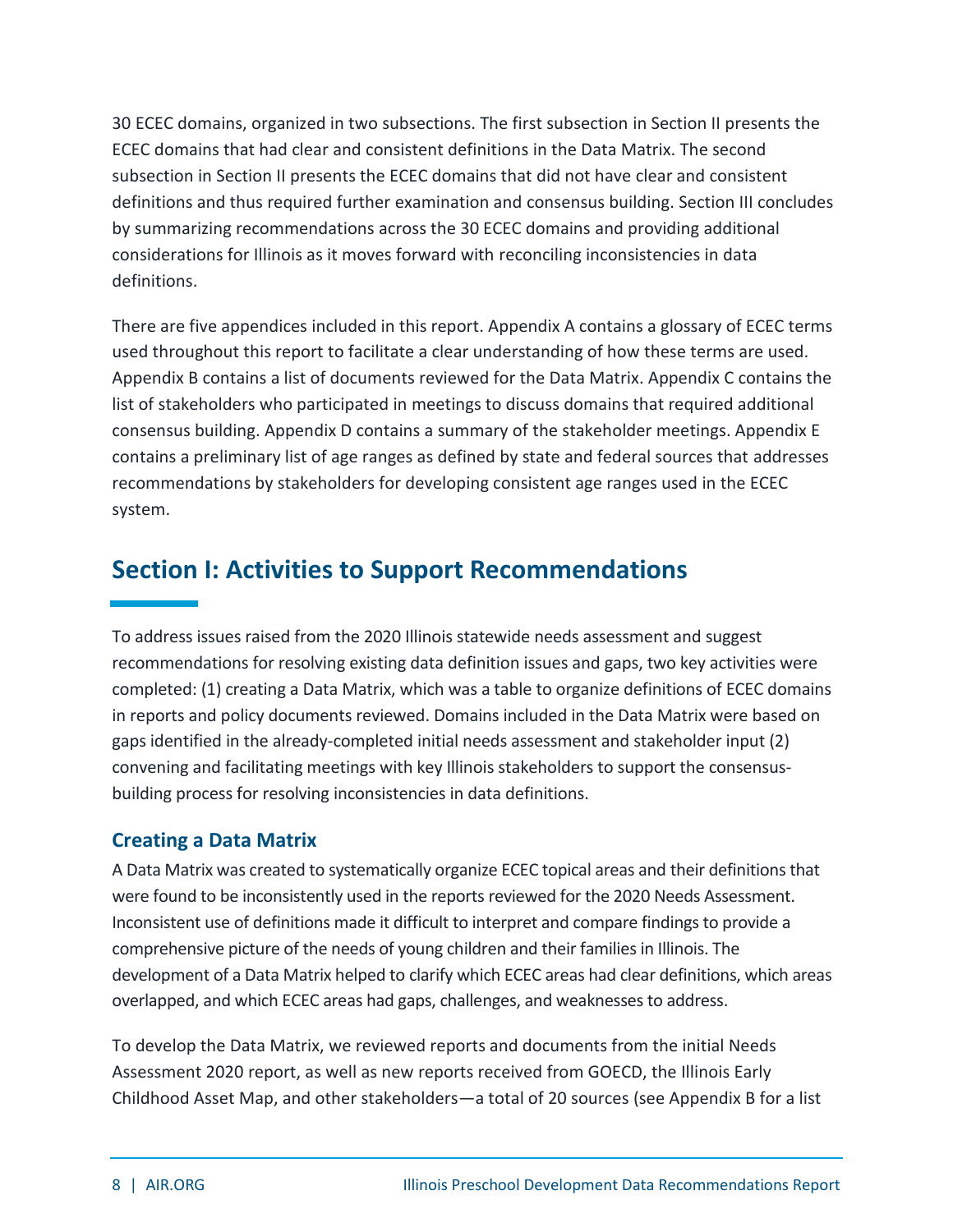of all sources that were reviewed).<sup>5</sup> We reviewed a total of 30 ECEC topical areas, hereafter referred to as domains, for consistency in definitions. These 30 domains are grouped under four broad categories:

- Child and Family Demographics: 15 domains
- Early Childhood Education and Care Services: six domains
- Health: eight domains
- Data Systems: one domain

For each domain, we summarized the various terms and related definitions found in the reviewed documents as identified key terms for consensus building to discuss with Illinois ECEC stakeholders. As a result of creating the comprehensive, systematic Data Matrix, we highlighted 14 domains for which the use of formal or technical definitions was inconsistent or insufficient in the documents reviewed. These 14 domains are listed in Exhibit 1. As such, the review of the documents demonstrated a need to develop a set of formalized definitions for ECEC topics that would allow for greater consistency in data sources, analyses, discussions, and policy and programmatic decisions in the Illinois early childhood comprehensive system.

| <b>Exhibit 1. Selected Domains with Inconsistent Definitions for Consensus Building</b> |  |
|-----------------------------------------------------------------------------------------|--|
|-----------------------------------------------------------------------------------------|--|

| <b>Selected Domains</b>                                     |
|-------------------------------------------------------------|
| <b>Child and Family Demographics</b>                        |
| Age of Children in the ECEC System                          |
| Race/Ethnicity                                              |
| <b>Rural Areas</b>                                          |
| Vulnerable or Historically Underserved Children             |
| <b>Early Childhood Education and Care Services</b>          |
| <b>ECEC Access</b>                                          |
| <b>Facilities</b>                                           |
| Home- versus Center-Based ECEC Services                     |
| Kindergarten Readiness                                      |
| Quality Early Childhood Education and Care                  |
| <b>Educational Services for Children with Special Needs</b> |
| <b>Developmental Screenings</b>                             |

<sup>5</sup> The list of all the reports we reviewed for the matrix are listed in Appendix B and are referenced as appropriate in this matrix.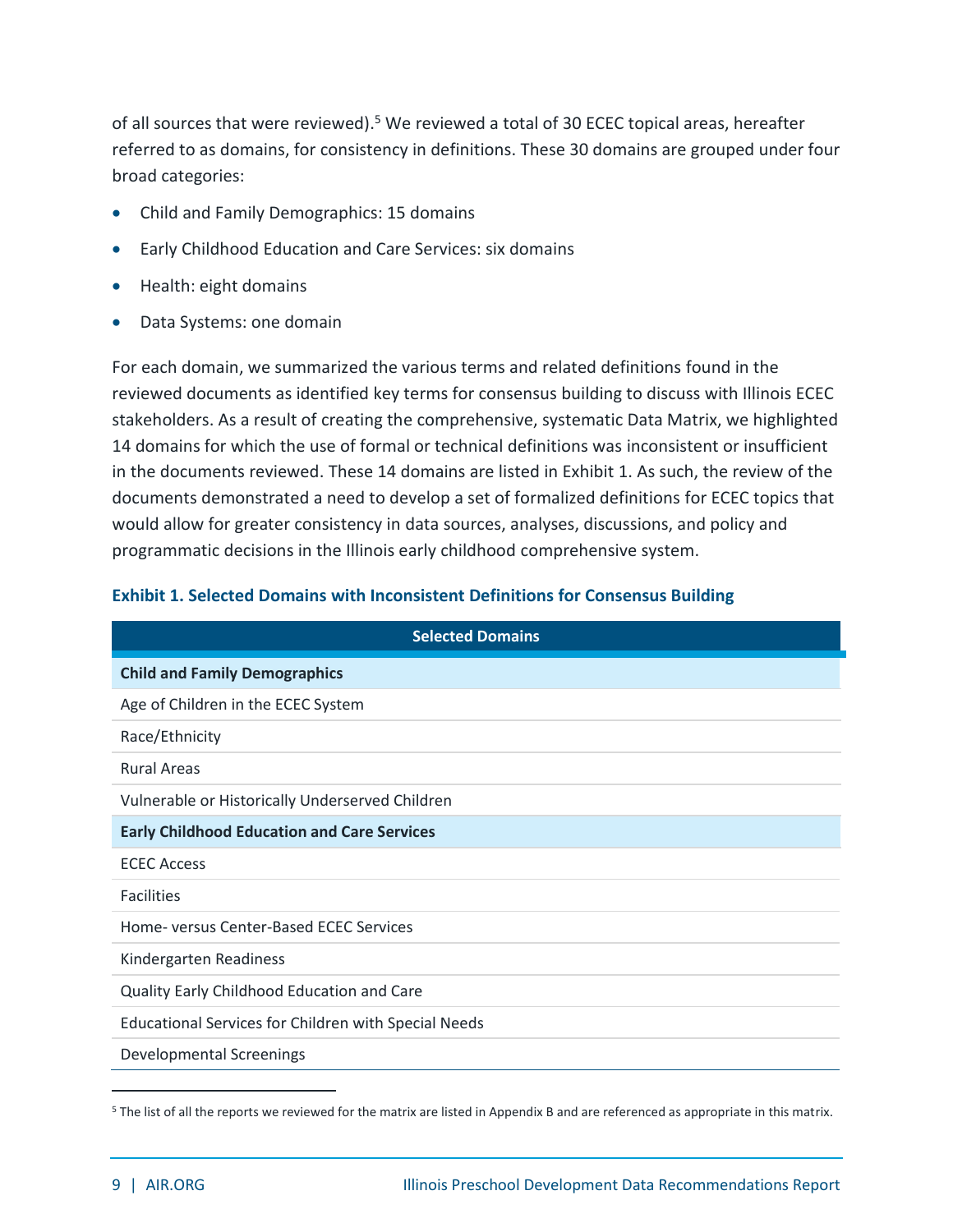| <b>Health</b>                                              |
|------------------------------------------------------------|
| Vision, Hearing, and Oral Screenings                       |
| <b>Food Security</b>                                       |
| <b>Data Systems</b>                                        |
| Consistent and Accurate Communication between Data Systems |

#### <span id="page-10-0"></span>**Convening and Facilitating Stakeholder Meetings**

The 14 domains that emerged from the Data Matrix work that had inconsistent or insufficient definitions in many reports were used as a basis for convening and facilitating stakeholder meetings. AIR organized and facilitated four meetings with a total of 37 Illinois ECEC stakeholders, as well as participated in two additional stakeholder meetings—one meeting with the Illinois Early Learning Council and the other meeting with the Illinois Family Advisory Committee. <sup>6</sup> The purpose of these meetings were to (1) review the Data Matrix and discuss domains and terms identified as unclear or conflicting, (2) discuss practical implications for data definitions, and (3) develop consensus<sup>7</sup> on definitions of key domains. A list of stakeholders who participated in the meetings is presented in Appendix C.

Key take-aways from the stakeholder meetings include the following:

- Recognizing the need for consistent definitions was a learning process for many stakeholders, but stakeholders were very interested in improving domain definitions and reforming data systems to capture relevant data.
- Discussions highlighted the need for further attention of inconsistencies in definitions and the need for greater precision in definitions.
- Reaching consensus on some domains may not be possible.
- Stakeholders expressed the importance of understanding funding streams and associated requirements when developing domain definitions.

<sup>6</sup> The Early Learning Council's archived committee documents are located here:

[https://www2.illinois.gov/sites/OECD/EarlyLearningCouncil/Pages/PreviousDocuments.aspx;](https://www2.illinois.gov/sites/OECD/EarlyLearningCouncil/Pages/PreviousDocuments.aspx) Family Advisory Committee documents can be found here: [https://www2.illinois.gov/sites/OECD/EarlyLearningCouncil/Pages/Family-Advisory-](https://www2.illinois.gov/sites/OECD/EarlyLearningCouncil/Pages/Family-Advisory-Committee.aspx)[Committee.aspx.](https://www2.illinois.gov/sites/OECD/EarlyLearningCouncil/Pages/Family-Advisory-Committee.aspx)

<sup>7</sup> Consensus, here, refers to stakeholders agreeing on definitions for domains and terms, but we anticipated this objective was not feasible or practical for every domain, so also we encouraged stakeholders to identify steps and recommendations toward developing clear and consistent definitions.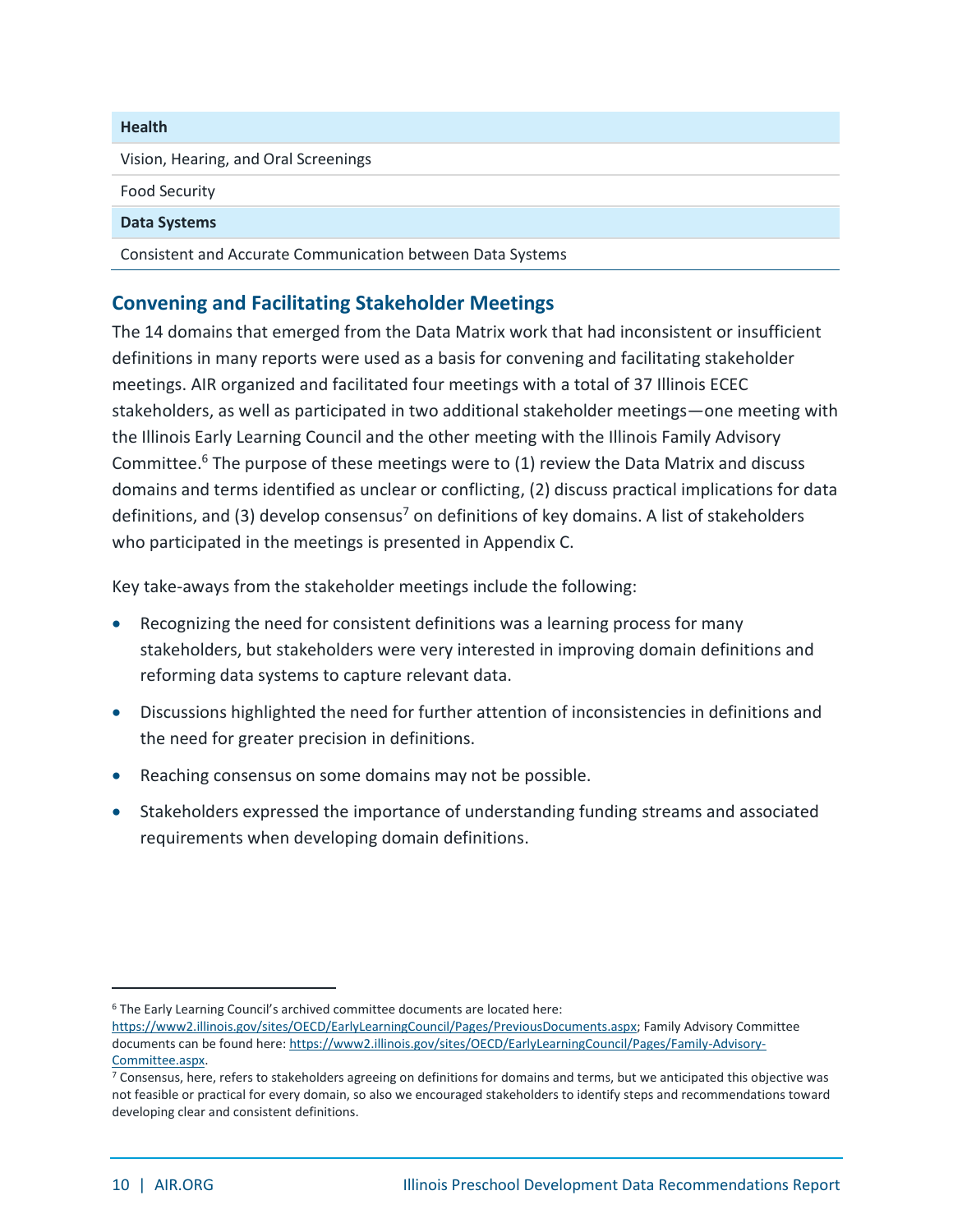### <span id="page-11-0"></span>**Section II: Recommendations, by ECEC Domain**

In this section, we present definition recommendations for the 30 ECEC domains that emerged from the Data Matrix activity. This section contains two subsections. The first subsection briefly describes the 16 domains for which clear and consistent definitions were available and consensus discussions by stakeholders were not needed. The second subsection focuses on the 14 domains that required consensus conversations among stakeholders. For each of these 14 domains, we describe the gap or inconsistency in the domain definition and summarize recommendations for resolving existing data definition gaps or next steps toward doing so. The recommendations include input from the Data Matrix, stakeholder meetings, and additional documents sent by stakeholders following the meetings to provide context, information, or detail. See Appendix B for documents used.

#### <span id="page-11-1"></span>**ECEC Domains with Clear and Consistent Definitions**

Sixteen ECEC domains had clear and consistent definitions in documents reviewed for the Data Matrix. Exhibit 2 presents these domains, along with their definitions.

| <b>Domain</b>                                                           | <b>Definition</b>                                                                                                                                                                                                                                                                                                                                                             |
|-------------------------------------------------------------------------|-------------------------------------------------------------------------------------------------------------------------------------------------------------------------------------------------------------------------------------------------------------------------------------------------------------------------------------------------------------------------------|
| <b>Child and Family Demographics</b>                                    |                                                                                                                                                                                                                                                                                                                                                                               |
| 1. Children and<br><b>Families with Child</b><br>Welfare<br>Involvement | Families involved with the Illinois Department of Children and Family Services,<br>including families receiving intact family services, families with a parent who is a youth<br>in care or children in foster care <sup>8</sup> ; children age 5 and under with at least one<br>substantiated allegation of maltreatment <sup>9</sup>                                        |
| 2. Children<br>Experiencing<br>Homelessness                             | Reported homeless by the school's education liaison per the McKinney-Vento<br>Homeless Assistance Act <sup>10</sup>                                                                                                                                                                                                                                                           |
| 3. Children of Migrant<br>or Seasonal<br>Workers                        | Children in families who require a change in residence from one geographic location to<br>another due to the nature of that labor or require one or both parents to be absent<br>from the family's permanent place of residence for the purpose of seeking or<br>maintaining agricultural or seasonal employment <sup>11</sup> ; families in gig/cash economies <sup>12</sup> |

#### **Exhibit 2. ECEC Domains with Clear and Consistent Definitions**

<sup>8</sup> Early Learning Council, Access Committee, All Families Served Subcommittee (2019)

<sup>9</sup> Erikson Institute (2019a)

<sup>&</sup>lt;sup>10</sup> While the results of the Data Matrix showed that McKinney-Vento Homeless Assistance Act was identified as a source for defining homelessness, correspondence with stakeholders expressed that this is not always the definition used by other sources.

<sup>11</sup> Early Learning Council, Access Committee, All Families Served Subcommittee (2019)

<sup>12</sup> Illinois Department of Human Services (n.d.a)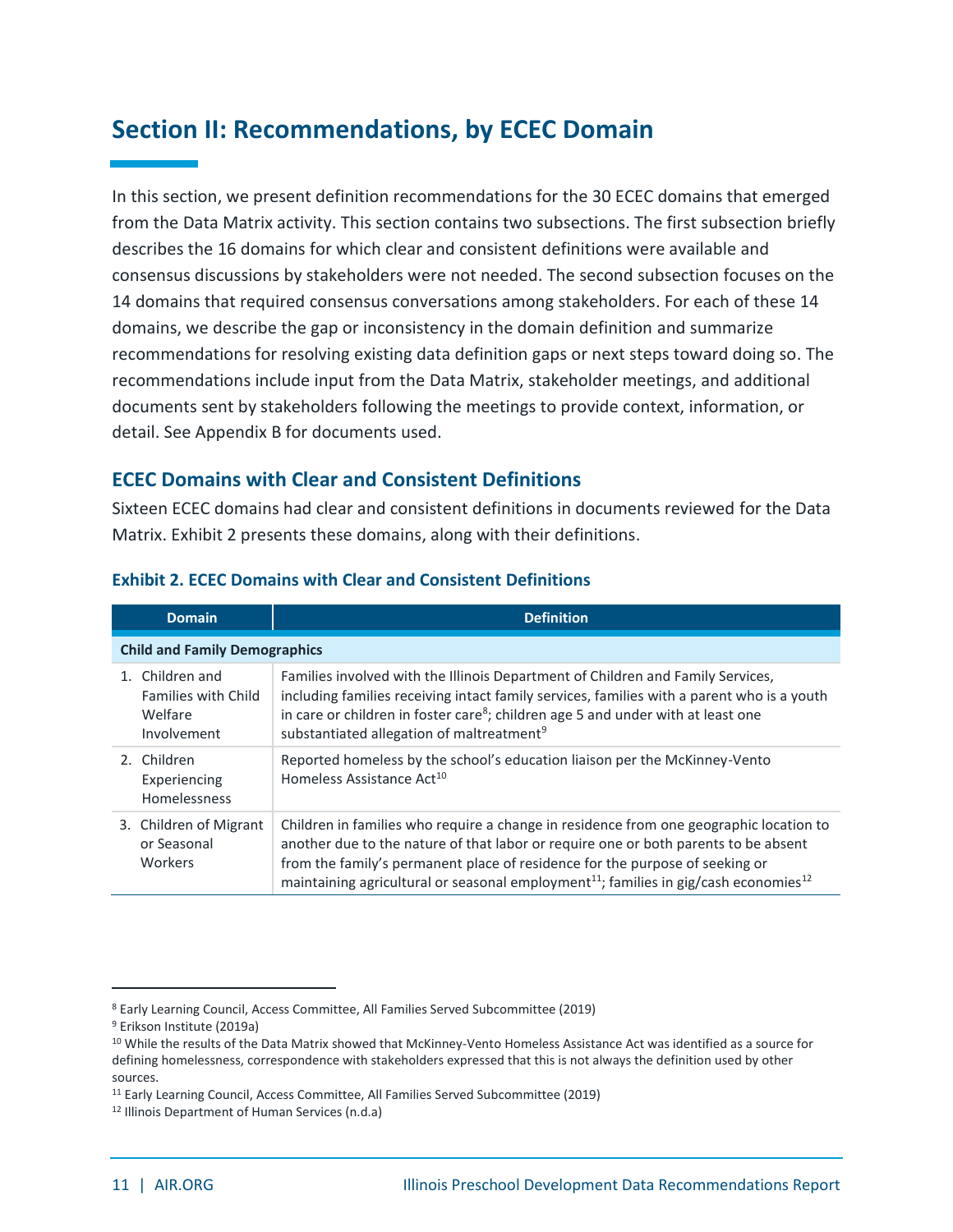| <b>Domain</b>                                                       | <b>Definition</b>                                                                                                                                                                                                                                                                                                                                        |
|---------------------------------------------------------------------|----------------------------------------------------------------------------------------------------------------------------------------------------------------------------------------------------------------------------------------------------------------------------------------------------------------------------------------------------------|
| 4. Children with<br><b>Disabilities</b>                             | Definition provided in section 300.8 of IDEA; definition provided in section 602 of IDEA<br>(20 USC 1401) <sup>13</sup> ; child has an Individual Education Program (IEP) or Individual Family<br>Service Plan (IFSP) <sup>14</sup>                                                                                                                      |
| 5. Children with<br><b>Teenage Parents</b>                          | A family meets this criterion if either parent of the child was under the age of 19 at the<br>time of the birth of the first child <sup>15</sup>                                                                                                                                                                                                         |
| 6. Families Living in                                               | Poverty is defined as 100% of the federal poverty level <sup>16</sup>                                                                                                                                                                                                                                                                                    |
| Poverty                                                             | Very low income is defined as either below 185% of the federal poverty level <sup>17</sup> or<br>below 200% of the federal poverty level <sup>18</sup>                                                                                                                                                                                                   |
| 7. Immigrant/Refugee<br><b>Status</b>                               | Immigrant status—nativity and citizenship status <sup>19</sup> ; children in families who face<br>barriers due to immigration status <sup>20</sup>                                                                                                                                                                                                       |
|                                                                     | Refugee status-children/families with refugee or asylum status <sup>21</sup>                                                                                                                                                                                                                                                                             |
| 8. Languages Other<br>than English                                  | Primary language-the primary language spoken by family household members<br>(parents and others living in the child's home) <sup>22</sup>                                                                                                                                                                                                                |
| Spoken in the<br>Home and English<br>Language Learners              | English language learners-children who live in households where another language<br>other than English is spoken <sup>23</sup>                                                                                                                                                                                                                           |
| 9. Language Services                                                | Child Care Resource & Referral agencies and sites provide materials in English and<br>Spanish, but other languages should be considered (Arabic, Chinese, and Polish) <sup>24</sup>                                                                                                                                                                      |
| 10. Low Educational<br>Attainment of<br>Parent/Primary<br>Caregiver | Primary caregiver has less than a high school diploma or GED; caregivers age 20 and<br>above who are not high school graduates <sup>25</sup>                                                                                                                                                                                                             |
| 11. Parent or Legal<br>Guardian with a<br>Disability                | Primary caregiver with a medically determinable physical or mental impairment that<br>substantially limits one or more major life activities as confirmed by medical<br>professional or mental health professional <sup>26</sup> ; a physical or mental disability that limits<br>the ability of the parent to provide adequate child care <sup>27</sup> |

<sup>13</sup> Early Learning Council, Access Committee, All Families Served Subcommittee (2019)

<sup>14</sup> Illinois Commission on Equitable Early Childhood Education and Care Funding (2021)

<sup>15</sup> Early Learning Council, Access Committee, All Families Served Subcommittee (2019)

<sup>&</sup>lt;sup>16</sup> Erikson Institute (2019a); Erikson Institute (2019b); Early Learning Council, Access Committee, All Families Served

Subcommittee (2019); IFF (2019) <sup>17</sup> Illinois Department of Human Services (n.d.a)

<sup>18</sup> IFF (2019)

<sup>19</sup> Erikson Institute (2019a); Erikson Institute (2019b)

<sup>20</sup> Early Learning Council, Access Committee, All Families Served Subcommittee (2019)

<sup>&</sup>lt;sup>21</sup> Early Learning Council, Access Committee, All Families Served Subcommittee (2019)

<sup>22</sup> U.S. Census Bureau (n.d.)

<sup>&</sup>lt;sup>23</sup> Illinois Cost Model for Early Childhood Education and Care Services (2021)

<sup>24</sup> Illinois Department of Human Services (n.d.a)

<sup>25</sup> Erikson Institute (2019a); Erikson Institute (2019b)

<sup>26</sup> Early Learning Council, Access Committee, All Families Served Subcommittee (2019)

<sup>27</sup> Illinois Department of Human Services (n.d.a)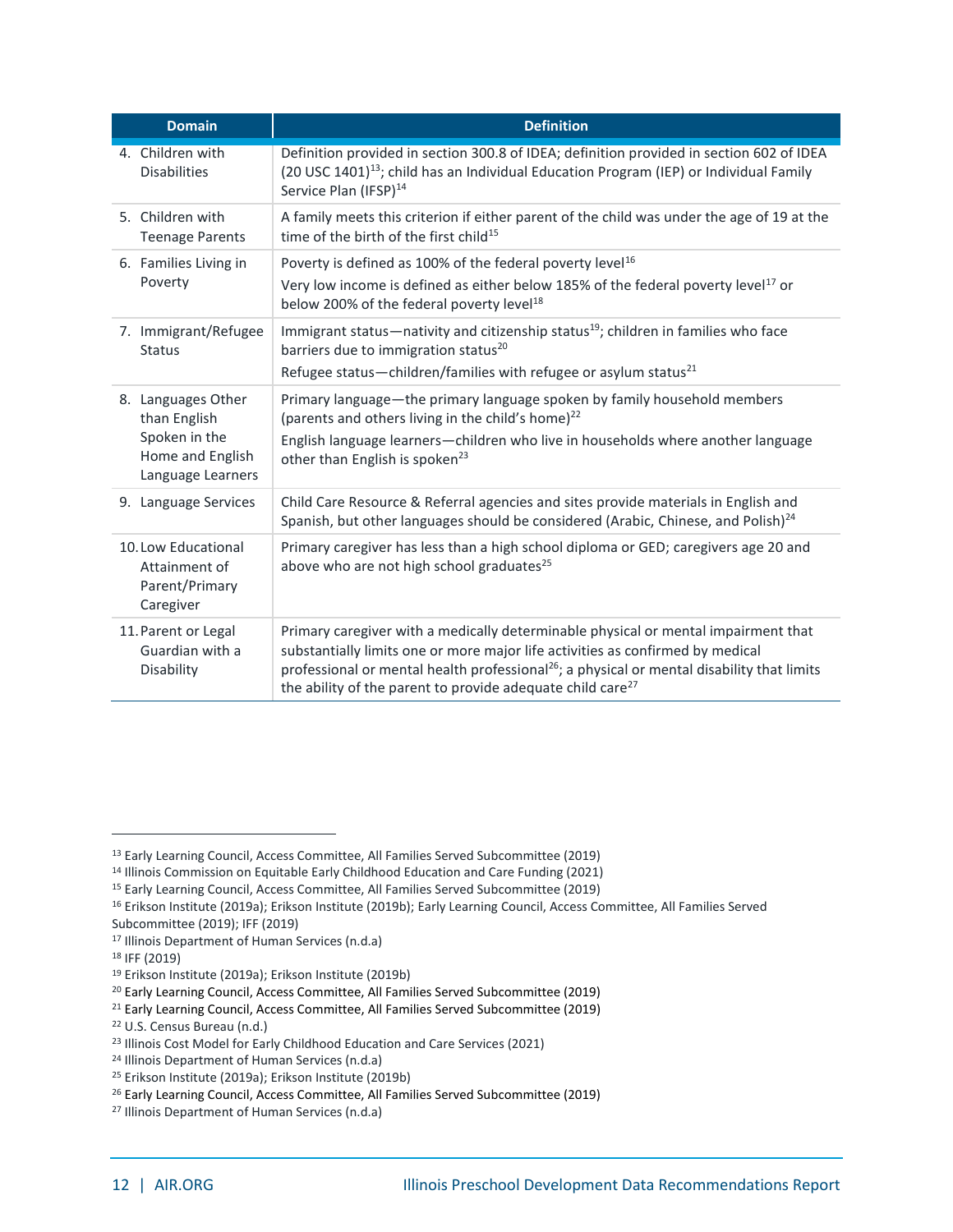| <b>Domain</b>             | <b>Definition</b>                                                                                                                                                                                                                                                                                                                                                                                                                                                                                                                 |  |
|---------------------------|-----------------------------------------------------------------------------------------------------------------------------------------------------------------------------------------------------------------------------------------------------------------------------------------------------------------------------------------------------------------------------------------------------------------------------------------------------------------------------------------------------------------------------------|--|
| <b>Health</b>             |                                                                                                                                                                                                                                                                                                                                                                                                                                                                                                                                   |  |
| 12. Lead Testing          | Elevated blood lead level is defined as equal to or greater than 5 microg/dl. <sup>28</sup> "3.5<br>percent of Illinois children age six and under who were tested for blood lead were<br>found to have elevated blood lead levels in 2016." <sup>29</sup>                                                                                                                                                                                                                                                                        |  |
| 13. Maternal<br>Morbidity | "Severe Maternal Morbidity (SMM) includes unexpected outcomes of labor and<br>delivery that result in significant consequences to a woman's health."30                                                                                                                                                                                                                                                                                                                                                                            |  |
| 14. Preterm Birth         | Premature Infant-'A premature infant is one who is born before 37 weeks gestation.<br>Premature babies often require longer hospital stays, but they may also experience<br>long-term cognitive and physical effects, including asthma, vision and hearing loss,<br>intellectual disabilities, and challenging behavior."31<br>Risk factors for preterm birth include "smoking, alcohol, illicit drug use, domestic<br>violence, very high stress levels, maternal depression, and prolonged work hours<br>involving standing."32 |  |
| 15. Vaccinations          | Combined seven-vaccine series— "The combined seven-vaccine series (4:3:1:4:3:1:4-<br>FS) includes 4 or more doses of diphtheria and tetanus (DTaP), 3 or more doses of<br>polio, 1 or more doses of measles-mumps-rubella (MMR), Haemophilus influenzae<br>type b (Hib) full series (3 or 4 doses, depending on product type received), 3 or more<br>doses of hepatitis B (HepB), 1 or more doses of Varicella, and 4 or more doses of<br>Pneumococcal Conjugate (PCV)."33                                                        |  |
| 16. WIC Participation     | Income eligibility-"Income eligibility defined as children living below 185 percent of<br>poverty, which is the income eligibility threshold for WIC."34                                                                                                                                                                                                                                                                                                                                                                          |  |

#### <span id="page-13-0"></span>**ECEC Domains that Required Consensus Building**

Fourteen ECEC domains required greater discussion and consensus building based on the results of the Data Matrix (see Exhibit 3). For each of these 14 domains, we discuss findings from the Data Matrix, as well as recommendations and considerations from stakeholders. For those domains for which consensus was not achieved, we also provide recommendations for developing a clear and consistent definition.

#### **Exhibit 3. ECEC Domains with Inconsistencies or Gaps**

| <b>Domain</b>                                | <b>Issues</b>                                                                                                                                                         |
|----------------------------------------------|-----------------------------------------------------------------------------------------------------------------------------------------------------------------------|
| <b>Child and Family Demographics</b>         |                                                                                                                                                                       |
| Age of Children in the<br><b>ECEC System</b> | There was inconsistency in defining the beginning and end points of age ranges of<br>children and whether the age range was inclusive or exclusive of the end points. |

<sup>30</sup> Erikson Institute (2019a) and Erikson Institute (2019b)

<sup>28</sup> Erikson Institute (2019b)

<sup>29</sup> Erikson Institute (2019b)

<sup>31</sup> Erikson Institute (2019a) and Erikson Institute (2019b)

<sup>32</sup> Erikson Institute (2019a) and Erikson Institute (2019b)

<sup>33</sup> Erikson Institute (2019a) and Erikson Institute (2019b)

<sup>34</sup> Erikson Institute (2019b)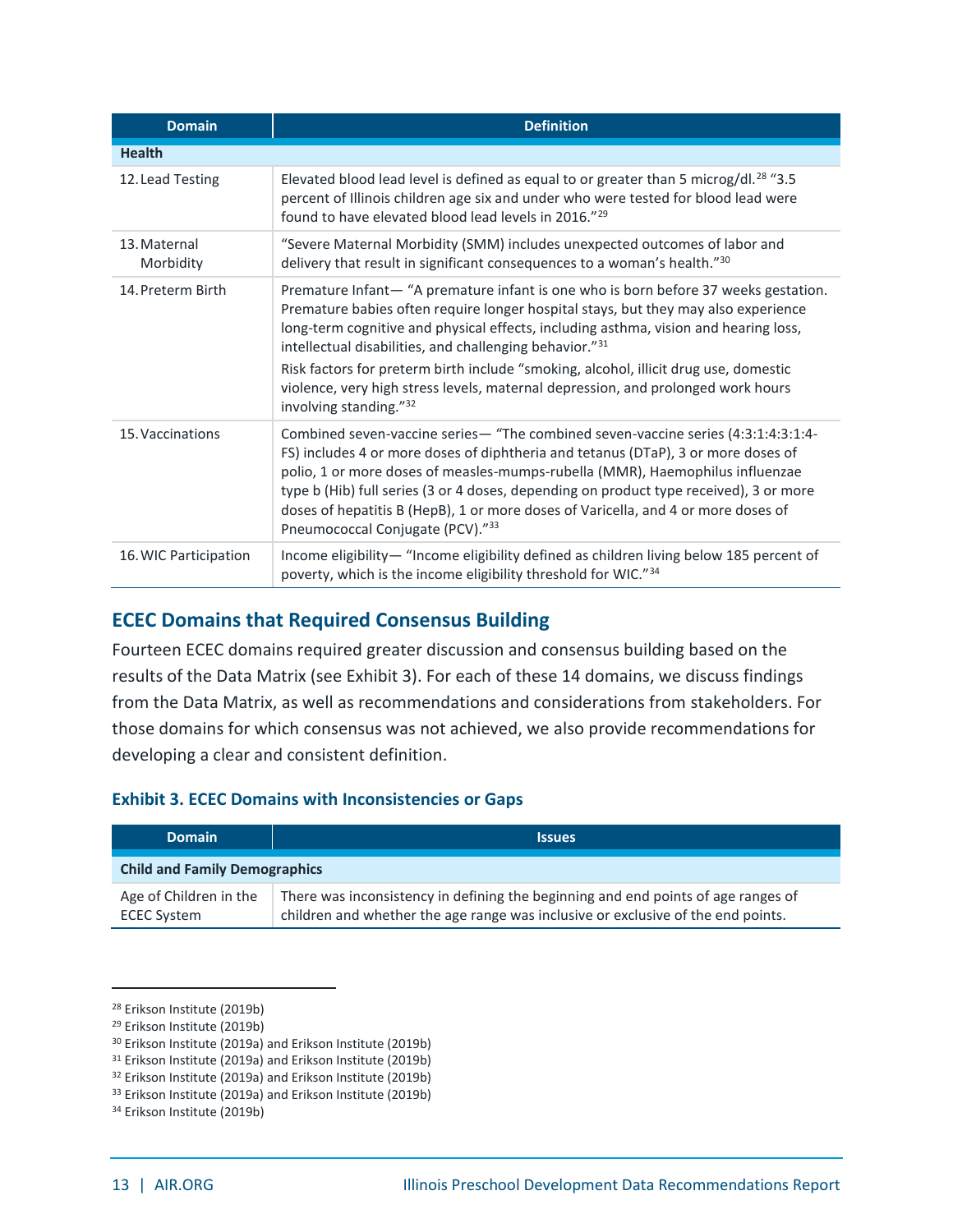| <b>Domain</b>                                                            | <b>Issues</b>                                                                                                                                                                                                                                            |
|--------------------------------------------------------------------------|----------------------------------------------------------------------------------------------------------------------------------------------------------------------------------------------------------------------------------------------------------|
| Race/Ethnicity                                                           | A clear set of race/ethnicity categories was used in documents, but the categories<br>aggregated many people of color, undermining representation of diversity.                                                                                          |
| <b>Rural Areas</b>                                                       | Rural areas were often defined using counties, but the approach to classifying counties<br>as rural, urban, and suburban varied across reports.                                                                                                          |
| Vulnerable or<br>Historically<br>Underserved Children                    | The terms and the populations the domain is meant to capture overlapped to some<br>degree, and the parameters of group membership were not always clear.                                                                                                 |
| <b>Early Childhood Education and Care Services</b>                       |                                                                                                                                                                                                                                                          |
| <b>ECEC Access</b>                                                       | There was no clear definition of access. Access was described using multiple<br>approaches across sources reviewed (e.g., cost, hours, quality).                                                                                                         |
| <b>Facilities</b>                                                        | Definitions of ECEC facilities were few, and they varied by the type of program or funding.                                                                                                                                                              |
| Home-versus Center-<br><b>Based ECEC Services</b>                        | A definition of center-based ECEC services was not offered in our review of documents.                                                                                                                                                                   |
| Kindergarten<br>Readiness                                                | The Kindergarten Individual Development Survey (KIDS) was identified in assessing<br>kindergarten readiness, but clarity was needed for what skills are measured. More<br>detailed discussion about disparities in kindergarten would be useful as well. |
| <b>Quality Early</b><br><b>Childhood Education</b><br>and Care           | ExceleRate is used to measure the quality of early childhood programs consistently and<br>clearly in Illinois. However, the metrics of quality needed to be further defined.                                                                             |
| <b>Educational Services</b><br>for Children with<br><b>Special Needs</b> | Definitions of educational services for children with special needs aligned with<br>definitions from federal sources, but inclusive educational settings needed further<br>clarification.                                                                |
| <b>Health</b>                                                            |                                                                                                                                                                                                                                                          |
| Developmental<br>Screenings                                              | Several definitions for developmental screenings and Early Intervention were<br>identified. Findings from our Data Matrix also suggest imprecision and possible<br>inappropriate use of data from screening tools.                                       |
| Vision, Hearing, and<br><b>Oral Screenings</b>                           | Definitions for vision, hearing, and oral screenings were not identified.                                                                                                                                                                                |
| <b>Food Security</b>                                                     | Definitions for food security were not identified except for a mention of Supplemental<br>Nutrition Assistance Program (SNAP).                                                                                                                           |
| <b>Data Systems</b>                                                      |                                                                                                                                                                                                                                                          |
| Consistent and<br>Accurate<br>Communication<br>between Data Systems      | There is the need for improvements in consistency and standardization across ECEC<br>data systems in areas of data disaggregation, data collection, and data capacity.                                                                                   |

#### *Child and Family Demographics*

#### **Age of Children in the ECEC System**

The review of documents for the Data Matrix revealed inconsistencies in definitions of age ranges. Two related key issues emerged: (1) ECEC policy and research documents do not always specify age ranges of children being referenced, leading to lack of clarity regarding which ECEC population is the focus; (2) inconsistency in whether the age range is inclusive or exclusive of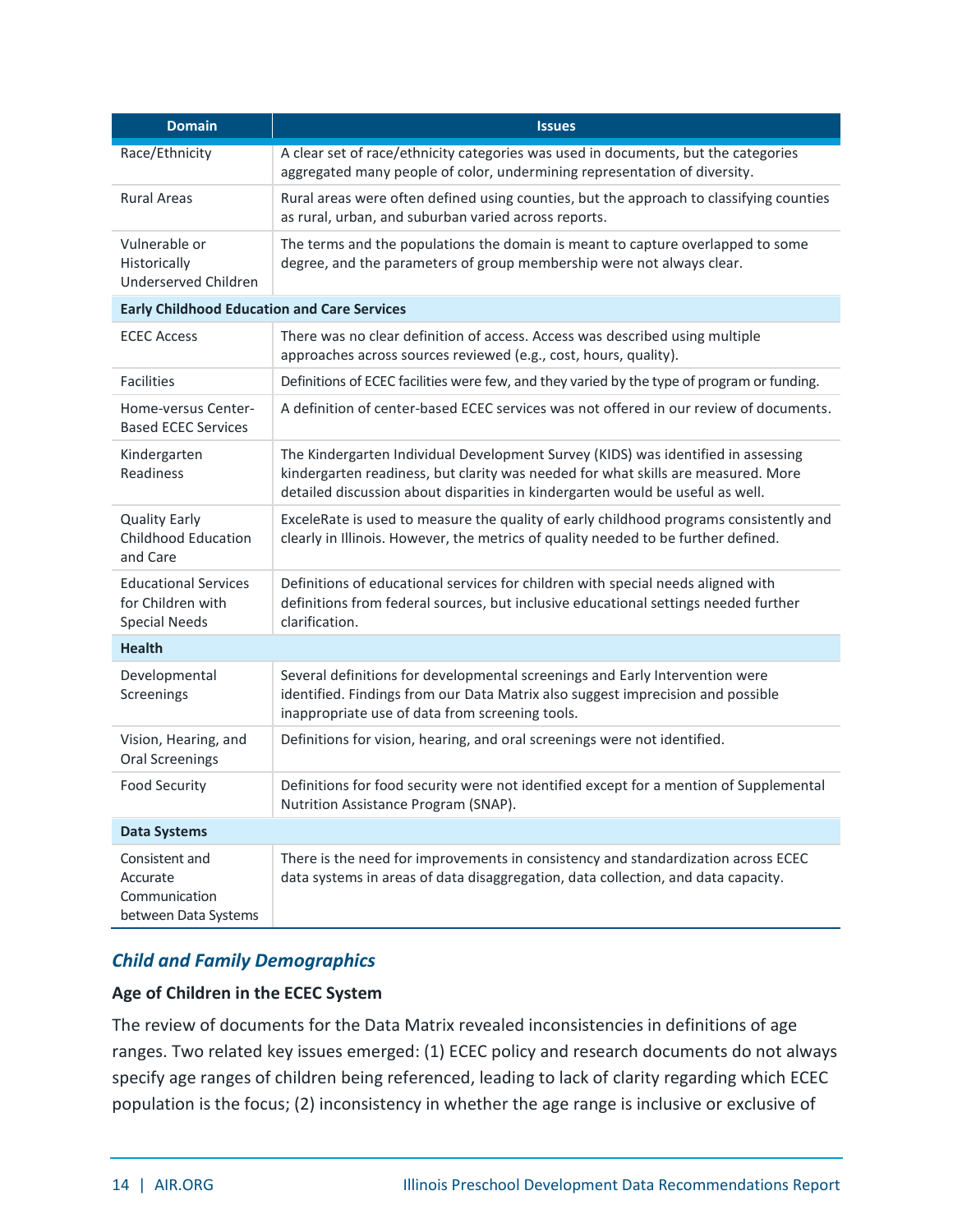the beginning and end points of the age time points, for example, whether children defined in the range of 3- to 5-year-olds include children up to 60 months or 71 months.

**Stakeholder Input.** Discussions during the stakeholder meetings considered barriers to developing consistent definitions of age ranges, including fragmentation in the ECEC system, as well as complex funding streams that have varying reporting requirements. Age ranges have different policy and programmatic purposes and, therefore, have varying practical implications related to determining eligibility, access, and equity to needed services.

**Considerations.** The consequence of having little consistency or of having inaccuracy in definitions of ages or age ranges of children is the impact on the numerators and denominators in calculations for assessing needs, service access, service use, and equity in use and access among different population groups. In turn, this impact may influence the presentation and interpretation of data that inform programs and policies about the needs of services among young children and their families in the ECEC system. Standardized language for age ranges may vary based on the funding stream; however, not all funding streams clearly define their cut-off points.

**Recommendations.** The following recommendations emerged:

- Policy and program documents and reports must be specific about age range. In other words, documents and reports should explicitly define the age of child (or children) being referenced. Using standardized language about age ranges and their cut-off points across programs in the ECEC system can support more accurate calculations of service needs, access, and equity.
- A review of age definitions used by federal and state agencies would inform next steps to develop consistent age definitions. See Appendix E for a preliminary set of age definitions, listed by state and federal sources.

#### **Race/Ethnicity**

The review of documents for the Data Matrix showed that a clear set of race/ethnicity categories was used but that the categories aggregated many people of color, underrepresenting representation of diversity. The definition of race/ethnicity categories among the sources reviewed for the Data Matrix reflected four groups: Black, non-Hispanic; White, non-Hispanic; Latinx or Hispanic; and other, non-Hispanic<sup>35</sup>. For reference, the U.S. Census Bureau defines race/ethnicity using the following categories: White alone, Black or

<sup>35</sup> Erikson Institute (2019a)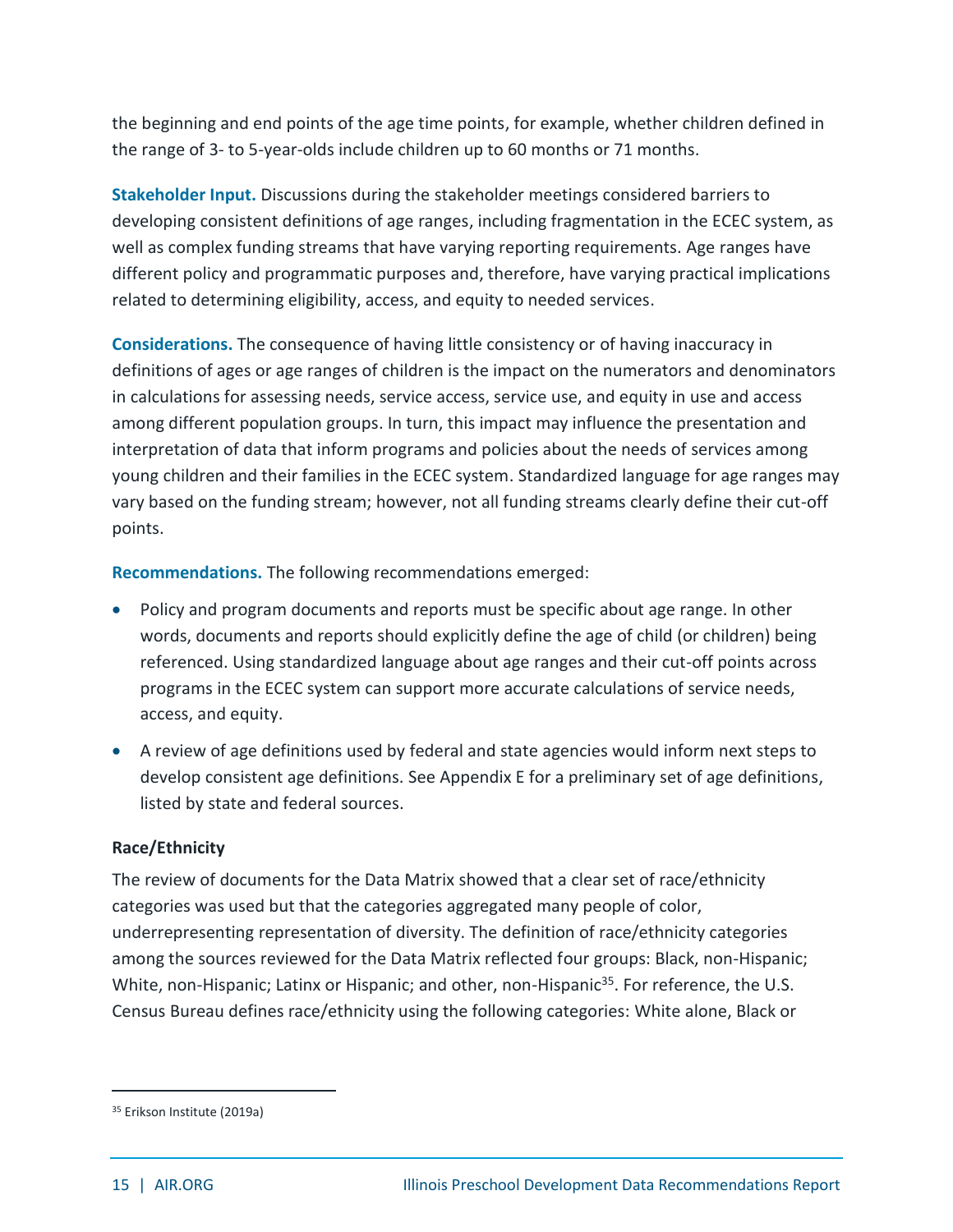African American alone, American Indian and Alaska Native alone, Asian alone, Native Hawaiian and Other Pacific Islander alone, two or more races, and Hispanic or Latino. 36

Documents also provided a consistent definition of racial equity, described as a disruption of the link between race and ethnicity and individuals' success. The Illinois Commission on Equitable Early Childhood Education and Care Funding<sup>37</sup> provides one example of a definition of a racially equitable society:

"a racially equitable society values and embraces all racial/ethnic identities. In such a society, one's racial/ethnic identity (particularly Black, Latinx, Indigenous, and Asian) is not a factor in an individual's ability to prosper."

**Stakeholder Input.** During stakeholder meeting discussions, participants agreed that the U.S. Census Bureau definition would offer consistency in collecting race/ethnicity information and would, therefore, create compatibility across data sets. Discussion of racial equity during the meetings highlighted the importance of using precise language and that racial equity is a process, rather than an outcome, that requires ongoing reflection and must be embedded in ECEC policy and practice.

**Considerations.** In a diverse, multicultural society such as the United States, it is imperative for race/ethnicity categories to recognize and reflect diversity accurately.

**Recommendations.** We recommend that the 2020 U.S. Census Bureau definitions be used for collecting race/ethnicity information about children and their families.

#### **Rural Areas**

In the documents reviewed for the Data Matrix, rural areas were often defined using counties. However, the classification of counties used to define a rural area varied across reports. The most common geographic classification relied upon across documents was the Urban–Rural Classification Scheme developed by NCHS. The NCHS definitions are the most consistent in defining rural areas, identifying urban counties as "large central metro"; suburban and small metro counties as "large fringe metro," "medium metro," and "small metro"; and rural counties as "nonmetropolitan counties."

**Stakeholder Input.** During the stakeholder meeting discussions, participants noted that, although using counties as a basis for identifying rural areas offers consistency, there is the risk of overlooking the diversity of communities within counties, and communities that have different needs and resources. By focusing on a larger geographic unit, the use of counties may, therefore, lead to issues in documenting access, needs, and service use. Relying on smaller

<sup>36</sup> U.S. Census Bureau (2021)

<sup>&</sup>lt;sup>37</sup> Illinois Commission on Equitable Early Childhood Education and Care Funding (2021)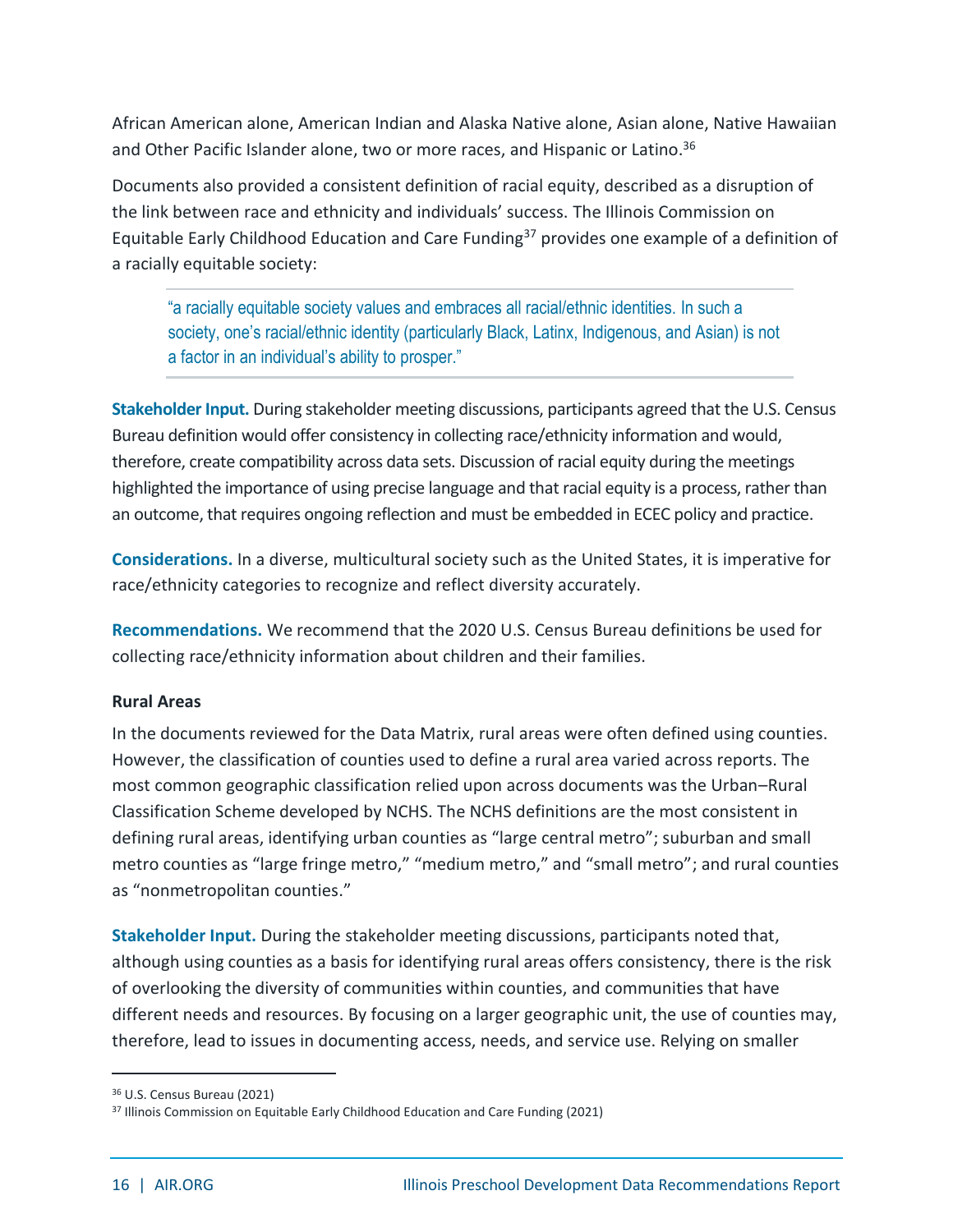geographic units, such as zip codes, could be one alternative solution. Additional complications meeting participants brought up include how to treat school districts or other types of service provision areas that may not overlap neatly with other geographic units.

**Considerations.** Rural areas are typically difficult to identify consistently, and there is no definition of rural that is commonly used across multiple state or federal agencies. Establishing a geographic area to use as a unit of analysis for determining rural areas would allow for consistency across data collection and reporting.

**Recommendations.** The Urban–Rural Classification Scheme developed by NCHS provides county-level classifications for rural, urban, or suburban areas. Therefore, we recommend using a more granular geographic area, specifically zip codes, to classify areas. Zip code level data may have to be aggregated to larger geographic areas like regions, as necessary.

#### **Vulnerable or Historically Underserved Children**

Our review of documents for the Data Matrix demonstrated that children and families facing various types of challenges were referred to by multiple terms, such as priority populations, vulnerable populations, and historically underserved children. These terms and the populations the terms are meant to capture overlapped to some degree, but there were considerable areas of nonoverlap as well. Moreover, although vulnerable or historically underserved groups were often explicitly identified by demographic characteristics, the parameters of group membership were not always clear. For example, "children in families that face barriers based on culture, language, and religion" requires further detail about exactly which children would be classified as members of this group.

**Stakeholder Input.** Participants at the stakeholder meetings reflected on the ambiguity associated with this domain and that the domain is inclusive of many different groups of people. As an example, participants recognized that the Illinois Early Learning Council list of prioritized populations<sup>38</sup> is extensive, containing 12 groups, and is therefore difficult to recall, let alone keep track of and capture through available data sources. Participants also noted the groups were not mutually exclusive. For example, "Children in families who face barriers due to immigration status" likely overlaps with "Families that face barriers based on culture, language, and religion." These issues contribute to the lack of precision in this domain. To achieve more precision, the participants recommended identifying funding streams that have already defined vulnerable populations because funding streams often dictate the "prioritized population" for a grant, program, or service. There were also specific calls to distinguish between children with special needs, children who have active IEPs or IFSPs, and children with developmental delays to ensure accurate reporting of services, needs, access, and use.

<sup>38</sup> Illinois Early Learning Council (2021)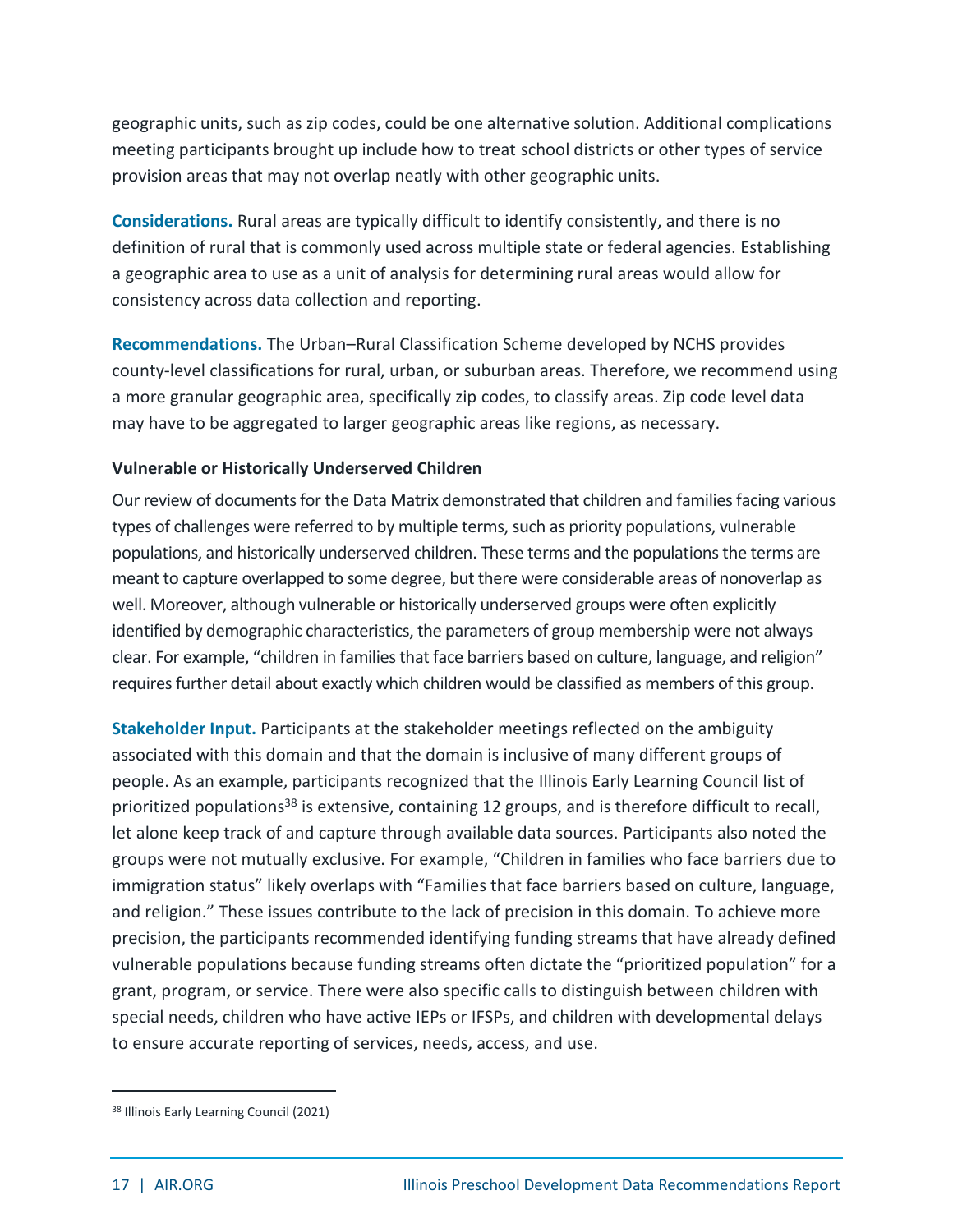**Considerations.** This domain, which focuses on which segment of the child and family population is considered vulnerable or historically underserved, reflects changing priorities of local communities, the state, and broader society. As a result, this domain will naturally evolve over time, which contributes to the difficulty in developing precise parameters for the domain. Moreover, this domain is value laden and reflects the perspectives of people in the community and policymakers. Populations that are considered vulnerable and historically underserved are culturally defined and are typically consistent with the deficit model,<sup>39</sup> a perspective that assumes deficits among members of a group because their culture, race, language, or other life approaches are different from the dominant group rather than a strengths-based approach, which acknowledges the unique set of strengths and challenges of children and families and engages them as partners in service provision. 40

**Recommendations.** Two main recommendations emerged:

- 1. Funding streams play a critical role in improving precision associated with the domain Vulnerable or Historically Underserved Children. ECEC policy and research documents would be improved by explicitly noting when the population of focus is being dictated by a funding stream. A helpful next step would be to develop a list of existing definitions for vulnerable or historically underserved children by funding stream.
- 2. Given that this domain is variable and reflects changing, value-laden priorities of society and community, it is important for stakeholders and organizations to recognize the values underlying which groups they have identified as priority populations and then rely on clear research and established benchmarks to define group membership (e.g., Census Bureau data, poverty line, incarceration status).

#### *Early Childhood Education and Care Services*

#### **ECEC Access**

Findings from the Data Matrix showed that access to early childhood programs and services is described in different ways across sources reviewed (e.g., cost; hours; quality; distance; disparities across demographic groups that result from sources of inequality, such as language barriers and poverty). Moreover, it is not clear if sources are always referring to the same set of ECEC services and programs when discussing issues related to access.

<sup>39</sup> Song & Pyon (2008)

<sup>40</sup> National Technical Assistance and Evaluation Center for Systems of Care (2008)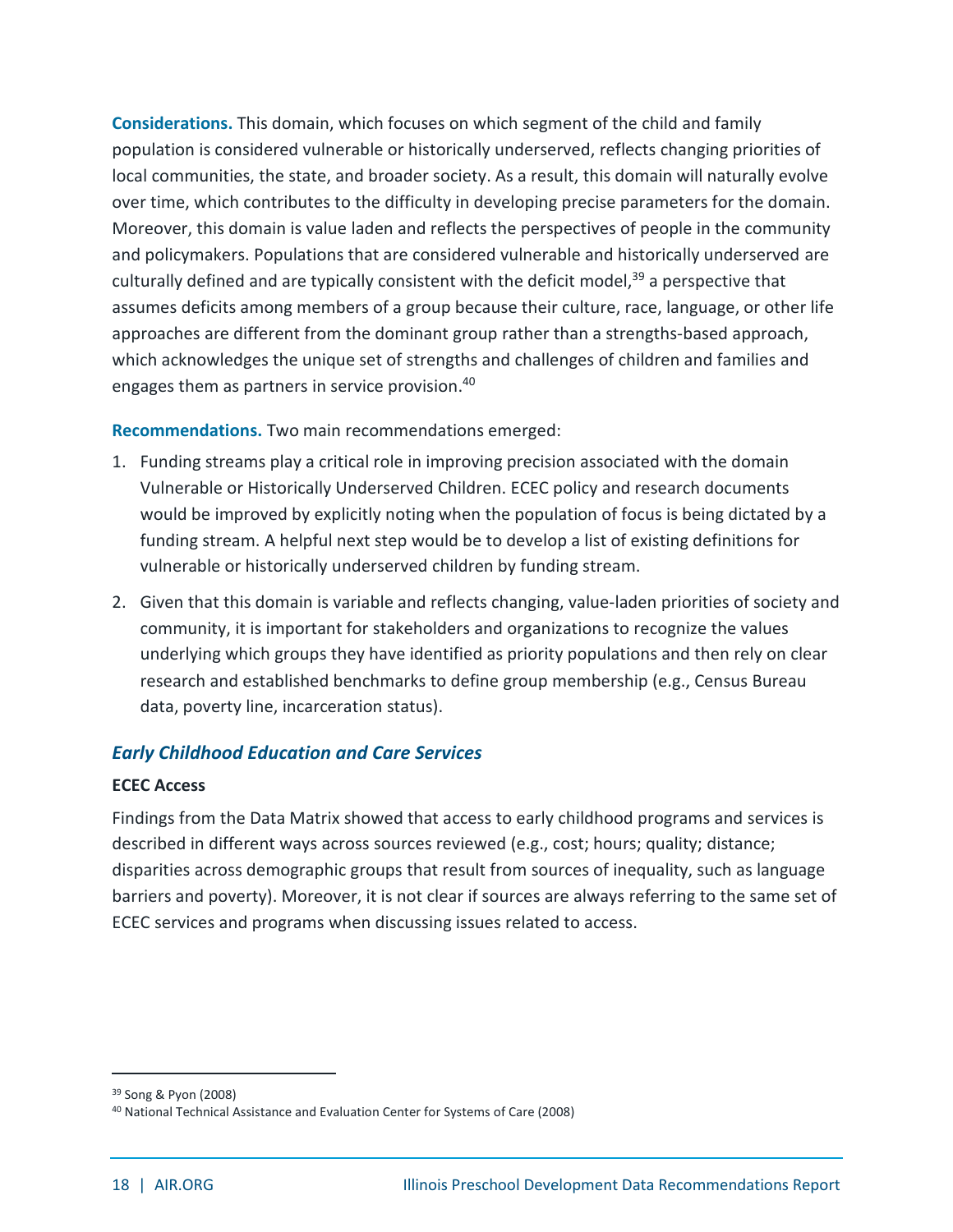In the documents we reviewed, there was no clear and consistent definition of access. Instead, the documents often provided definitions of subdomains or indicators related to the concept of access. A general definition we found offered by the U.S. Department of Health and Human Services<sup>41</sup> is:

"Access to early care and education means that parents, with reasonable effort and affordability, can enroll their child in an arrangement that supports the child's development and meets the parents' needs."

**Stakeholder Input.** Participants in the stakeholder meetings conveyed that the federal definition of access was limited and that there are multiple dimensions of defining the term access not captured through this definition. For example, access depends on travel time and financial means. In addition, to support a useful measure of access from a data perspective, it is important to focus on provider characteristics, such as number of slots and location (i.e., the supply), as well as the characteristics of and burdens on parents and children (i.e., the demand). Moreover, measures of supply should include quality of programs. The discussion reflected the complexity associated with defining access and the necessity of defining the dimensions that are nested within access.

**Considerations.** Access to ECEC programs and services is a complex and multidimensional concept that consists of practical components (e.g., distance, cost, schedule) and equity components (e.g., the extent to which prioritized populations have sufficient access to high quality programs and services).

**Recommendations.** Since Access to ECEC programs is multidimensional, we recommend first identifying the dimensions of access that must be included in the definition from both a practical perspective (e.g., distance, cost, schedule) as well as an equity perspective (e.g., does enrollment vary across communities, especially for historically marginalized communities). Once these dimensions are identified, the next step is developing clear definitions for each of those dimensions.

#### **Facilities**

We reviewed facility definitions provided by the Illinois Capital Development Board and IFF for the development of the Data Matrix. The IFF website provided a definition related to improvements in quality characteristics of an early childhood education facility: "expand infant–toddler capacity and/or enhance facility quality in these key areas: indoor quality, temperature, ventilation, noise reduction, optimal lighting, and quality classroom furniture"<sup>42</sup>.

<sup>41</sup> U.S. Department of Health & Human Services (2017)

<sup>42</sup> IFF (2021)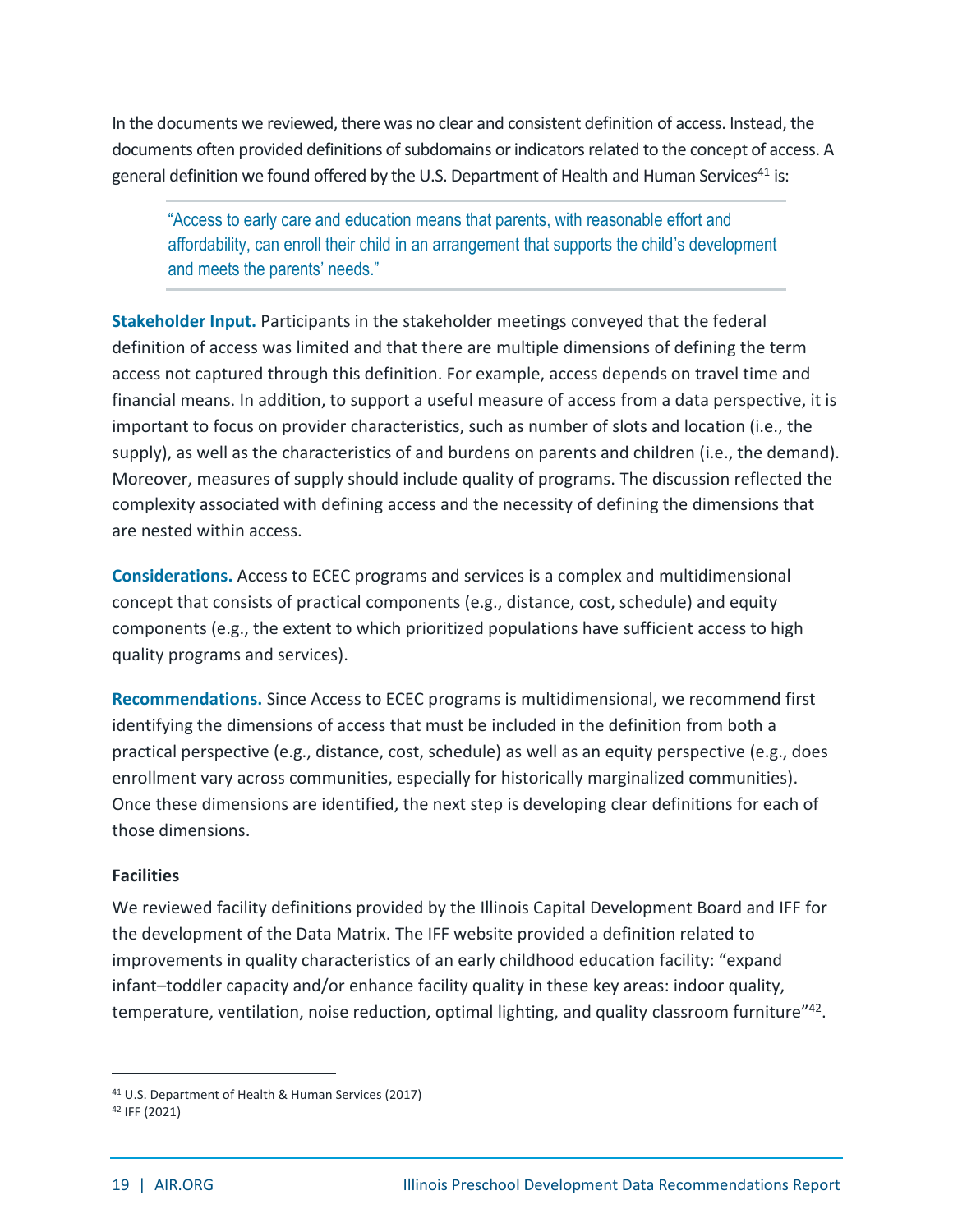The few facility terms we discovered in the development of the Data Matrix serve as a basis for building consensus.

To supplement the information we found in reviewing documents for the Data Matrix, we also provide the definition of Head Start facilities<sup>43</sup>:

"a structure such as a building or modular unit, appropriate for use in carrying out a Head Start program and used primarily to provide Head Start services, including services to children and their families, or for administrative purposes or other activities necessary to carry out a Head Start program."

To further enhance definitions, perhaps discussion of the extent to which facilities are meeting the needs of local communities should be considered.

**Stakeholder Input.** During the stakeholder meetings, participants discussed the need for additional clarity of the definition of ECEC facilities. The Head Start definition provided by the Department of Health and Human Services is useful because it highlights administrative purposes, but it is unclear where home-based ECEC programs, such as home visiting services fit. In general, participants noted the need for greater accuracy and precision in language describing location of where services are provided, local community needs, and the primary use of the facilities. Terms like facility, site, and program are used often interchangeably, yet the meaning of the terms may vary greatly. In addition, stakeholders felt it was important to distinguish between care site (i.e., where the child may be located), delivery site (i.e., where services are provided, which is not always the same as the care cite), and administrative site (i.e., where program staff at the leadership and/or front-line levels support, oversee, and ensure the program is operational; this site is not always the same as the care or delivery site).

**Considerations.** Consideration of whether facilities are meeting the needs of local communities and local programs and are aligned to "quality" characteristics would improve the clarity of definitions.

**Recommendations.** Distinctions should be made between care sites, delivery sites, and administrative sites in the data systems. The use of each facility—whether it is for the care and education of children and their families or for program administration—should be clearly captured. Ensuring that facilities align to state and federal guidelines is vital for consistency. Community needs should reflect the culture and workforce of the population served.

<sup>43</sup> Head Start Program Performance Standards (2007)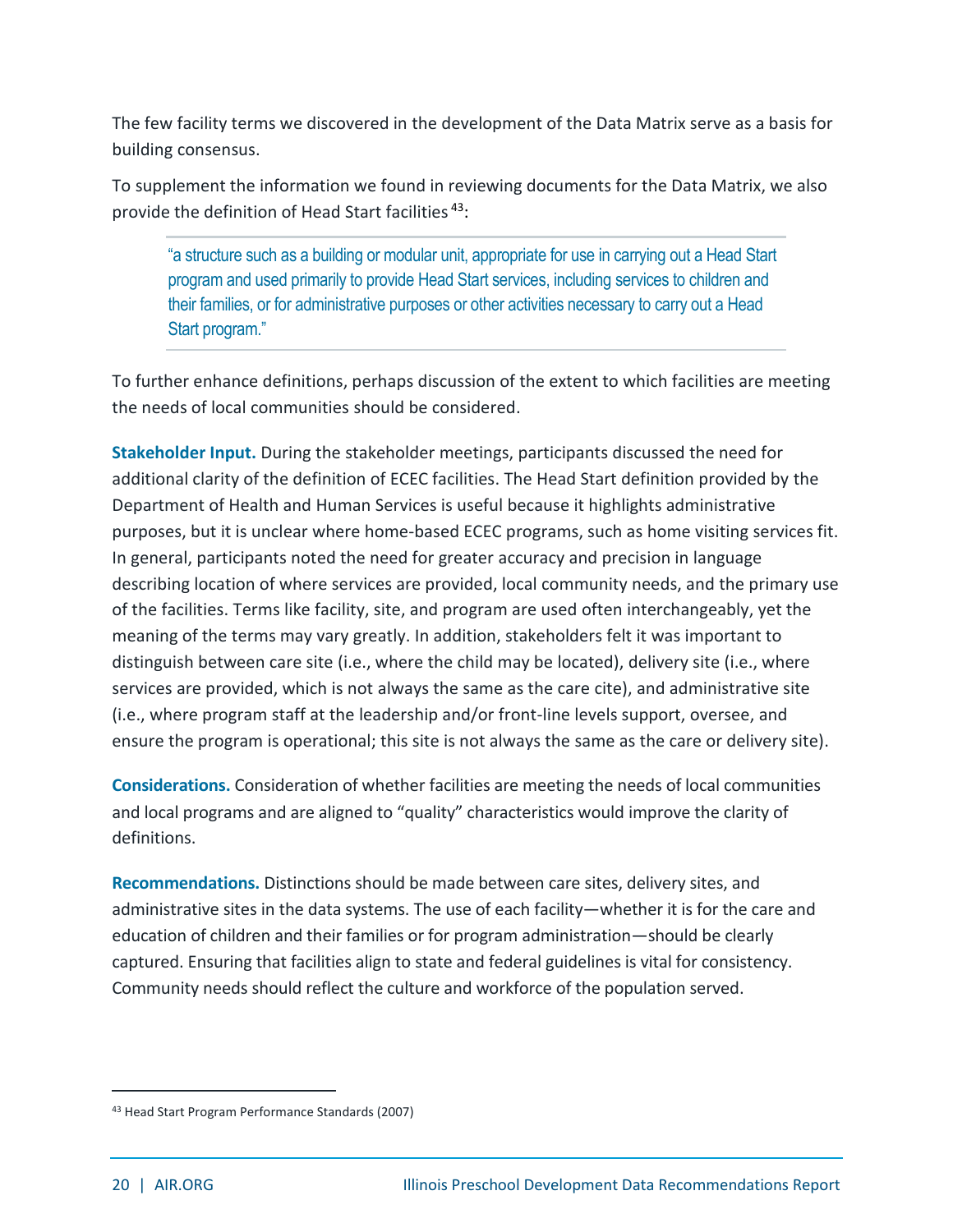#### **Home- versus Center-Based ECEC Services**

In creating the Data Matrix, the documents we reviewed provided explicit definitions for homebased ECEC services but not for center-based ECEC services. Definitions for home-based ECEC services provided information about number of children allowed by age range.<sup>44</sup> Center-based services are defined by the state of Illinois as the provision of child care services in a nonresidential commercial building that must meet Illinois Department of Children and Family Services standards for health and safety, including child-to-staff ratios and required space per child. <sup>45</sup> While the documents we reviewed did not define center-based ECEC services, Child Care Aware, an organization funded by the U.S. Department of Health and Human Services offers the following definition: 46

"Child care centers care for children in groups and are generally operated out of nonresidential, commercial buildings. Centers are larger and enroll more children than a homebased provider."

Because the documents we reviewed did not offer a definition of center-based services and because multiple definitions are available, we are drawing attention to the need to clearly define this term.

**Stakeholder Input.** Discussion about defining home- and center-based services demonstrated that these two terms are insufficient for capturing the diversity and types of ECEC care settings, as well as hybrid care that may include elements of both home- and center-based services. To address the complexity of service provision, stakeholders agreed that a meaningful way to approach data collection is to capture the types of interaction that occur with the service provider and service recipient (e.g., interactions between the service provider and child versus the parent).

The discussion also included a focus on the cultural responsiveness of care within different ECEC settings. Stakeholders emphasized the importance of providing culturally and linguistically responsive care for children and that the workforce should reflect the diversity of the community.

<sup>44</sup> Home-based ECEC services include that nonlicensed home child care providers can care for no more than three children, including their own children, unless all children are from the same household (Illinois Department of Human Services, n.d.b; Illinois Governor's Office of Early Childhood Development, 2021), and that "family child care (FCC) homes can only take 2–3 children ages 0–2, while group FCC homes can only take 2–5 children ages 0–2" (Illinois Governor's Office of Early Childhood Development, 2021).

<sup>45</sup> Child Care Resource & Referral of Midwestern Illinois (2021)

<sup>46</sup> Public Health Law Center at Mitchell Hamline School of Law (n.d.)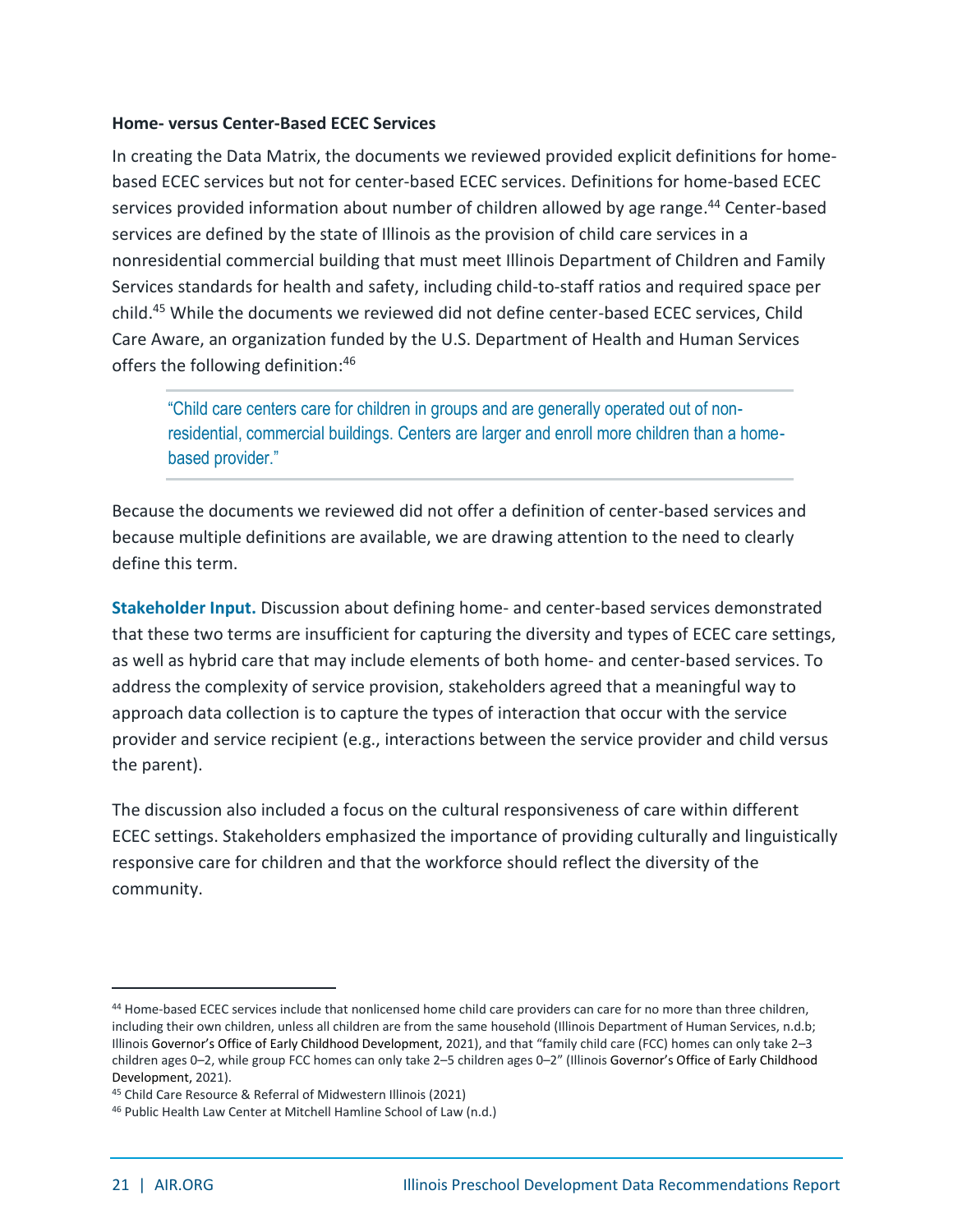**Considerations.** Home- and center-based care are broad terms that may not reflect the full range of services provided to children and families. For example, these two broad terms may miss services provided (e.g., home-based services that are included as part of center-based care and vice versa).

**Recommendations.** We recommend developing a clear definition for center-based services, as the documents reviewed did not offer any definition. State and federal definitions offer a basis for developing the definition. To address the complexity in the variety of services offered by each type of care, as discussed by stakeholders, data systems may be set up to capture the services provided as well as interactions that occur between service providers, families, and children since center-based care may provide services in the home, and vice versa. For example, interactions in home-based services might primarily reflect interactions between providers and families or parents, whereas in center-based settings, interactions will primarily occur between providers and children.

#### **Kindergarten Readiness**

Kindergarten readiness in the state of Illinois is assessed using the Kindergarten Individual Development Survey (KIDS), first implemented statewide in 2017, which has teachers or care providers rate children on 14 measures. Across our review of documents for the Data Matrix, two sources defined kindergarten readiness. GOECD<sup>47</sup> defines kindergarten readiness as the following: "the cognitive skills to think, learn, read, remember, pay attention, and solve problems, but also the social emotional skills to communicate, connect with others, resolve conflict, self-regulate, display kindness and cope with challenges." The state of Illinois measures kindergarten readiness using the KIDS and its key domains, which include physical, socialemotional, cognitive, and language development. Disparities in kindergarten readiness also were discussed in the documents, but more detailed discussions about gaps and how they are measured and defined would help to inform what constitutes a significant gap and would shape our understanding of what equitable outcomes would look like.

**Stakeholder Input.** Stakeholders discussed the four domains defined by the KIDS assessment and whether those domains are appropriate for defining kindergarten readiness in Illinois. The issue that arose is that districts and schools do not consistently use the KIDS (or its key domains) as a way of determining kindergarten readiness. Concerns were also raised about the fidelity of implementation, how KIDS is being administered, and how the KIDS results are interpreted and used.

<sup>47</sup> Illinois Governor's Office of Early Childhood Development (2021)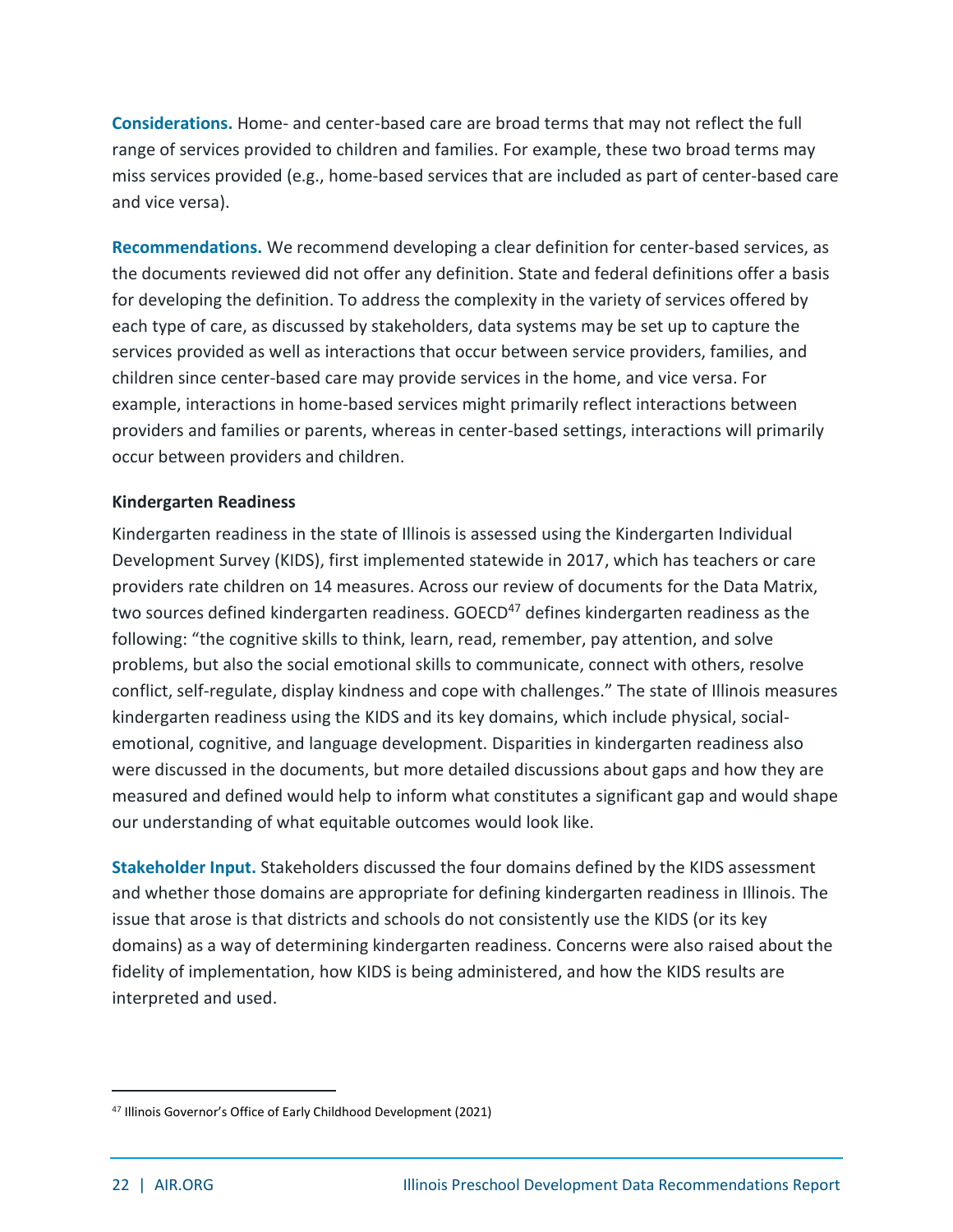The KIDS may not be well aligned with other assessments administered at the local and district levels, such as Teaching Strategies GOLD. Because KIDS was implemented recently, in 2017, it may not be administered as frequently or with fidelity compared to Teaching Strategies GOLD, which schools and districts are more familiar with. As such, training, and fidelity of implementation of KIDS may be low.

Another limitation of KIDS concerns diverse populations, particularly English language learners. English language learners may not receive the English Language section of the tool unless they are in a kindergarten class where the curriculum provides opportunities for learning and development of Spanish<sup>48</sup>; therefore, the readiness, skills and abilities of English language learner students may be inaccurate and underestimated.

**Considerations.** The KIDS offers a standardized approach to assessing kindergarten readiness throughout the state, but level of implementation and fidelity may require additional attention.

**Recommendations.** We recommend the state provide assessment administration guidelines and training of the KIDS to encourage consistent implementation of KIDS and buy-in of the state's definition for kindergarten readiness as reflected in the KIDS. To obtain a holistic picture of kindergarten readiness, the KIDS could be used in combination with other assessment tools schools and districts rely on. The use of the tool with English language learner students, in particular, must be further investigated to ensure that the skills and abilities of English language learner students are being accurately assessed.

#### **Quality Early Childhood Education and Care**

The statewide quality rating system, ExceleRate Illinois, provides consistent and clear measurement of the quality of early childhood programs in Illinois. The federal government defines standards and minimum requirements for Head Start programs in the Head Start Performance Standards,<sup>49</sup> which include measures such as alignment to early learning standards, higher qualifications for workforce, and program monitoring. Several of the documents reviewed called for embedding an equity lens into determinations of quality.

**Stakeholder Input.** Participants in the stakeholder meetings agreed that ExceleRate offers a way to capture easily observable metrics of quality in a consistent way by focusing on structural and process indicators of quality. However, participants also agreed that ExceleRate, along with other definitions used to define ECEC quality, such as various federal definitions or accreditation approaches, are all insufficient in some way, can be confusing, and should be used with caution. Where ExceleRate and other quality definitions fall short is in measuring child and

<sup>48</sup> Illinois State Board of Education (2021)

<sup>49</sup> Head Start Program Performance Standards (2007)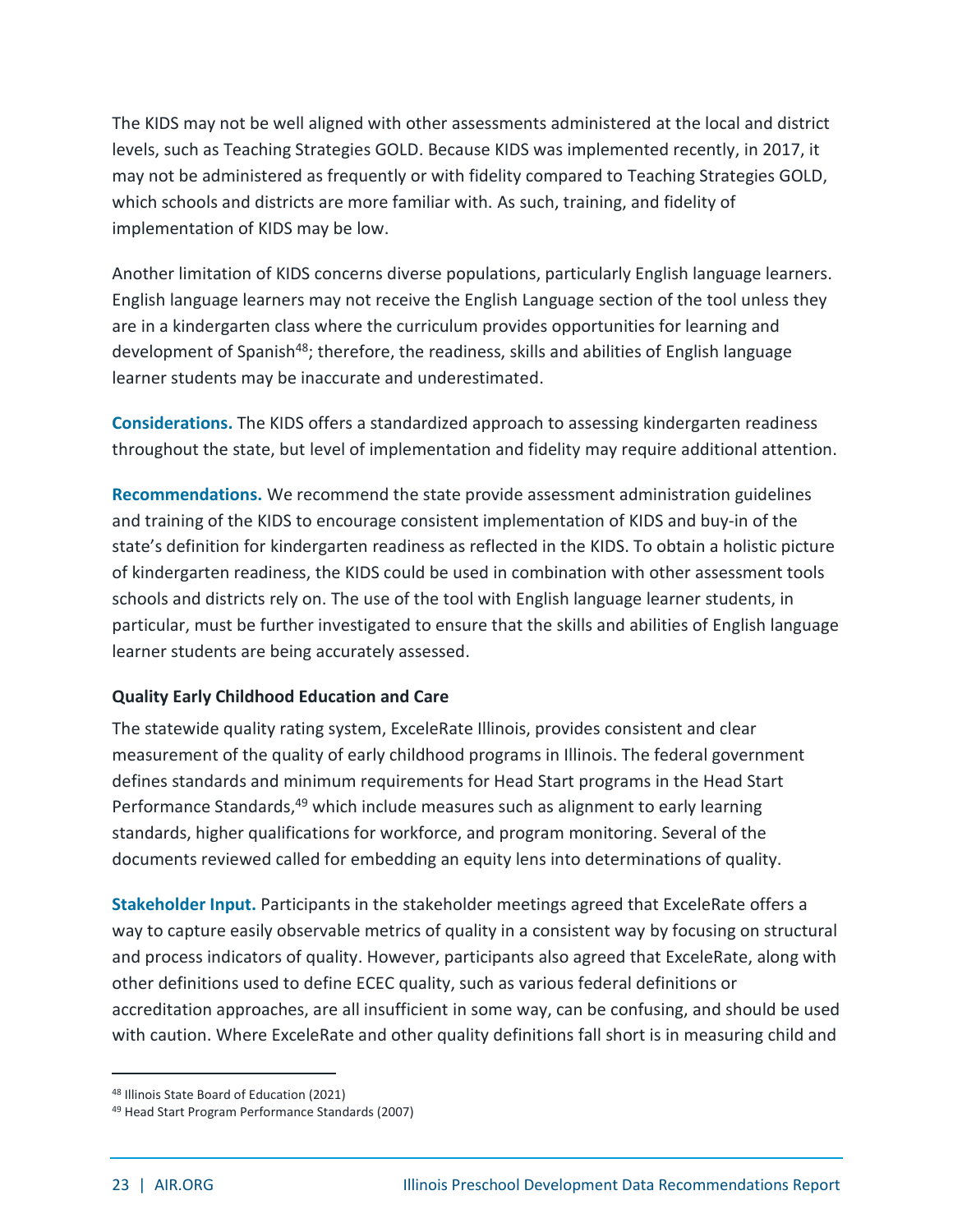family experiences, accreditations, whether equity is being achieved, consistent measures of workforce credentials, and whether children are being supported to meet kindergarten benchmarks or specific health outcomes. Stakeholders emphasized the failure to capture child and family experiences and to include an equity lens<sup>50</sup> (e.g., who gets access to what level of quality programs) as important components in defining ECEC quality. Participants also noted that ExceleRate does not capture quality of all types of ECEC programs, such as home visitation, school-based preschool programs, or licensed-exempt home-based providers. Metrics of homevisiting quality are currently being developed and have been reviewed by several Illinois agencies and state committees.<sup>51</sup>

In addition to agreeing about the shortcomings of the current definitions of quality, stakeholders agreed that, even if we use the definitions of quality we have in place, there are insufficient resources to support programs in meeting those higher quality standards. Thus, partially because of limited resources, stakeholders felt that we are using current measures because they are the easiest way to measure observable quality in a systematic way.

**Considerations.** Quality of ECEC programs should ideally balance structural and process indicators with family perspectives and equity. Yet, there is also acknowledgement that measuring what matters most for children and family outcomes, to be comprehensive and encompass all important quality indicators, is difficult when faced with limited resources.

**Recommendations.** We recommend identifying additional metrics related to equity and family needs that can be collected and reported alongside or in a future version of the ExceleRate system. An important first step is to develop consensus on metrics of equity and metrics of family needs for preschool programs and other ECEC programs.

#### **Educational Services for Children with Special Needs**

Our review of documents for the Data Matrix showed alignment between definitions of educational services for children with special needs from various local reports with the terminology and definitions from federal sources. <sup>52</sup> These educational service terms are the Individuals with Disabilities Act (IDEA), inclusive education settings, IEP, and early childhood special education services. Inclusive educational settings need further clarification.

**Stakeholder Input.** In discussing terms for educational services for children with special needs, stakeholders agreed that more precise language should be used when discussing specifics, such

<sup>50</sup> New America Foundation (2020)

<sup>51</sup> Early Head Start/Head Start, Illinois Department of Human Services, Illinois State Board of Education, Maternal Infant and Early Childhood Home Visiting, the City of Chicago Department of Family and Support Services, the HVTF Executive Committee, and the ELC Data Research and Evaluation Subcommittee

<sup>52</sup> Illinois Department of Human Services (n.d.b)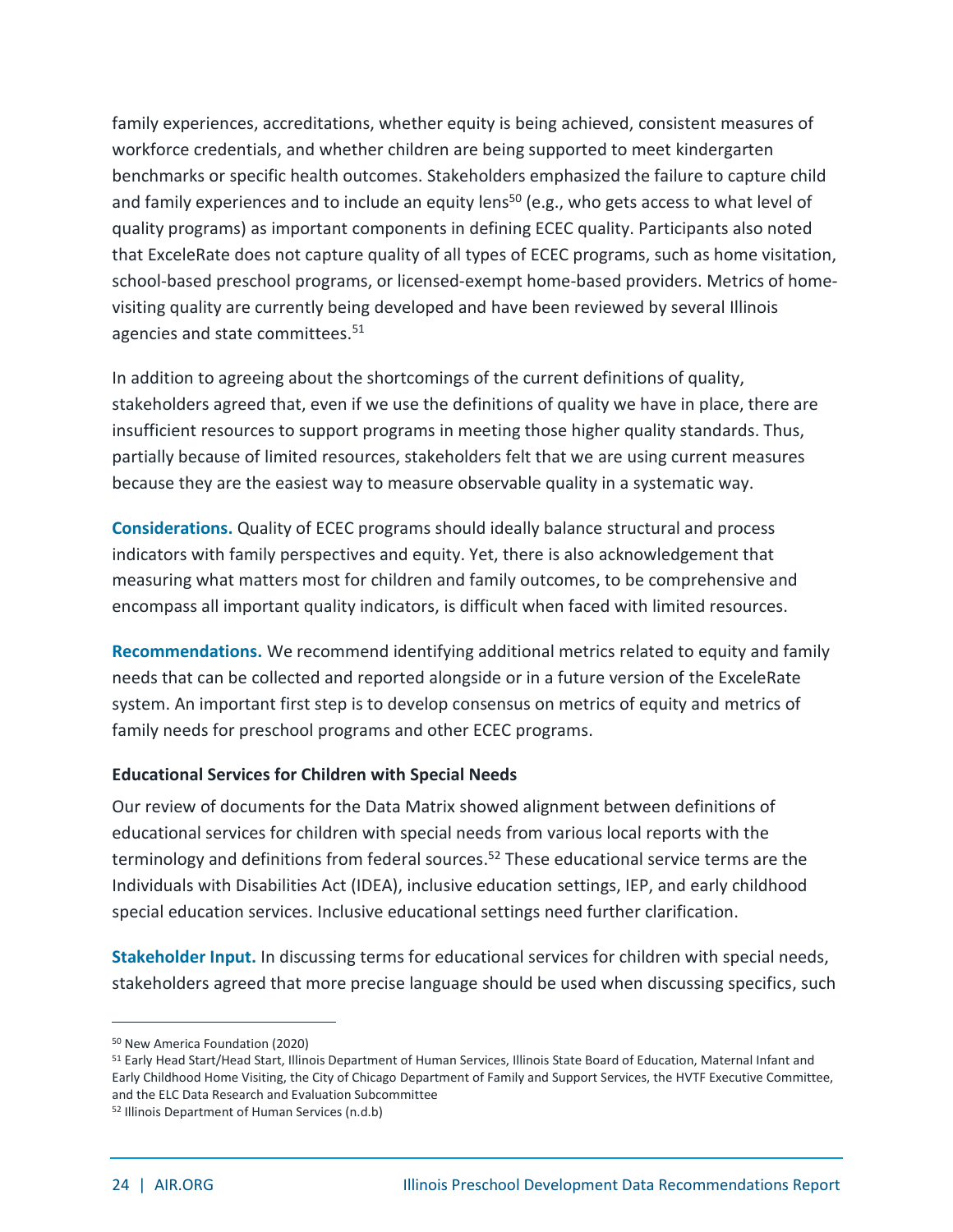as an inclusive educational setting. Contextual details matter when it comes to defining educational services for children with special needs. Early Intervention and IFSPs were not focused on as much as early childhood special education services in this domain. Stakeholders shared other sources to review that offered definitions and a more nuanced understanding of the domain.

**Considerations.** Important terms for educational services for children with special needs, including "inclusion", "free appropriate public education (FAPE)", "least restrictive environment (LRE)", and "regular class", have been well defined by federal<sup>53</sup> and national agencies.<sup>54</sup> These sources provide a base for terminology used in the context of Illinois.

**Recommendations.** More precise language that details types of settings and services should be incorporated into definitions for educational services for children with special needs. Definitions for terms can also be pulled from federal definitions (e.g., federal definition for inclusion). Early Intervention and IFSPs should be considered in the definition as well in order to facilitate a continual transition of services across the early childhood continuum.

#### *Health*

#### **Developmental Screenings**

In creating the Data Matrix, several definitions for developmental screenings, and Early Intervention were identified. One broad definition offered for developmental screenings was "the use of screening tools to track the development of young children across multiple domains". <sup>55</sup> Other definitions touched upon areas of evaluation (e.g., speech), available data, resources for families and providers, and identification and treatment of children who may need Early Intervention or early childhood special education services. A general issue that emerges when reviewing health related screening definitions is the inconsistency, lack of clarity, or inappropriate use of screening tools (i.e., brief instruments that identify individuals who may need more in-depth assessment tools to verify developmental or health risks) meant to identify groups of students who may have developmental or health needs as well as diagnostic assessment tools to identify children in need of specialized services or interventions.

**Stakeholder Input.** Stakeholders raised questions about what screening tools are being used, what the tools are being used for (and whether the tools are being used appropriately), and the unduplicated count of children who receive these screenings. There is not one centralized database of information, so the true count of children who are receiving timely screenings is unknown. There have been moderate improvements to capturing the true number of

<sup>53</sup> U.S. Department of Health & Human Services & U.S. Department of Education (2015)

<sup>54</sup> National Association for the Education of Young Children (2009)

<sup>55</sup> Child Find (2021)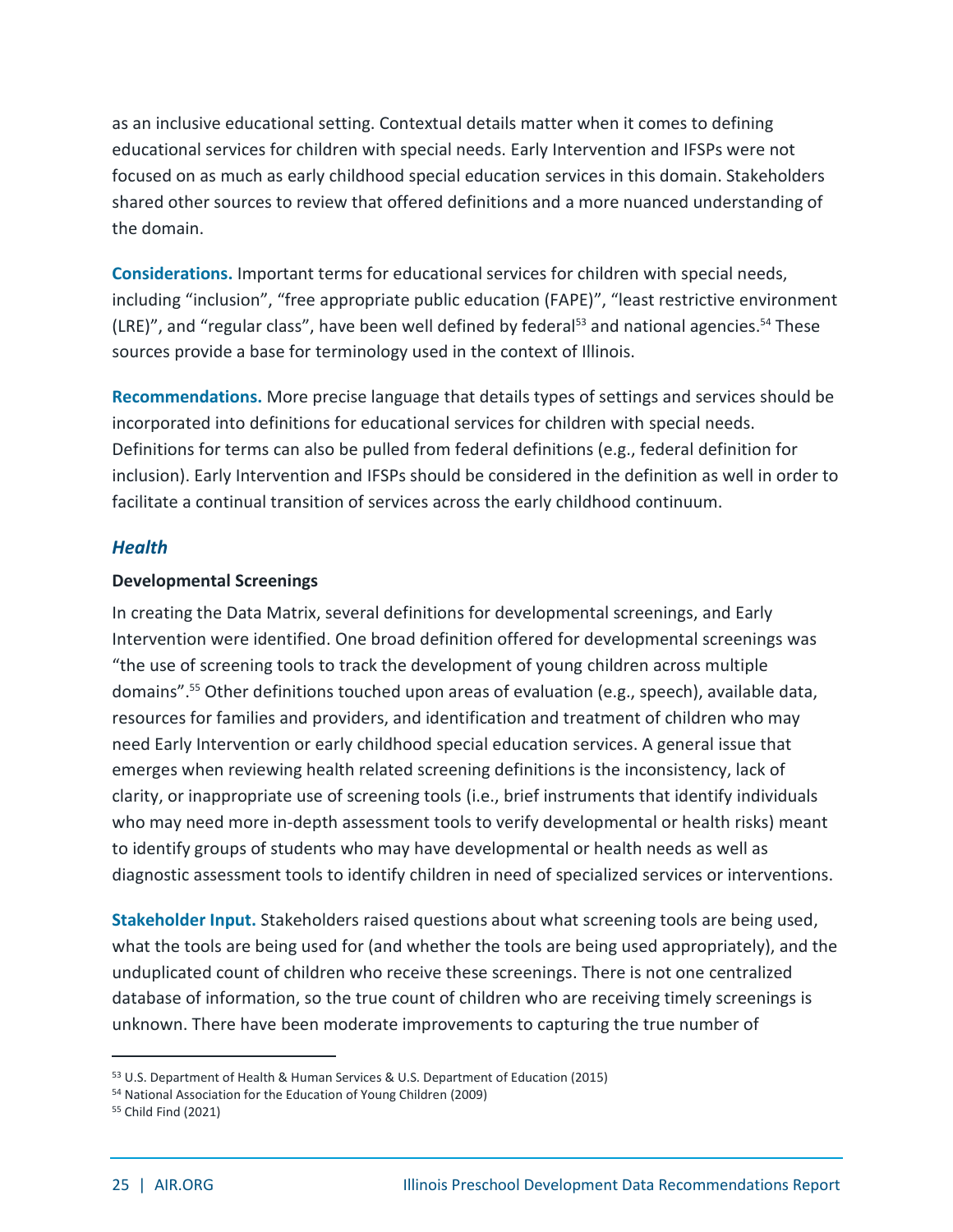developmental screenings (e.g., Child Find Project) because the state is interested in seeing what happens to children after they are screened. Stakeholders concluded that an overall problem with developmental screenings is a lack of school district staff, infrastructure, and training to administer screenings equitably. Overall, there needs to be additional training and processes in place to capture a more consistent perspective of the entire screening process implemented across schools and programs.

**Considerations.** Inconsistency, lack of clarity, and inappropriate use of screening tools may affect accurate identification of children in need of specialized services or interventions.

**Recommendations.** Discussions of health screenings should identify what screening tools are used and how they are used. Additional training and processes that reflect a consistent perspective of screening would improve the inconsistency undermining implementation of developmental screenings.

#### **Vision, Hearing, and Oral Screenings**

The Data Matrix did not identify definitions for vision, hearing, and oral screenings. The Illinois Department of Public Health does provide guidance for schools. Illinois state mandates that schools provide annual vision and hearing screenings, as well as dental exams, to students in particular grades. Schools must provide annual vision screenings for preschool children 3 years of age or older and school-age children in kindergarten and second and eighth grades. Hearing screenings must be provided for preschool children 3 years of age or older and school-age children in kindergarten and first, second, and third grades. All children in kindergarten and the second, sixth, and ninth grades must provide proof of a dental examination to their schools.

**Stakeholder Input.** Participants at the stakeholder meeting drew attention to the misuse of the terms screening and exam. For example, an oral screening refers to a dental exam performed by a dentist.

Stakeholders did not reach consensus for vision, hearing, and oral screening. One point of confusion was understanding the difference between the terms "screening" and "exam". In addition to confusion about defining these terms, participants raised additional considerations regarding vision, hearing, and oral screenings, for example, regarding who administers the screening, mental health screenings, data tracking, and equitable access (e.g., transportation, costs, and language). Cost, transportation, and language are common barriers for families. Access is also hindered if families need a referral but are unable to get one. Considerations for trauma and mental health issues are important, and a new Illinois law will require social and emotional screenings for children. Finally, data tracking has been inconsistent statewide. Head Start tracks the screening data, but child care facilities may not.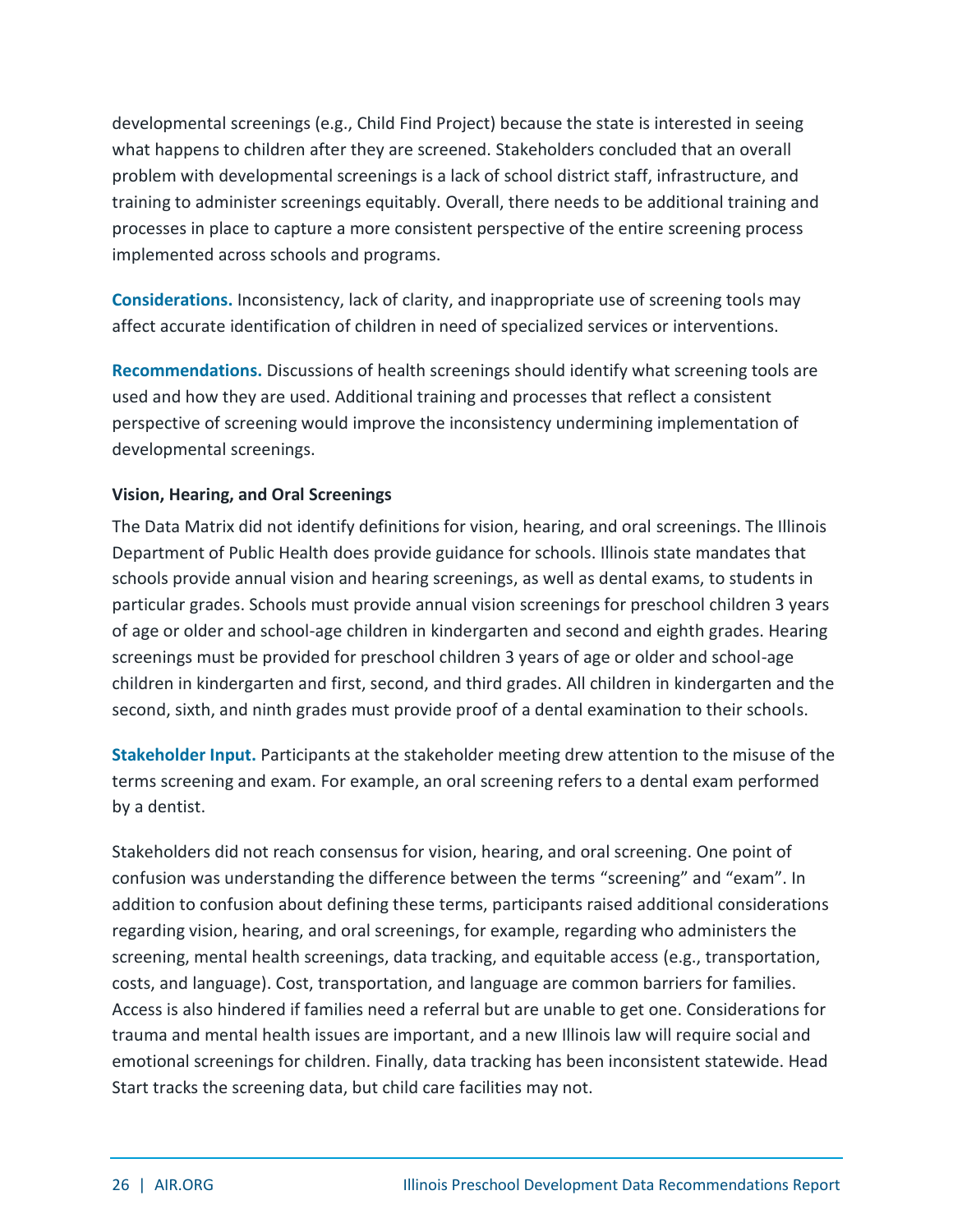**Considerations.** Although Illinois state law requires vision, hearing, and oral screenings in specific grade levels, screenings are not administered regularly from birth to age 5. Head Start brings in a professional to administer screenings, but that is not always the case at other child care facilities. In many cases, parents will have to find a doctor, which can be difficult without equitable access to medical providers.

**Recommendations.** To define vision, hearing, and oral screenings, distinctions should be made between screening and exam. Also, it is important to consider that a new Illinois law will require social and emotional screenings for children. In addition, regularly administering screenings in early childhood programs should be considered.

#### **Food Security**

The Data Matrix did not identify definitions for food security except for a mention of Supplemental Nutrition Assistance Program (SNAP). The following general definition for food security is offered by the U.S. Department of Agriculture (USDA): "Food security means access by all people at all times to enough food for an active healthy life."<sup>56</sup>

**Stakeholder Input.** Meeting participants had no objections to the USDA definition of food security, but they did raise multiple concerns about the domain. These concerns related to data collection, family composition, and interpretation of the term healthy. Related to data collection, participants raised questions about whether the unit of analysis should be children or families. Immigrant and refugee families or multigenerational families may share food and other resources with each other, which can complicate what it means to have food security. Moreover, receiving benefits, such as WIC or SNAP, does not necessarily imply food security or insecurity.

In addition, stakeholders raised unequal access to healthy foods as an important consideration because marginalized communities have historically faced greater challenges in access to healthy food. The foods considered "healthy" also varies across communities. To some families, simply eating vegetables can mean healthy; for other families, healthy means cooking instead of buying processed foods.

**Considerations.** The USDA provides a useful starting point for defining food security, but differences across communities need stronger consideration.

**Recommendations.** Given that documents reviewed for the Data Matrix did not offer a definition of food security, the federal definition of food security offers a useful basis for establishing a definition used in the state of Illinois. However, we recommend the state

<sup>56</sup> U.S. Department of Agriculture (2021)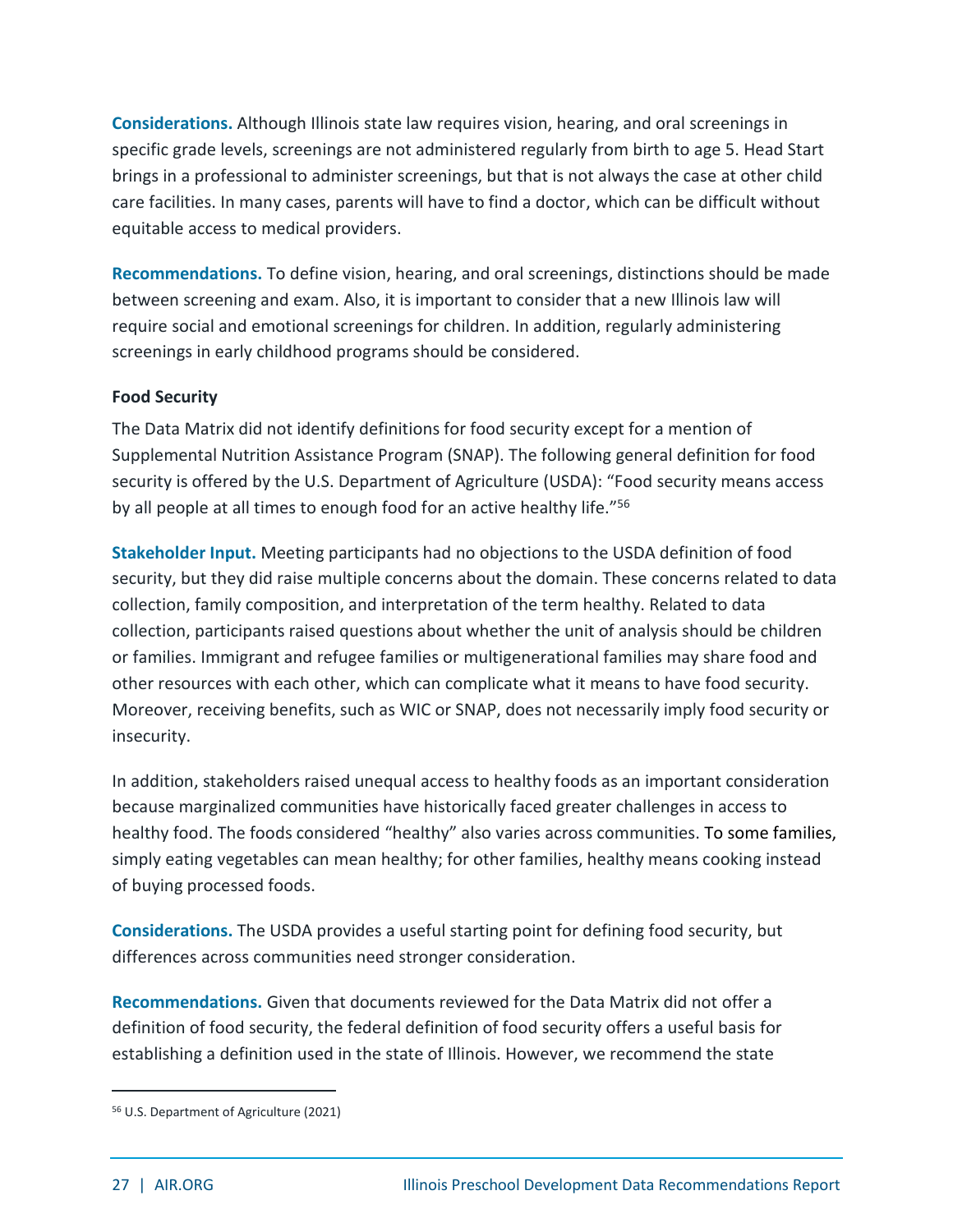consider expanding upon the definition to be reflective of the needs and diversity of Illinois families with regard to access, culture and history, and different approaches to defining the term healthy.

#### *Data Systems*

#### **Consistent and Accurate Communication between Data Systems**

Findings from the Data Matrix highlighted the need for improvements in consistency and standardization across ECEC data systems. Based on our review, areas of improvements specifically identified include (1) data disaggregation (i.e., data systems do not consistently capture information by subgroup and priority populations, which limits the ability to conduct analyses related to equity of access and service provision); (2) inconsistent approaches to collecting data (e.g., tracking different units of data such as child, family, program, sector), which even occurs within agencies; and (3) community-level data capacity (i.e., efforts to support data capacity within local communities) should be a priority in terms of knowledge development and in improving technological infrastructure. One example of a well-developed definition that emerged from the review is the state-coordinated Child Care Resource & Referral data system, which houses administrative data from child care providers in Illinois. Best practices of this data set include annual updates and data quality assurance processes.

**Stakeholder Input.** Discussions at the stakeholder meetings centered on concerns that data coordination and collaboration are not happening effectively. Meeting participants offered the following solutions: (a) better communication at the provider and state levels; (b) more collaboration between people in the state agencies who are the data stewards (e.g., they oversee and handle data—data stewards in each agency collaborating together could help to create more coordinated systems, which would help to break the siloes that add to inconsistent and inaccurate data in the ECEC system); and (c) a lessening of protections on data that prevent easy sharing. Participants expressed, however, that the purpose of using and analyzing data, as well as clear data governance and rules related to what data are being collected and who controls them, need to be clearly specified. Finally, to address weaknesses in coordination of data systems, one approach could be setting up data systems to track both the child and family, which would simplify linking data. Moreover, establishing an authority for data accountability, such as the Early Learning Council, may be a way to improve quality of data collection and coordination.

**Considerations.** Silos within the ECEC system have led to inefficiencies in the linkage and sharing of data. These silos exist because of state and federal regulations. Solutions for improving data quality and sharing will require an unprecedented level of collaboration across the ECEC system. Many of these efforts are underway with the Illinois Longitudinal Data System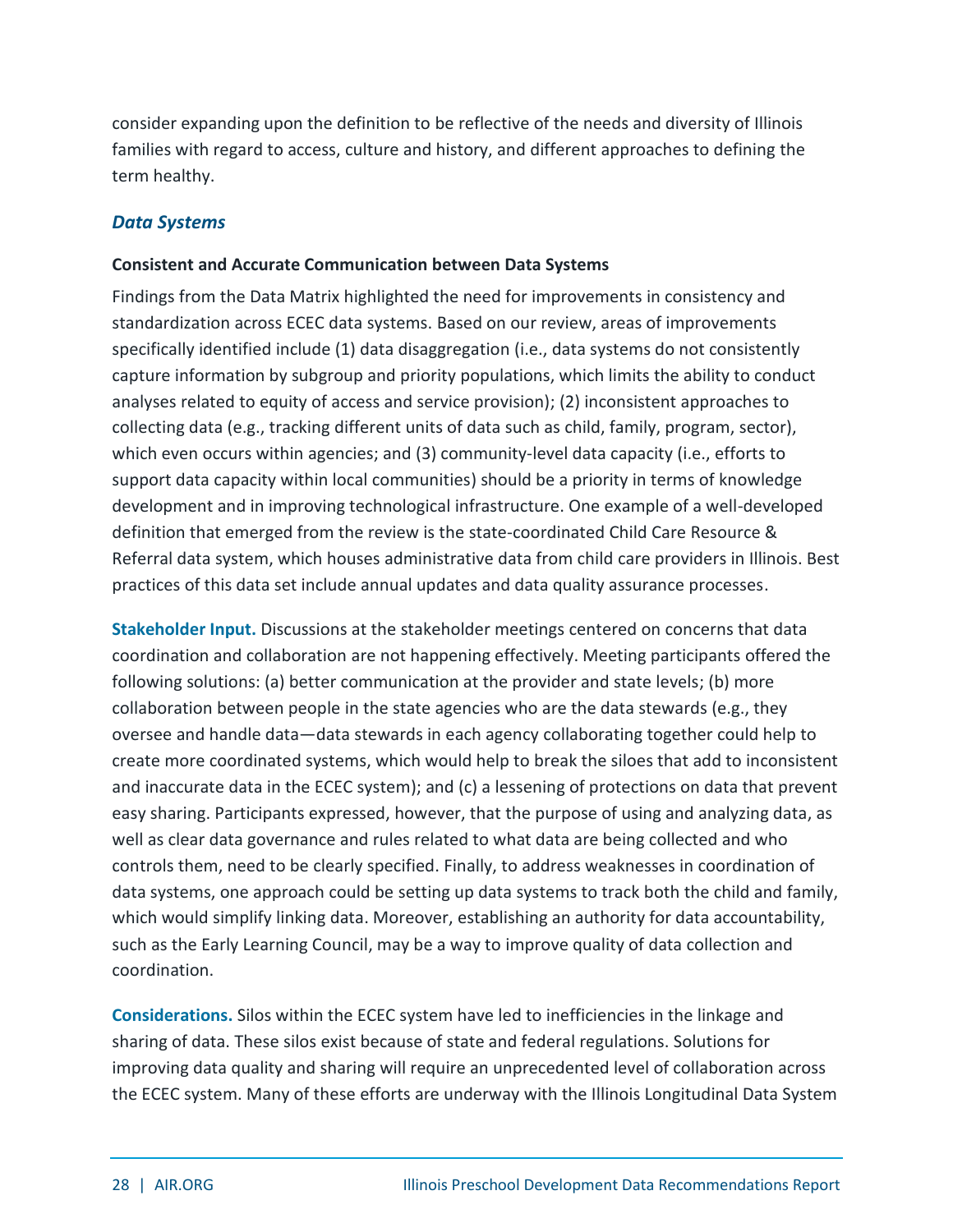2.0. The central concern, alongside these efforts, is ensuring the privacy of the data. The need for the collection and linking of identifiable data across systems must be justified with clearly stated purposes for using the data to protect data of Illinois children and families.

**Recommendations.** To increase consistent and accurate communication between ECEC data systems, greater collaboration is required. One recommendation is to identify a small number of existing data stewards within ECEC-related state agencies to collaborate to assess data quality, resolve data issues, and provide support to agencies across the state. To improve the coordination of ECEC data systems, data collection that consistently links children and families would allow for easier data linking across data systems and, therefore, more consistent reporting on the needs and service provision for children and families in the ECEC system.

### <span id="page-29-0"></span>**Conclusions and Next Steps**

Building upon the original *Illinois Preschool Development Grant Birth Through Five Needs*  Assessment, Final Report,<sup>57</sup> this report describes data definitions and gaps in the Illinois ECEC system and provides recommendations to resolve existing data definition issues. Given the complexity of the ECEC comprehensive system, the State has prioritized developing consistent definitions and measurements to support accurate and consistent reporting of access and service provisions, which will help to identify and address disparities among prioritized populations in Illinois. By addressing inconsistences and gaps in ECEC domain definitions, children and families in Illinois will benefit in the following ways:

- Improvements in the quality of data collection, which will allow for more accurate reporting and understanding of disparities in access and outcomes.
- Increased standardization of data practices across agencies and sharing of data and information across the ECEC landscape, which is often siloed. Among other benefits, this improvement will support increased coordination among ECEC programs serving children and families.
- Improved accuracy and precision in reporting, which will support the work of policymakers and practitioners.

The Data Matrix identified ECEC domains with inconsistent definitions or gaps in definitions, which undermine consistency in data collection efforts and reporting related to the ECEC system. The stakeholder meetings highlighted the need for ongoing data literacy and

<sup>57</sup> Garcia-Arena et al. (2020)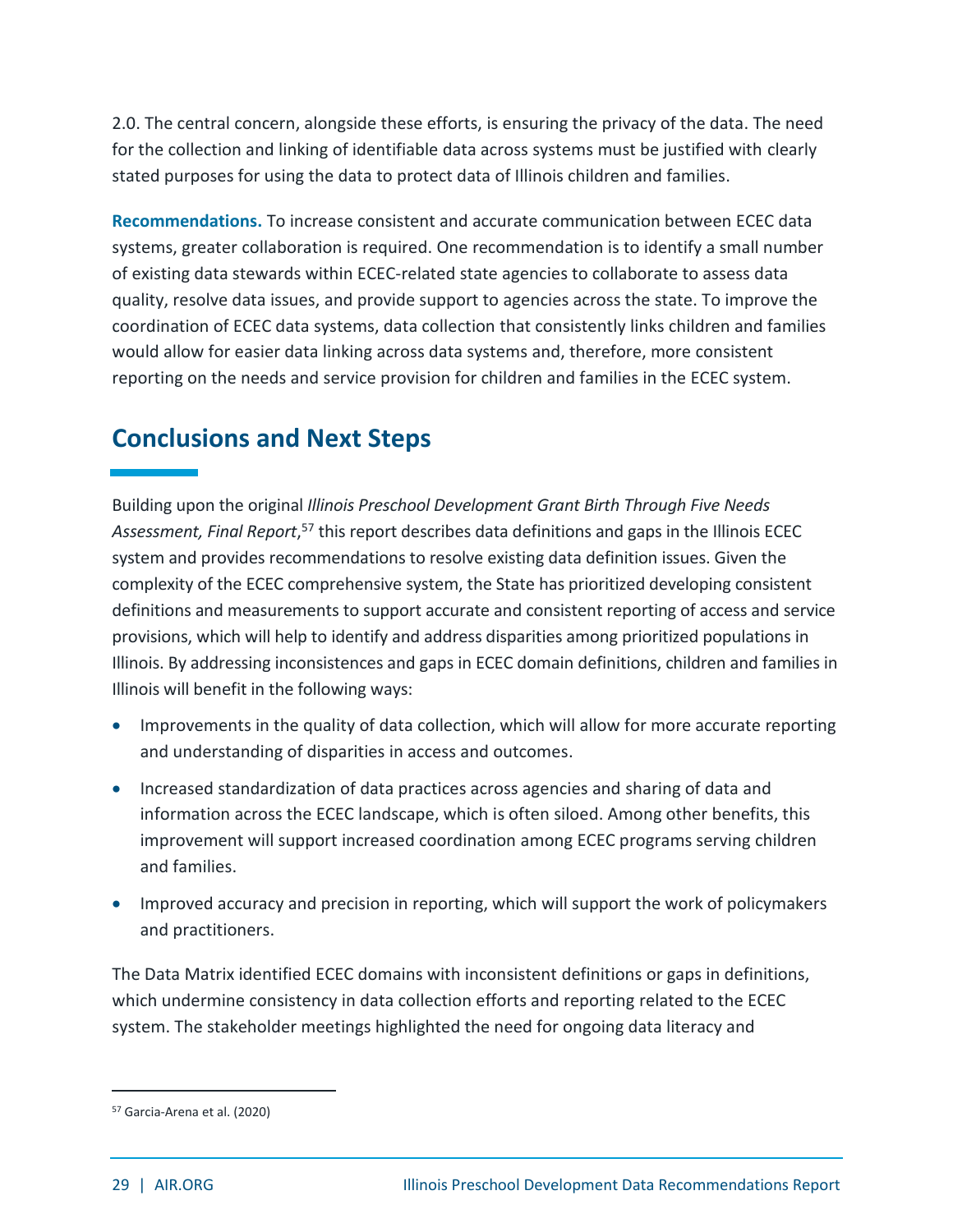discussion. The recommendations from this report will inform efforts related to the Data Governance Project moving forward.

The recommendations and considerations that emerged from these discussions were tailored to each domain. The following are a few overarching themes:

- ECEC research and policy reports must use greater transparency, detail, and precision in definitions of domains, which is especially important until data systems are aligned in their approaches to measurement and data collection.
- Precise usage of terms, moreover, will help to prevent inappropriate usage of terms, which emerged as a common issue.
- Transparent and detailed descriptions of domains in reports and policy documents will help audiences understand the extent to which appropriate comparisons are being made.
- State and federal guidelines offer helpful guidance for developing consensus definitions, but needs of local communities must also be considered.
- Many domains will require significant additional work to reach a clear and consistent definition that will be agreed upon by Illinois ECEC experts. For these domains, the State will have to identify the appropriate stakeholders to move the work forward.

The activities undertaken as the basis for this report, and its recommendations dovetail with work underway by GOECD on the Data Governance Project to ensure data accountability and improve consistency and compatibility of early childhood data systems. Additional considerations should be made by GOECD about what other special projects and/or committees could review these recommendations and create a strategic action plan for its execution. For example, perhaps there is a role for the Early Learning Council or one of its committees to take on a leadership and accountability role to move this work forward to support the State's ability to consistently document and understand the needs of young children and their families.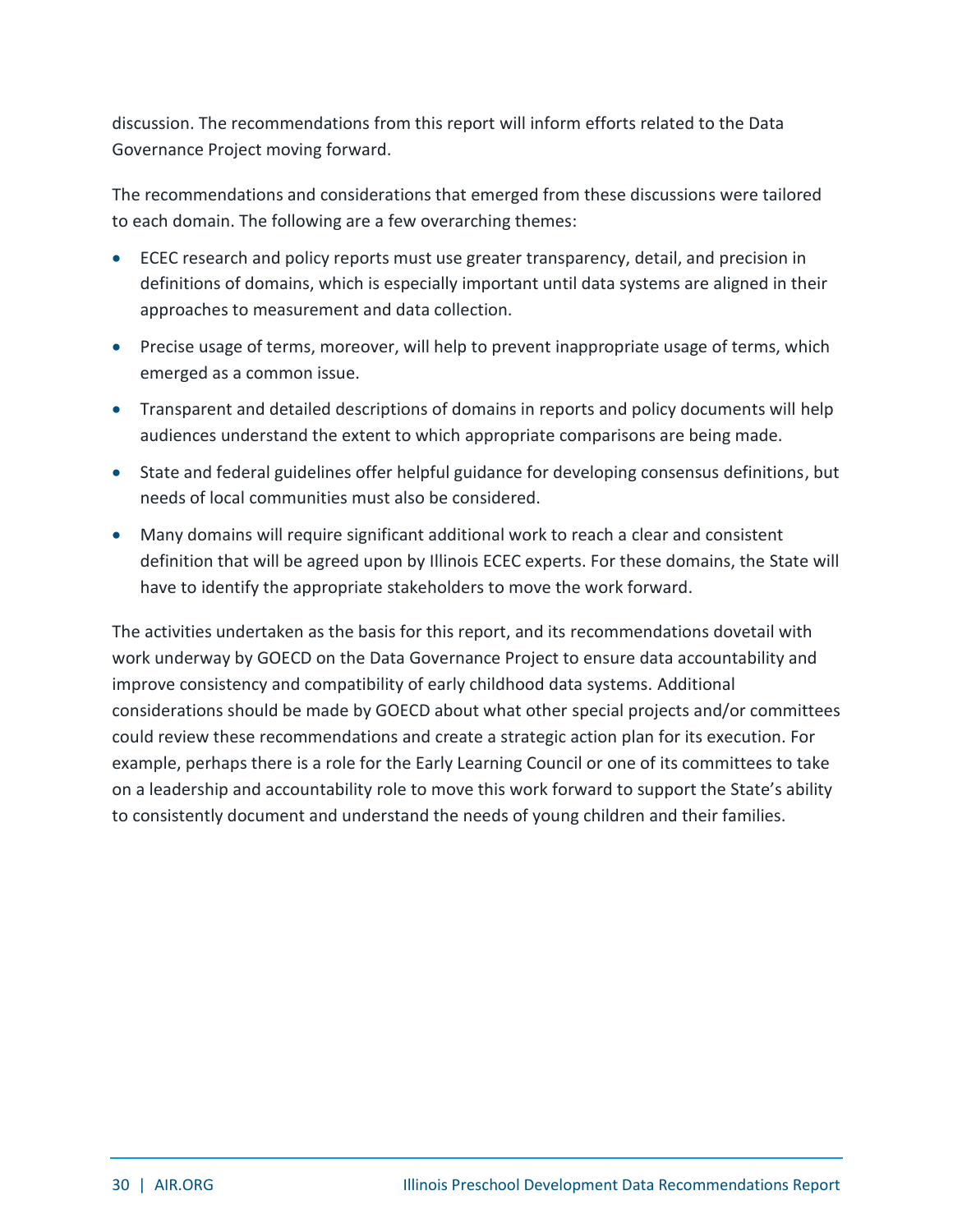### <span id="page-31-0"></span>**References**

American Academy of Ophthalmology. (2021). *Eye screening for children*. <https://www.aao.org/eye-health/tips-prevention/children-eye-screening>

Benefits.gov. (n.d.). *Supplemental Nutrition Assistance Program (SNAP)*. <https://www.benefits.gov/benefit/361>

Center for Prevention Research and Development. (2020). *Illinois Home Visiting: 2020 Statewide Needs Assessment Update Report to HRSA.*  [https://cprd.illinois.edu/files/2020/12/Illinois-HV-Needs-Assessment-Report-CPRD-](https://cprd.illinois.edu/files/2020/12/Illinois-HV-Needs-Assessment-Report-CPRD-2020.pdf)[2020.pdf](https://cprd.illinois.edu/files/2020/12/Illinois-HV-Needs-Assessment-Report-CPRD-2020.pdf)

Centers for Disease and Control Prevention. (2020). *Maternal mortality.* <https://www.cdc.gov/reproductivehealth/maternal-mortality/index.html>

Centers for Disease Control and Prevention. (2021). *Hearing loss in children: Screening and diagnosis of hearing loss*.<https://www.cdc.gov/ncbddd/hearingloss/screening.html>

Chicago United for Equity Senior Fellows. (2020). *Racial Equity Working Group recommendations analysis.* [https://www2.illinois.gov/sites/OECD/Documents/CUE%20Racial%20Equity%20Analysis](https://www2.illinois.gov/sites/OECD/Documents/CUE%20Racial%20Equity%20Analysis%20Report%20Early%20Childhood%20Funding%20Commission%202020.pdf) [%20Report%20Early%20Childhood%20Funding%20Commission%202020.pdf](https://www2.illinois.gov/sites/OECD/Documents/CUE%20Racial%20Equity%20Analysis%20Report%20Early%20Childhood%20Funding%20Commission%202020.pdf)

Child Care Aware of America. (2021). *Child care resource and referral*. <https://www.childcareaware.org/about/child-care-resource-referral/>

Child Care Resource & Referral of Midwestern Illinois. (2021). *Types of child care*. <https://www.childcareillinois.org/find-child-care/types-child-care>

Child Find. (2021). *FY 2021 year-end developmental screening report*.

Early Learning Council. (2021). *Priority populations updated*. [https://www2.illinois.gov/sites/OECD/Events/Documents/Priority%20Populations%20u](https://www2.illinois.gov/sites/OECD/Events/Documents/Priority%20Populations%20updated%202021.pdf) [pdated%202021.pdf](https://www2.illinois.gov/sites/OECD/Events/Documents/Priority%20Populations%20updated%202021.pdf)

Early Learning Council, Access Committee, All Families Served Subcommittee. (2019). *Recommendation on priority populations, February 2019*. Unpublished report.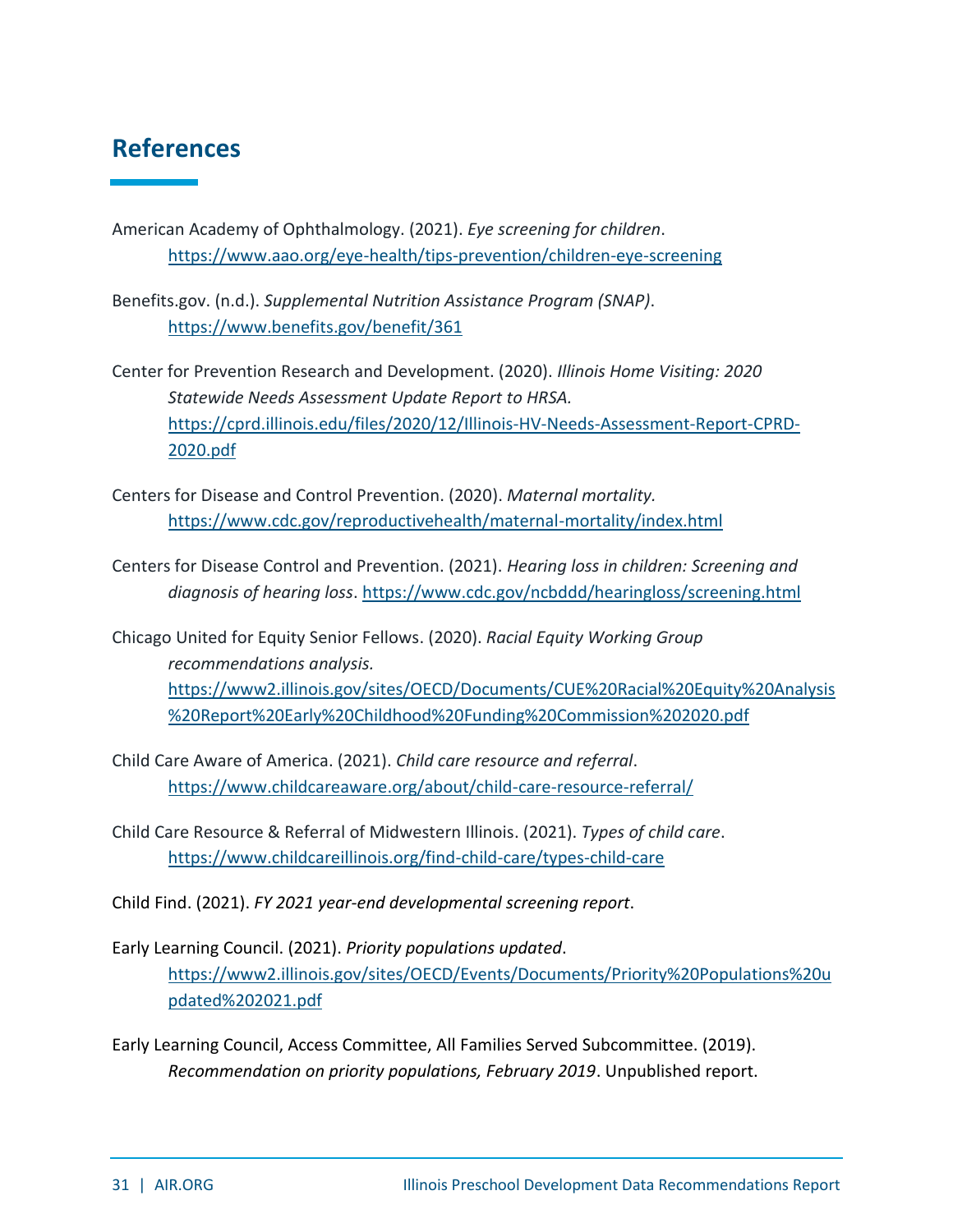Erikson Institute. (2019a). *Illinois Risk and Reach report*[. https://riskandreach.erikson.edu/](https://riskandreach.erikson.edu/)

Erikson Institute. (2019b). *Illinois Risk and Reach report*.<https://riskandreach.erikson.edu/>

- Fleming, E. (2019). *State dental screening laws for children: Examining the trend and impact. An update to the 2008 report*. Children's Dental Health Project. [https://s3.amazonaws.com/cdhp/Matt+Jacob/Dental+Screening+Law+Report+\(Jan+201](https://s3.amazonaws.com/cdhp/Matt+Jacob/Dental+Screening+Law+Report+(Jan+2019).pdf) [9\).pdf](https://s3.amazonaws.com/cdhp/Matt+Jacob/Dental+Screening+Law+Report+(Jan+2019).pdf)
- Garcia-Arena, P., Hodgman, S., Jones, K., & Howard, E. (2020). *Illinois Preschool Development Grant Birth Through Five needs assessment*. American Institutes for Research. [https://www2.illinois.gov/sites/OECD/Documents/20-](https://www2.illinois.gov/sites/OECD/Documents/20-10313_IL%20PDG%20Needs%20Assessment%20Final%20Report_FINAL_012320.pdf) [10313\\_IL%20PDG%20Needs%20Assessment%20Final%20Report\\_FINAL\\_012320.pdf](https://www2.illinois.gov/sites/OECD/Documents/20-10313_IL%20PDG%20Needs%20Assessment%20Final%20Report_FINAL_012320.pdf)
- Head Start Program Performance Standards 42 U.S.C. 9801. (2007). <https://eclkc.ohs.acf.hhs.gov/policy/45-cfr-chap-xiii/1305-2-terms>
- IFF. (2019). *Access and quality for Illinois children: Illinois early childhood education needs assessment*[. https://iff.org/wp](https://iff.org/wp-content/uploads/2019/05/2019_Illinois_ECE_REV_0506.pdf)[content/uploads/2019/05/2019\\_Illinois\\_ECE\\_REV\\_0506.pdf](https://iff.org/wp-content/uploads/2019/05/2019_Illinois_ECE_REV_0506.pdf)
- IFF. (2021). *Quality facilities for all*.<https://iff.org/programs/quality-facilities-for-all/>
- Illinois Commission on Equitable Early Childhood Education and Care Funding. (2021). *Commission report of findings and recommendations: Spring 2021.* [https://www2.illinois.gov/sites/OECD/Documents/Early%20Childhood%20Funding%20C](https://www2.illinois.gov/sites/OECD/Documents/Early%20Childhood%20Funding%20Commission%20Full%20Report.pdf) [ommission%20Full%20Report.pdf](https://www2.illinois.gov/sites/OECD/Documents/Early%20Childhood%20Funding%20Commission%20Full%20Report.pdf)
- Illinois Department of Human Services. (2016). *The Illinois Early Intervention Program: A Guide for Families.*  [https://www.dhs.state.il.us/OneNetLibrary/27897/documents/Brochures/4279R0518.p](https://www.dhs.state.il.us/OneNetLibrary/27897/documents/Brochures/4279R0518.pdf) [df](https://www.dhs.state.il.us/OneNetLibrary/27897/documents/Brochures/4279R0518.pdf)
- Illinois Department of Human Services. (n.d.a). *Illinois Child Care and Development Fund state plan: FFY 2022–2024*. *Received recommendations.*
- Illinois Department of Human Services. (n.d.b). *Child Care and Development Fund (CCDF) plan for state/territory Illinois: FFY 2022–2024.*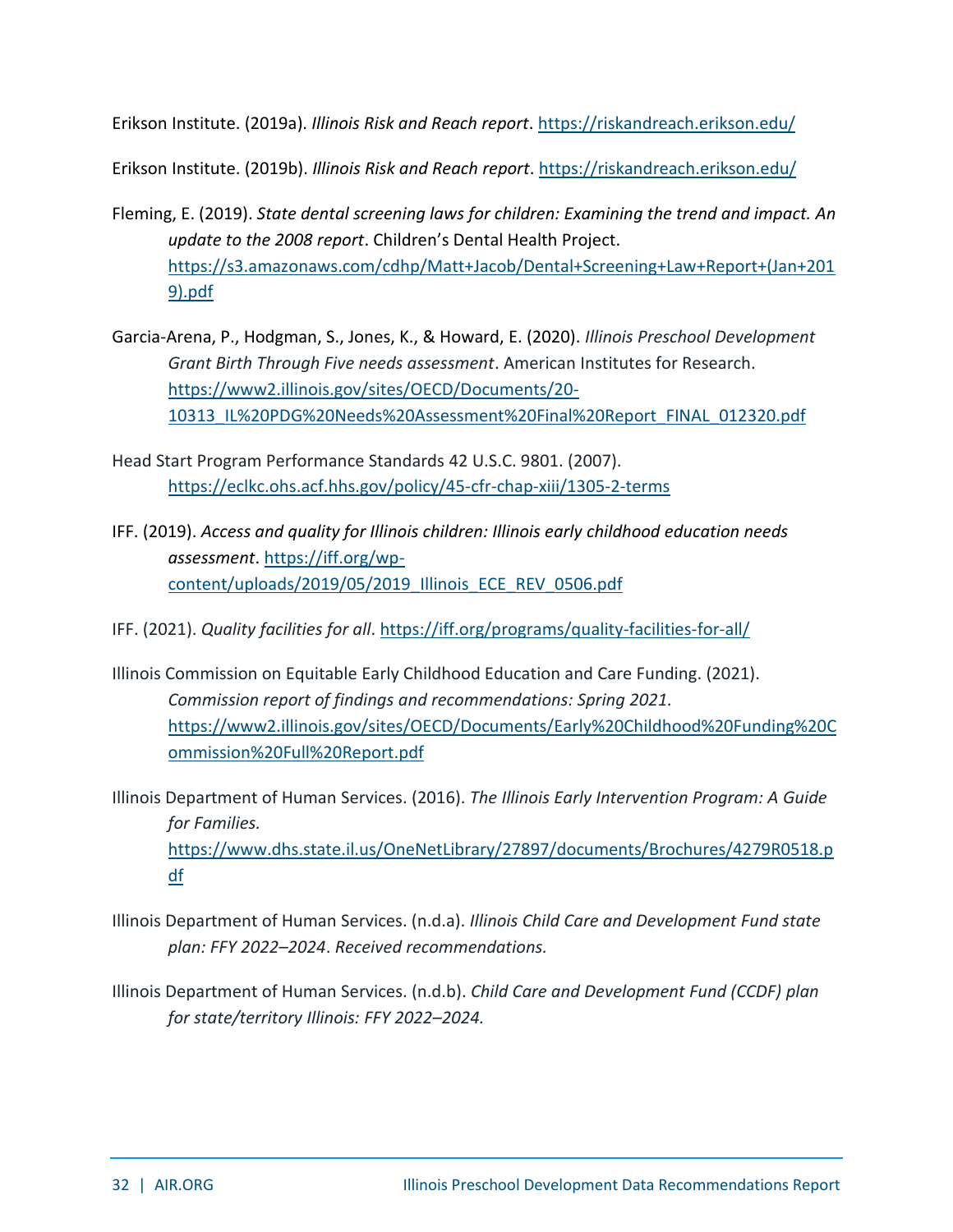Illinois General Assembly. (2020). *101st general assembly*.

[https://www.ilga.gov/legislation/fulltext.asp?DocName=&SessionId=108&GA=101&Doc](https://www.ilga.gov/legislation/fulltext.asp?DocName=&SessionId=108&GA=101&DocTypeId=HB&DocNum=5191&GAID=15&LegID=125602&SpecSess=&Session=) [TypeId=HB&DocNum=5191&GAID=15&LegID=125602&SpecSess=&Session=](https://www.ilga.gov/legislation/fulltext.asp?DocName=&SessionId=108&GA=101&DocTypeId=HB&DocNum=5191&GAID=15&LegID=125602&SpecSess=&Session=)

- Illinois Governor's Office of Early Childhood Development. (2021). *Illinois cost model for early childhood education and care services.* [https://www2.illinois.gov/sites/OECD/Documents/Cost%20Model%20for%20Early%20C](https://www2.illinois.gov/sites/OECD/Documents/Cost%20Model%20for%20Early%20Childhood%20Education%20and%20Care%20Services.pdf) [hildhood%20Education%20and%20Care%20Services.pdf](https://www2.illinois.gov/sites/OECD/Documents/Cost%20Model%20for%20Early%20Childhood%20Education%20and%20Care%20Services.pdf)
- Illinois State Board of Education. (2015). *Frequently Asked Questions About Kindergarten*. <https://www.isbe.net/Documents/kindergarten-faqs.pdf>
- Illinois State Board of Education. (2021). *Frequently Asked Questions About KIDS*. [https://www.isbe.net/Documents\\_KIDSWebsiteResources/KIDS\\_FAQ.pdf](https://www.isbe.net/Documents_KIDSWebsiteResources/KIDS_FAQ.pdf)
- Individuals With Disabilities Education Act, 20 U.S.C. § 1400 (2004).
- National Association for the Education of Young Children. (2009). *Early Childhood Inclusion.* [https://www.naeyc.org/sites/default/files/globally](https://www.naeyc.org/sites/default/files/globally-shared/downloads/PDFs/resources/position-statements/ps_inclusion_dec_naeyc_ec.pdf)[shared/downloads/PDFs/resources/position](https://www.naeyc.org/sites/default/files/globally-shared/downloads/PDFs/resources/position-statements/ps_inclusion_dec_naeyc_ec.pdf)[statements/ps\\_inclusion\\_dec\\_naeyc\\_ec.pdf](https://www.naeyc.org/sites/default/files/globally-shared/downloads/PDFs/resources/position-statements/ps_inclusion_dec_naeyc_ec.pdf)
- National Technical Assistance and Evaluation Center for Systems of Care. (2008). *An individualized, strengths-based approach in public child welfare driven systems of care*. <https://www.childwelfare.gov/pubs/acloserlook/strengthsbased/strengthsbased1/>
- New America Foundation. (2020, April 14). *Equity in early childhood education*. <https://www.newamerica.org/education-policy/collections/equity-ece/>
- Public Health Law Center at Mitchell Hamline School of Law (n.d.). *Child Care Classifications by State*. [https://www.publichealthlawcenter.org/resources/child-care-setting](https://www.publichealthlawcenter.org/resources/child-care-setting-classification-state)[classification-state](https://www.publichealthlawcenter.org/resources/child-care-setting-classification-state)
- Song, S. Y., & Pyon, S. M. (2008). Cultural deficit model. *Encyclopedia of Educational Psychology, 2*, 216–217.
- U.S. Census Bureau. (2021). *Measuring racial and ethnic diversity for the 2020 census*. [https://www.census.gov/newsroom/blogs/random-samplings/2021/08/measuring](https://www.census.gov/newsroom/blogs/random-samplings/2021/08/measuring-racial-ethnic-diversity-2020-census.html)[racial-ethnic-diversity-2020-census.html](https://www.census.gov/newsroom/blogs/random-samplings/2021/08/measuring-racial-ethnic-diversity-2020-census.html)
- U.S. Census Bureau. (n.d.). *Why we ask questions about…language spoken at home*. <https://www.census.gov/acs/www/about/why-we-ask-each-question/language/>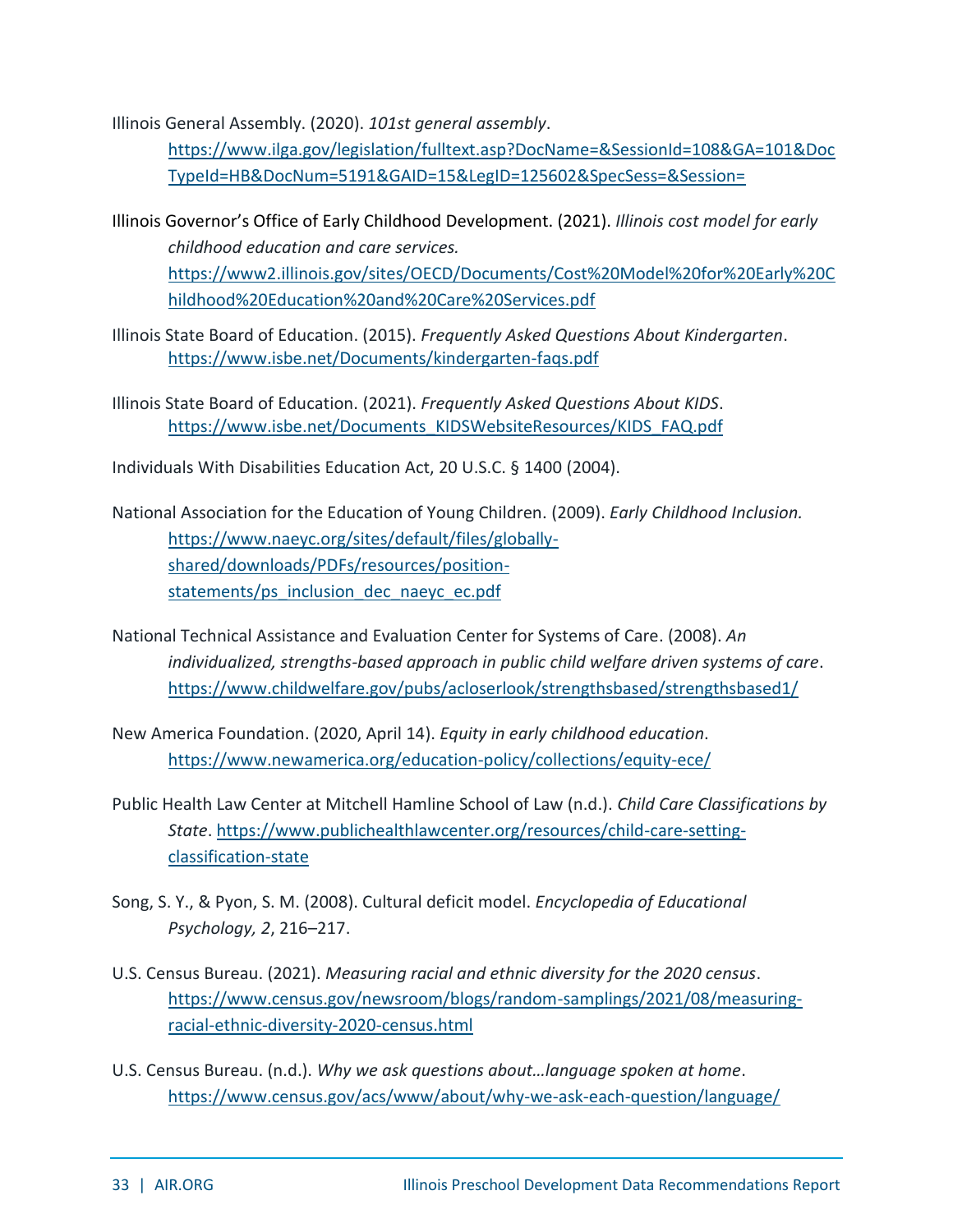- U.S. Department of Agriculture. (2021). *Food Security in the U.S.* <https://www.ers.usda.gov/topics/food-nutrition-assistance/food-security-in-the-us/>
- U.S. Department of Agriculture, Food and Nutrition Service. (n.d.). *Special Supplemental Nutrition Program for Women, Infants, and Children* (WIC). <https://www.fns.usda.gov/wic>
- U.S. Department of Health & Human Services, Office of Planning, Research and Evaluation. (2017). *Defining and measuring access to high-quality early care and education (ECE): A guidebook for policymakers and researchers*. [https://www.acf.hhs.gov/opre/report/defining-and-measuring-access-high-quality](https://www.acf.hhs.gov/opre/report/defining-and-measuring-access-high-quality-early-care-and-education-ece-guidebook)[early-care-and-education-ece-guidebook](https://www.acf.hhs.gov/opre/report/defining-and-measuring-access-high-quality-early-care-and-education-ece-guidebook)
- U.S. Department of Health and Human Services (2015). *Policy Statement: Inclusion of Children with Disability in Early Childhood Programs*. [https://sites.ed.gov/idea/idea-files/policy](https://sites.ed.gov/idea/idea-files/policy-statement-inclusion-of-children-with-disabilities-in-early-childhood-programs/)[statement-inclusion-of-children-with-disabilities-in-early-childhood-programs/](https://sites.ed.gov/idea/idea-files/policy-statement-inclusion-of-children-with-disabilities-in-early-childhood-programs/)
- U.S. Department of Education. (2015). *About IDEA*.<https://sites.ed.gov/idea/about-idea/>

The White House. (2021, January 20). *Executive order On advancing racial equity and support for underserved communities through the federal government*. [https://www.whitehouse.gov/briefing-room/presidential](https://www.whitehouse.gov/briefing-room/presidential-actions/2021/01/20/executive-order-advancing-racial-equity-and-support-for-underserved-communities-through-the-federal-government/)[actions/2021/01/20/executive-order-advancing-racial-equity-and-support-for](https://www.whitehouse.gov/briefing-room/presidential-actions/2021/01/20/executive-order-advancing-racial-equity-and-support-for-underserved-communities-through-the-federal-government/)[underserved-communities-through-the-federal-government/](https://www.whitehouse.gov/briefing-room/presidential-actions/2021/01/20/executive-order-advancing-racial-equity-and-support-for-underserved-communities-through-the-federal-government/)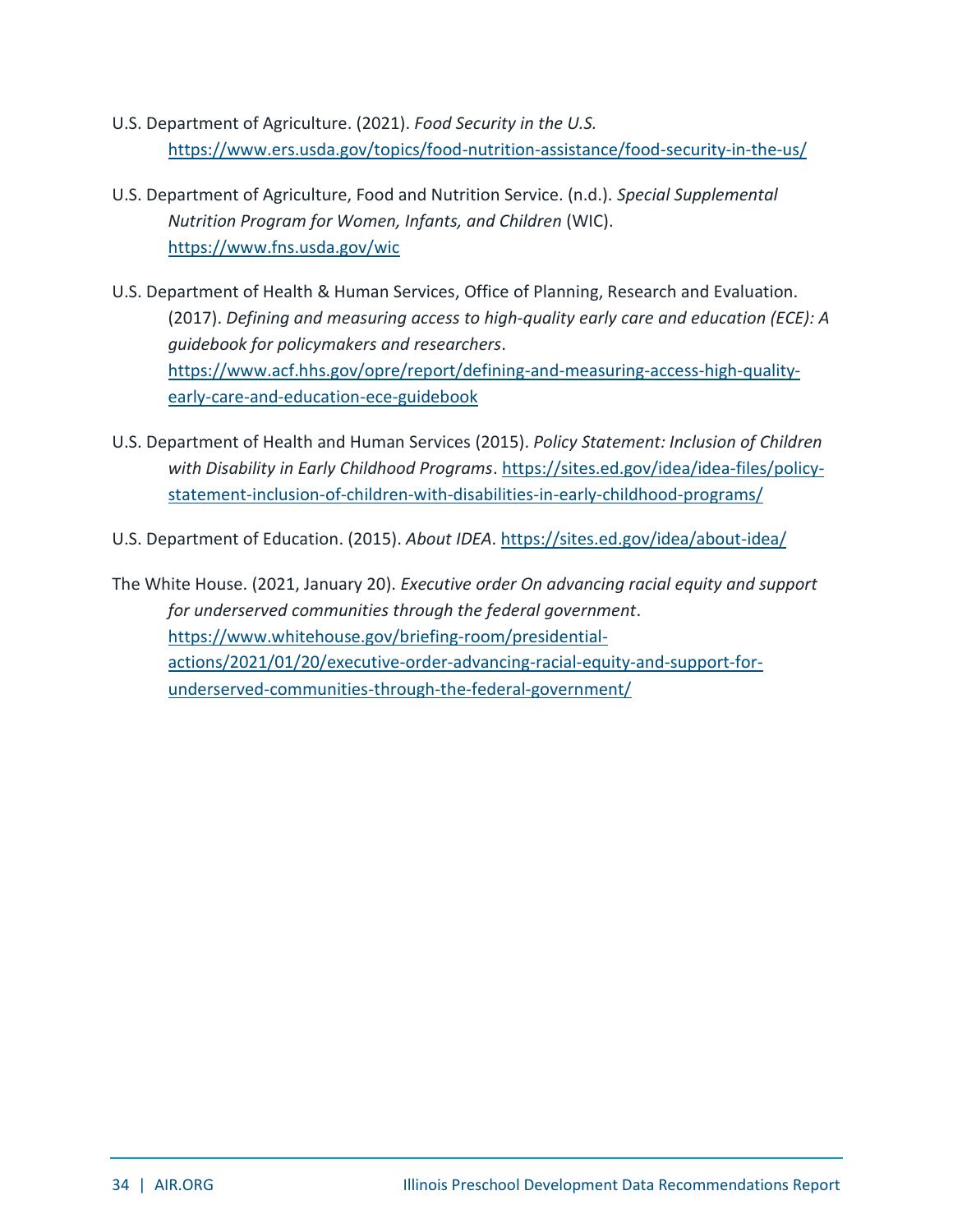# <span id="page-35-0"></span>**Appendices**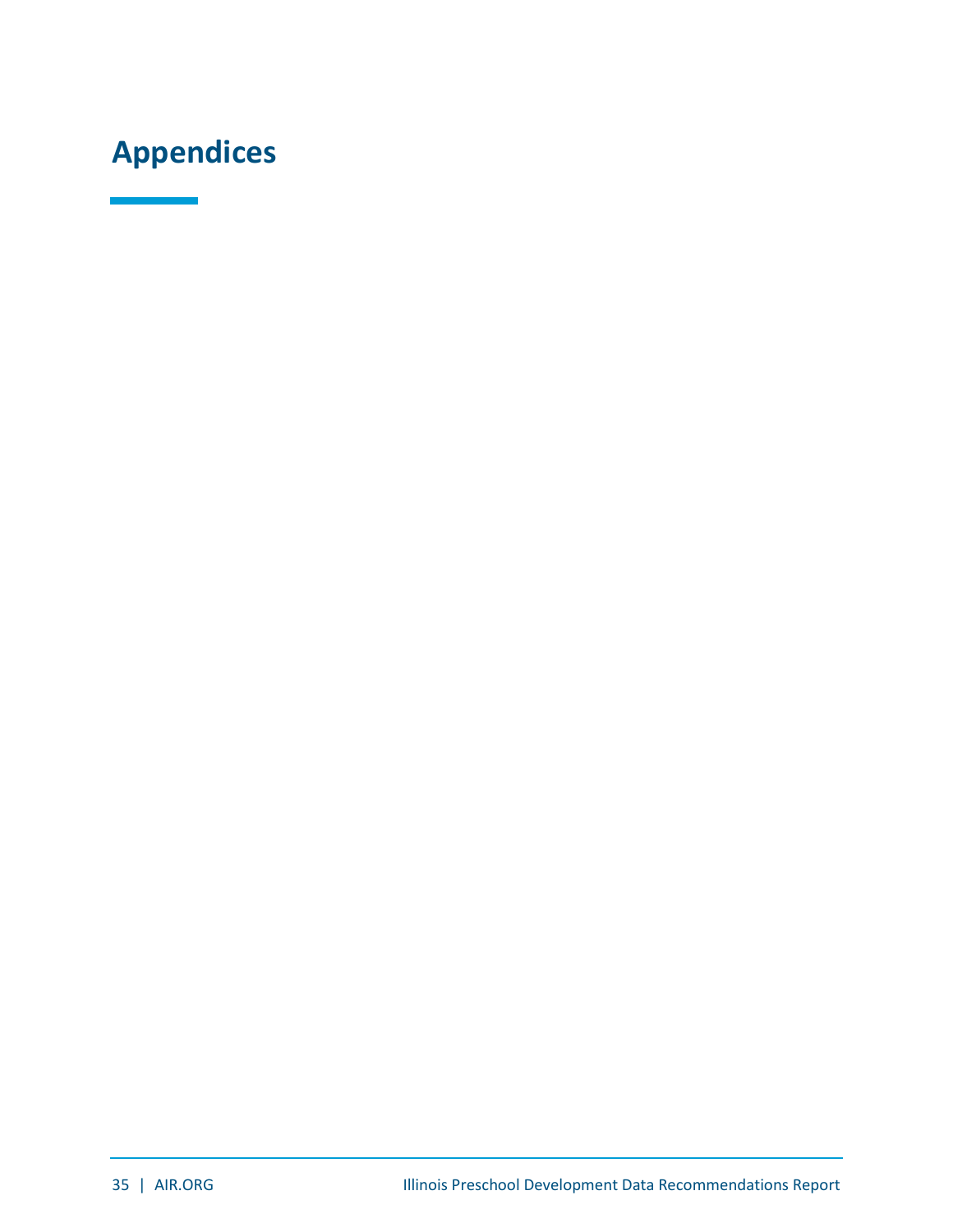### <span id="page-36-0"></span>**Appendix A. Glossary of Early Childhood Education and Care Key Terms**

This appendix presents a glossary of early childhood education and care (ECEC) terms relevant in the development of the Data Matrix and in the stakeholder meetings.

| <b>Term</b>                                             | <b>Definition</b>                                                                                                                                                                                                                                                                                                                                                                                                     |
|---------------------------------------------------------|-----------------------------------------------------------------------------------------------------------------------------------------------------------------------------------------------------------------------------------------------------------------------------------------------------------------------------------------------------------------------------------------------------------------------|
| Age 5 and under                                         | Birth through age 5 after September 1 of the school year <sup>58</sup>                                                                                                                                                                                                                                                                                                                                                |
| All Kids program                                        | Through the All Kids program, children age 18 and under can receive a number of<br>healthcare services, including doctor visits, regular check-ups, vision care, dental<br>care, eyeglasses, and more. <sup>59, 60</sup>                                                                                                                                                                                              |
| Birth to 3 years old                                    | Under 36 months <sup>61</sup>                                                                                                                                                                                                                                                                                                                                                                                         |
| Center-based ECEC services                              | Provision of child care services in a nonresidential commercial building that must<br>meet Illinois Department of Children and Family Services standards for health<br>and safety <sup>62</sup><br>Child care centers care for children in groups and are generally operated out of<br>nonresidential, commercial buildings. Centers are larger and enroll more children<br>than a home-based provider. <sup>63</sup> |
| Children and families with<br>child welfare involvement | Families involved with the Illinois Department of Children and Family Services,<br>including families receiving intact family services, families with a parent who is a<br>youth in care, or children in foster care <sup>64</sup><br>Children age 5 and under with at least one substantiated allegation of<br>maltreatment <sup>65</sup>                                                                            |
| Children of migrant or<br>seasonal workers              | Children in families who require a change in residence from one geographic<br>location to another due to the nature of that labor or require one or both<br>parents to be absent from the family's permanent place of residence for the<br>purpose of seeking or maintaining agricultural or seasonal employment <sup>66</sup><br>Families in gig/cash economies <sup>67</sup>                                        |

#### **Exhibit A1. List of Terms and Definitions**

<sup>58</sup> Illinois State Board of Education (2015)

<sup>59</sup> Erikson Institute (2019a)

<sup>60</sup> Erikson Institute (2019b)

<sup>61</sup> Illinois Department of Human Services (2016)

<sup>62</sup> Child Care Resource & Referral of Midwestern Illinois (2021)

<sup>63</sup> Public Health Law Center at Mitchell Hamline School of Law (n.d.)

<sup>64</sup> Early Learning Council, Access Committee, All Families Served Subcommittee (2019)

<sup>65</sup> Erikson Institute (2019a)

<sup>66</sup> Early Learning Council, Access Committee, All Families Served Subcommittee (2019)

<sup>67</sup> Illinois Department of Human Services (n.d.a)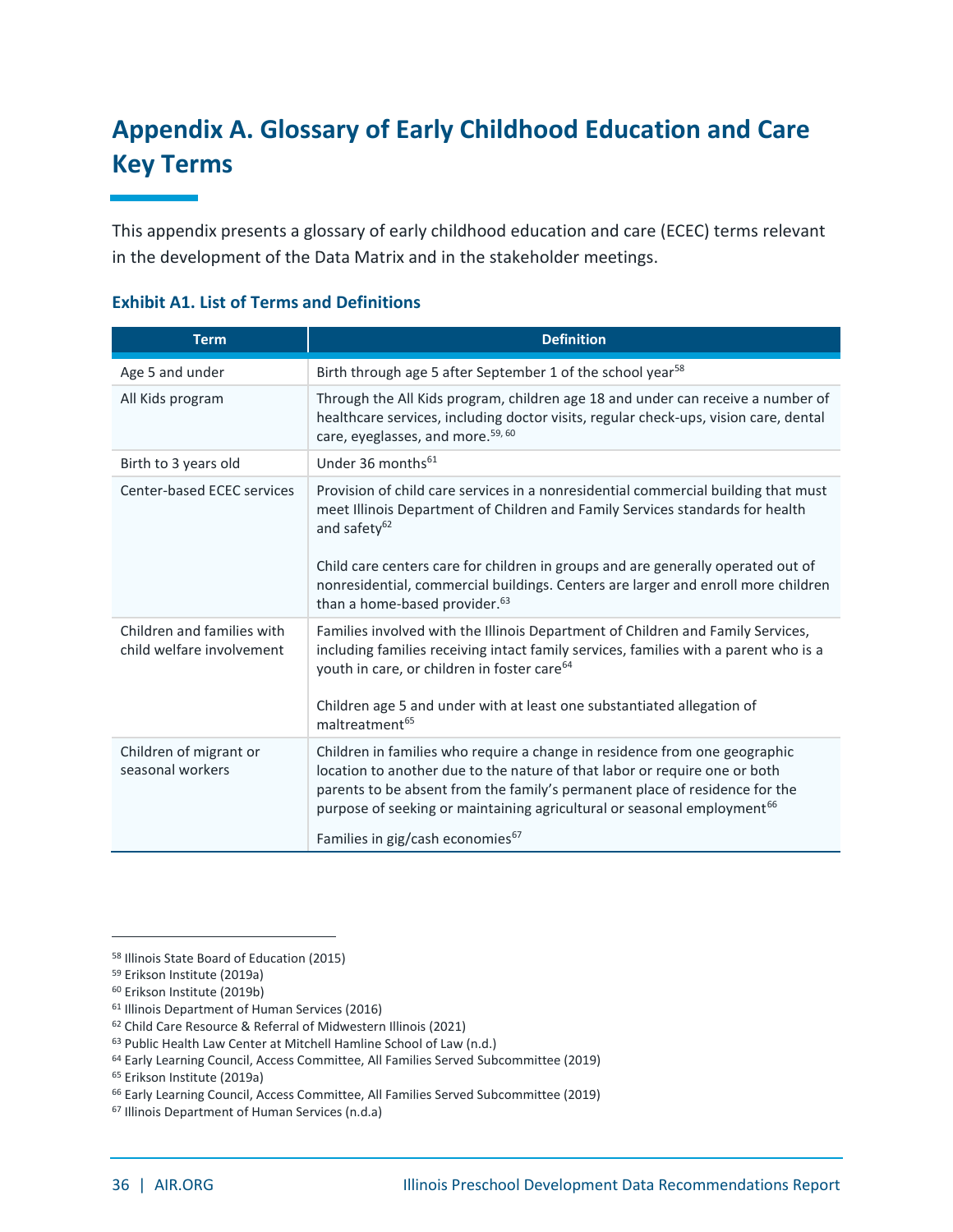| <b>Term</b>                           | <b>Definition</b>                                                                                                                                                                                                                                                                                                                                                                                                                                                                                                                                                                                                                                                                                                          |
|---------------------------------------|----------------------------------------------------------------------------------------------------------------------------------------------------------------------------------------------------------------------------------------------------------------------------------------------------------------------------------------------------------------------------------------------------------------------------------------------------------------------------------------------------------------------------------------------------------------------------------------------------------------------------------------------------------------------------------------------------------------------------|
| Children with disabilities            | A child having an intellectual disability, a hearing impairment (including<br>deafness), a speech or language impairment, a visual impairment (including<br>blindness), a serious emotional disturbance (referred to in this part as<br>"emotional disturbance"), an orthopedic impairment, autism, traumatic brain<br>injury, another health impairment, a specific learning disability, deaf-blindness,<br>or multiple disabilities, and who, by reason thereof, needs special education and<br>related services. <sup>68</sup><br>Children aged 3 through 9 experiencing developmental delays <sup>69</sup><br>Child has an IEP (Individual Education Program) or IFSP (Individual Family Service<br>Plan <sup>70</sup> |
| Children with teenage<br>parents      | A family meets this criterion if either parent of the child was under the age of 19<br>at the time of the birth of the first child. <sup>71</sup>                                                                                                                                                                                                                                                                                                                                                                                                                                                                                                                                                                          |
| Combined seven-vaccine<br>series      | The combined seven-vaccine series (4:3:1:4:3:1:4-FS) includes 4 or more doses of<br>diphtheria and tetanus (DTaP), 3 or more doses of polio, 1 or more doses of<br>measles-mumps-rubella (MMR), Haemophilus influenzae type b (Hib) full series<br>(3 or 4 doses, depending on product type received), 3 or more doses of hepatitis<br>B (HepB), 1 or more doses of Varicella, and 4 or more doses of Pneumococcal<br>Conjugate (PCV). <sup>72,73</sup>                                                                                                                                                                                                                                                                    |
| Community-level data<br>capacity      | Refers to efforts to support data capacity within local communities (e.g., data<br>analysis and reporting for local purposes) <sup>74</sup>                                                                                                                                                                                                                                                                                                                                                                                                                                                                                                                                                                                |
| Cost of child care                    | Average child care cost and average cost as a percentage of median family<br>income <sup>75</sup>                                                                                                                                                                                                                                                                                                                                                                                                                                                                                                                                                                                                                          |
| Data disaggregation                   | Splitting data into smaller units. Data disaggregation often involves presentation<br>of results by group (e.g., race/ethnicity, gender, age, geography).                                                                                                                                                                                                                                                                                                                                                                                                                                                                                                                                                                  |
| Deep poverty                          | An economic condition in which an individual or family has a total annual income<br>that is less than 50% of the federal poverty level for the individual or family as<br>provided in the annual report of the U.S. Census Bureau on Income, Poverty and<br>Health Insurance Coverage in the United States <sup>76</sup>                                                                                                                                                                                                                                                                                                                                                                                                   |
| Developmental screenings              | The use of screening tools to track the development of young children across<br>multiple domains <sup>77</sup>                                                                                                                                                                                                                                                                                                                                                                                                                                                                                                                                                                                                             |
| Early childhood education<br>and care | Comprehensive system of programs and services offered to families with children<br>ages 0-5 in Illinois <sup>78</sup>                                                                                                                                                                                                                                                                                                                                                                                                                                                                                                                                                                                                      |

<sup>68</sup> Individuals with Disabilities Education Act (2004)

<sup>69</sup> Individuals with Disabilities Education Act (2004)

<sup>70</sup> Illinois Commission on Equitable Early Childhood Education and Care Funding (2021)

<sup>71</sup> Early Learning Council, Access Committee, All Families Served Subcommittee (2019)

<sup>72</sup> Erikson Institute (2019a)

<sup>73</sup> Erikson Institute (2019b)

<sup>74</sup> Chicago United for Equity Senior Fellows (2020)

<sup>75</sup> Erikson Institute (2019b)

<sup>76</sup> Illinois General Assembly (2020)

<sup>77</sup> Child Find (2021)

<sup>78</sup> Illinois Governor's Office of Early Childhood Development (2021)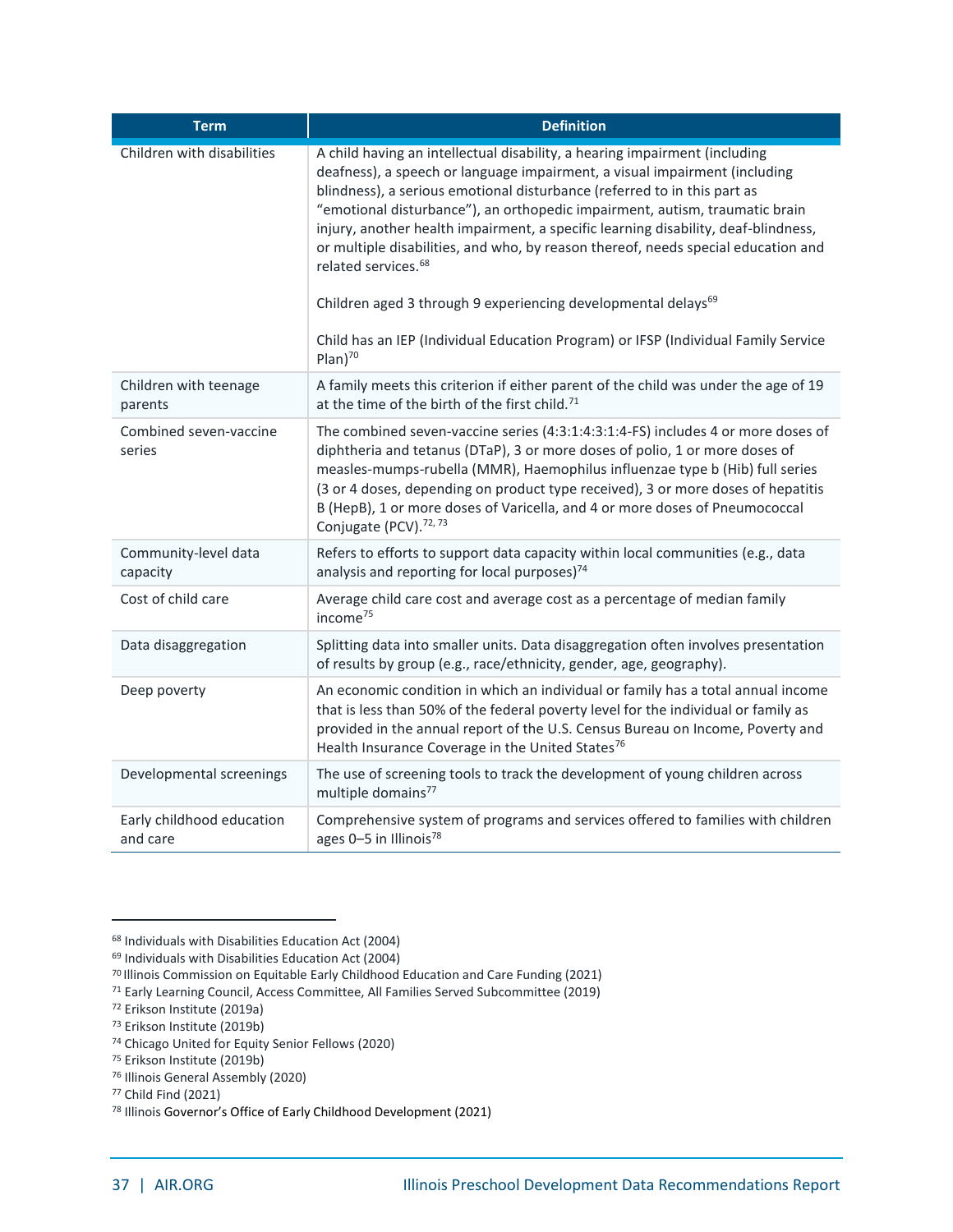| <b>Term</b>                                   | <b>Definition</b>                                                                                                                                                                                                                                                                                                                                                               |
|-----------------------------------------------|---------------------------------------------------------------------------------------------------------------------------------------------------------------------------------------------------------------------------------------------------------------------------------------------------------------------------------------------------------------------------------|
| Early childhood education<br>facilities       | Early childhood education providers should expand infant-toddler capacity<br>and/or enhance facility quality in these key areas: indoor quality, temperature,<br>ventilation, noise reduction, optimal lighting, and quality classroom furniture. <sup>79</sup>                                                                                                                 |
| Early childhood special<br>education services | "Services include specialized instruction, physical therapy, occupational therapy,<br>speech and language services, cognitive therapy, and psychological services as<br>well as training for parents and service coordination to help families navigate the<br>process."80, 81                                                                                                  |
| Early Intervention                            | Early Intervention provides a range of developmental and social-emotional<br>services in the child's natural environment, including speech language,<br>developmental therapy, occupational and physical therapies, and social work<br>services. Families also receive the coaching and support they need to further the<br>gains their children make in therapy. <sup>82</sup> |
| Elevated blood lead level                     | Elevated blood lead level is defined as equal to or greater than 5 microg/dl. <sup>83</sup>                                                                                                                                                                                                                                                                                     |
| English language learners                     | Children who live in households where another language other than English is<br>spoken <sup>84</sup>                                                                                                                                                                                                                                                                            |
| Equity                                        | Equitable access refers to several dimensions of ECEC programs: affordability,<br>availability, accommodating, and accepting of all who need it. <sup>85</sup>                                                                                                                                                                                                                  |
| ExceleRate                                    | QRIS (Quality Rating and Improvement System) measuring teaching and learning,<br>family and community engagement, leadership and management, and<br>qualifications and continuing education <sup>86, 87</sup>                                                                                                                                                                   |
| Hearing screenings                            | A test to tell if people might have hearing loss. Hearing screening is easy and not<br>painful and takes a very short time-usually only a few minutes <sup>88</sup>                                                                                                                                                                                                             |
| Home-based ECEC services                      | Nonlicensed home child care providers can care for no more than three children,<br>including their own children, unless all children are from the same household. <sup>89, 90</sup><br>FCC (family child care) homes can take only 2-3 children ages 0-2, and Group<br>FCC homes can take only 2-5 children ages 0-2.91                                                         |
| Homelessness                                  | Reported homeless by the school's education liaison per the McKinney-Vento<br>Homeless Assistance Act <sup>92, 93, 94, 95</sup>                                                                                                                                                                                                                                                 |

- <sup>81</sup> Erikson Institute (2019b)
- <sup>82</sup> Erikson Institute (2019b)
- <sup>83</sup> Erikson Institute (2019b)

- 85 Illinois Commission on Equitable Early Childhood Education and Care Funding (2021)
- <sup>86</sup> Erikson Institute (2019a)
- <sup>87</sup> Erikson Institute (2019b)
- 88 Centers for Disease Control and Prevention (2021)
- 89 Illinois Department of Human Services (n.d.b)
- 90 Illinois Governor's Office of Early Childhood Development (2021)
- 91 Illinois Governor's Office of Early Childhood Development (2021)
- <sup>92</sup> Erikson Institute (2019a)
- <sup>93</sup> Erikson Institute (2019b)
- <sup>94</sup> Illinois Department of Human Services (n.d.b)

<sup>79</sup> IFF (2021)

<sup>80</sup> Erikson Institute (2019a)

<sup>84</sup> Illinois Governor's Office of Early Childhood Development (2021)

<sup>95</sup> Early Learning Council, Access Committee, All Families Served Subcommittee (2019)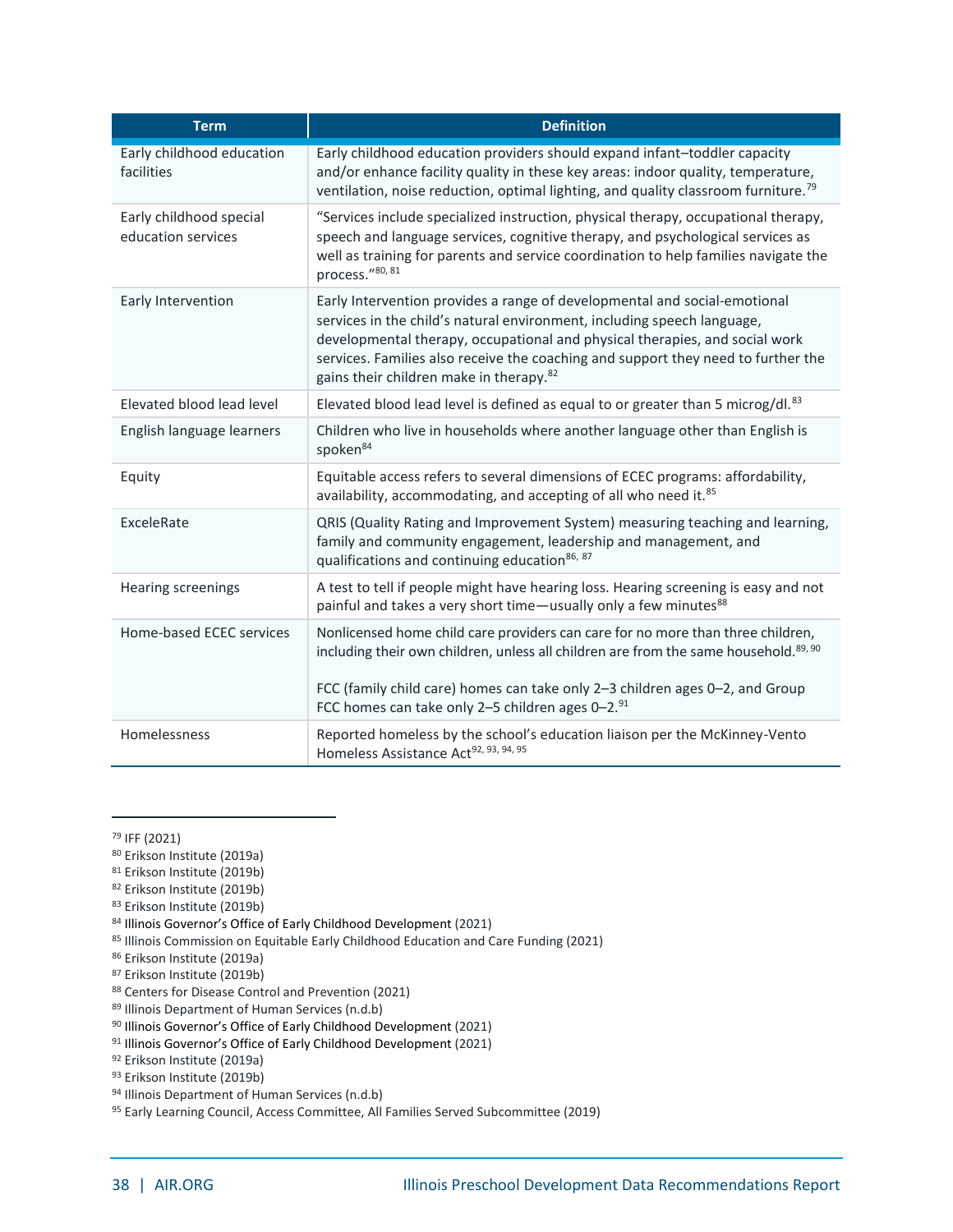| <b>Term</b>                                   | <b>Definition</b>                                                                                                                                                                                                                                                                                                         |  |  |  |  |
|-----------------------------------------------|---------------------------------------------------------------------------------------------------------------------------------------------------------------------------------------------------------------------------------------------------------------------------------------------------------------------------|--|--|--|--|
| Immigrant status                              | Nativity and citizenship status <sup>96, 97</sup>                                                                                                                                                                                                                                                                         |  |  |  |  |
|                                               | Children in families who face barriers due to immigration status <sup>98</sup>                                                                                                                                                                                                                                            |  |  |  |  |
| Inclusive education settings                  | From age 3 until kindergarten, children are entitled to receive special education<br>and related services in the least restrictive environment, with typically<br>developing peers, and in a range of settings, including their home, community-<br>based preschool or child care, or school-based program. <sup>99</sup> |  |  |  |  |
| Individual Education<br>Program               | An IEP (Individual Education Program) outlines the interventions and supports for<br>children who qualify for special education services to aid their developmental<br>and academic progress. <sup>100, 101</sup>                                                                                                         |  |  |  |  |
| Individuals with Disabilities<br>Act          | The Illinois Department of Human Services houses IDEA Part C and supports<br>eligible children until the child is 36 months of age and, if still eligible for services<br>under IDEA, transitions the child to IDEA Part B, Section 619 to the Illinois State<br>Board of Education. <sup>102</sup>                       |  |  |  |  |
| Infant                                        | 6 weeks to 14 months <sup>103</sup>                                                                                                                                                                                                                                                                                       |  |  |  |  |
| Kindergarten readiness                        | The cognitive skills to think, learn, read, remember, pay attention, and solve<br>problems but also the social-emotional skills to communicate, connect with<br>others, resolve conflict, self-regulate, display kindness, and cope with<br>challenges <sup>104</sup>                                                     |  |  |  |  |
| Low caregiver educational<br>attainment       | Age 20 and above who are not high school graduates <sup>105, 106</sup>                                                                                                                                                                                                                                                    |  |  |  |  |
| Maternal mortality                            | The death of a woman during pregnancy, at delivery, or soon after delivery <sup>107</sup>                                                                                                                                                                                                                                 |  |  |  |  |
| Oral screenings                               | Before entering school, a child receives a dental screening from a provider who<br>completes a form evaluating the child's oral health; this form is submitted to the<br>school. <sup>108</sup>                                                                                                                           |  |  |  |  |
| Parent or legal guardian<br>with a disability | Primary caregiver with a medically determinable physical or mental impairment<br>that substantially limits one or more major life activities as confirmed by a<br>medical professional or mental health professional <sup>109</sup>                                                                                       |  |  |  |  |
|                                               | A physical or mental disability that limits the ability of the parent to provide<br>adequate child care <sup>110</sup>                                                                                                                                                                                                    |  |  |  |  |

<sup>102</sup> Illinois Department of Human Services (n.d.b)

<sup>96</sup> Erikson Institute (2019a)

<sup>97</sup> Erikson Institute (2019b)

<sup>98</sup> Early Learning Council, Access Committee, All Families Served Subcommittee (2019)

<sup>99</sup> Erikson Institute (2019b)

<sup>100</sup> Erikson Institute (2019a)

<sup>101</sup> Erikson Institute (2019b)

<sup>103</sup> Illinois Governor's Office of Early Childhood Development (2021)

<sup>104</sup> Illinois Governor's Office of Early Childhood Development (2021)

<sup>105</sup> Erikson Institute (2019a)

<sup>106</sup> Erikson Institute (2019b)

<sup>107</sup> Centers for Disease and Control Prevention (2020)

<sup>108</sup> Fleming (2019)

<sup>109</sup> Early Learning Council, Access Committee, All Families Served Subcommittee (2019)

<sup>110</sup> Illinois Department of Human Services (n.d.a)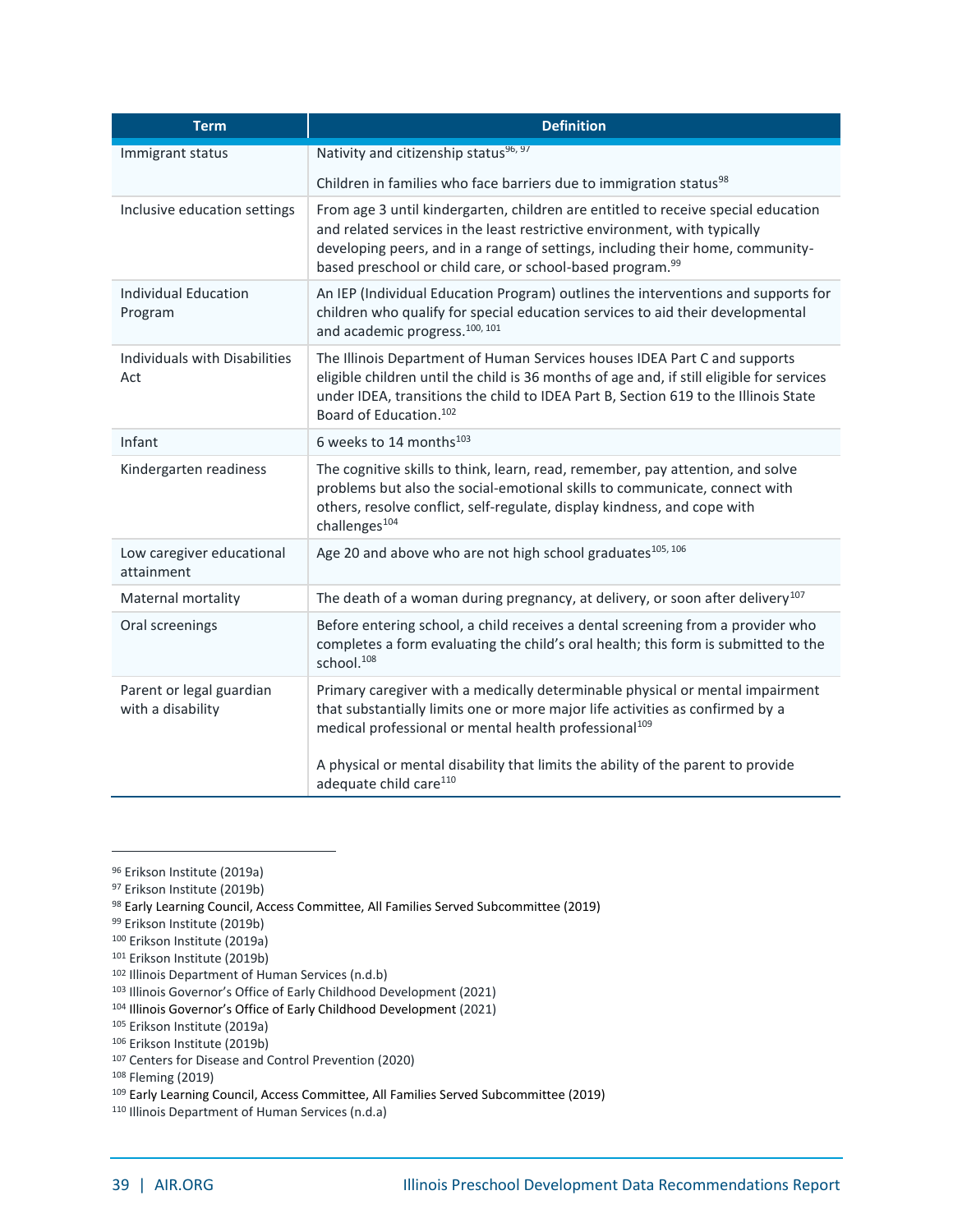| <b>Term</b>                         | <b>Definition</b>                                                                                                                                                                                                                                                                                                                                                                                                                                                                                                                                                                                                                                                                                                                 |
|-------------------------------------|-----------------------------------------------------------------------------------------------------------------------------------------------------------------------------------------------------------------------------------------------------------------------------------------------------------------------------------------------------------------------------------------------------------------------------------------------------------------------------------------------------------------------------------------------------------------------------------------------------------------------------------------------------------------------------------------------------------------------------------|
| Parental choice of ECEC<br>services | Parents should be provided "with consumer education information concerning<br>the full range of child care options (including faith-based and community-based<br>child care providers), analyzed by provider, including child care provided during<br>non-traditional hours and through emergency child care centers, in their area."<br>To empower working parents to make their own decisions regarding the child<br>care services that best suit their family's needs. Parents have the option to<br>choose from center-based care, family child care, or care provided in the child's<br>own home. <sup>111</sup>                                                                                                             |
| Poverty                             | Below 100% of the federal poverty level <sup>112, 113, 114, 115</sup>                                                                                                                                                                                                                                                                                                                                                                                                                                                                                                                                                                                                                                                             |
| Premature infant                    | A premature infant is one who is born before 37 weeks gestation. Premature<br>babies often require longer hospital stays, but they may also experience long-<br>term cognitive and physical effects, including asthma, vision and hearing loss,<br>intellectual disabilities, and challenging behavior. <sup>116, 117</sup><br>Risk factors for preterm birth include smoking, alcohol, illicit drug use, domestic<br>violence, very high stress levels, maternal depression, and prolonged work hours<br>involving standing. <sup>118, 119</sup>                                                                                                                                                                                 |
| Prenatal to age 5                   | Pregnant women through kindergarten entry (age 5 after September 1 of the<br>school year) <sup>120</sup>                                                                                                                                                                                                                                                                                                                                                                                                                                                                                                                                                                                                                          |
| Preschool age                       | 3- and 4-year-olds $^{121}$                                                                                                                                                                                                                                                                                                                                                                                                                                                                                                                                                                                                                                                                                                       |
| Primary language                    | The primary language spoken by family household members (parents and others<br>living in the child's home) <sup>122</sup>                                                                                                                                                                                                                                                                                                                                                                                                                                                                                                                                                                                                         |
| Priority population                 | The Early Learning Council recognizes 12 priority populations: children of teen<br>parents; children experiencing homelessness; children in families in poverty or<br>deep poverty; children/families with child welfare involvement; children with<br>disabilities; children of migrant or seasonal workers; families with low caregiver<br>education attainment; families that face barriers based on culture, language, and<br>religion; children of a parent or legal guardian with a disability; children/families<br>with refugee or asylee status; children in families who face barriers due to<br>immigration status; children who are impacted by parental involvement in the<br>Criminal Justice System <sup>123</sup> |
| Quality infrastructure              | Indoor air quality, temperature, ventilation, noise, lighting, classroom furnishing,<br>and outdoor play areas contribute to high-quality early learning environments. <sup>124</sup>                                                                                                                                                                                                                                                                                                                                                                                                                                                                                                                                             |

<sup>111</sup> Illinois Department of Human Services (n.d.b)

<sup>115</sup> IFF (2019)

<sup>119</sup> Erikson Institute (2019b)

<sup>112</sup> Erikson Institute (2019a)

<sup>113</sup> Erikson Institute (2019b)

<sup>114</sup> Early Learning Council, Access Committee, All Families Served Subcommittee (2019)

<sup>116</sup> Erikson Institute (2019a)

<sup>117</sup> Erikson Institute (2019b)

<sup>118</sup> Erikson Institute (2019a)

<sup>120</sup> Center for Prevention Research and Development (2020)

<sup>121</sup> Illinois Governor's Office of Early Childhood Development (2021)

<sup>122</sup> U.S. Census Bureau (n.d.)

<sup>123</sup> Early Learning Council. (2021)

<sup>124</sup> IFF (2021)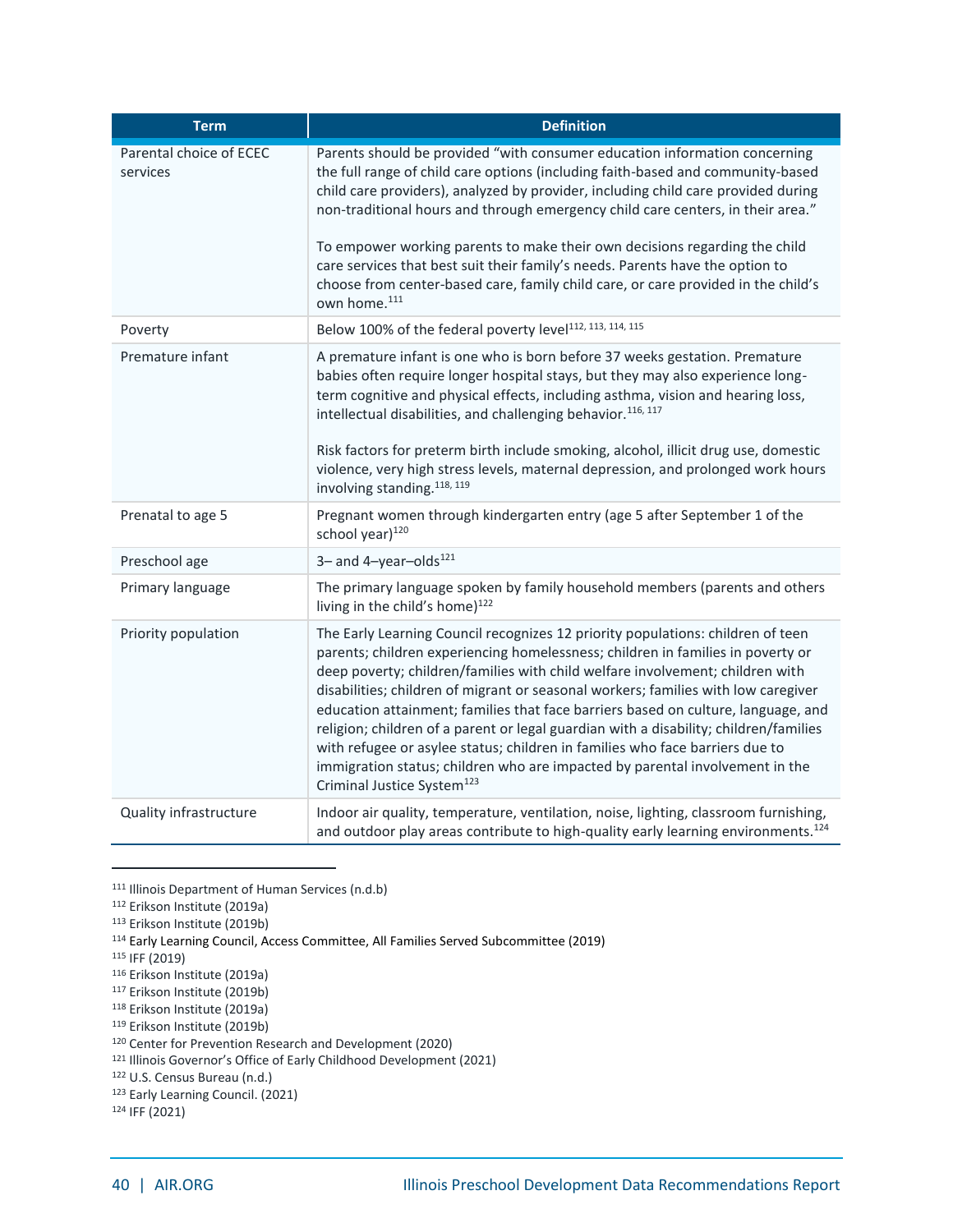| <b>Term</b>                                                                            | <b>Definition</b>                                                                                                                                                                                                                                                                                                                                                                                              |  |  |
|----------------------------------------------------------------------------------------|----------------------------------------------------------------------------------------------------------------------------------------------------------------------------------------------------------------------------------------------------------------------------------------------------------------------------------------------------------------------------------------------------------------|--|--|
| Race/ethnicity categories                                                              | White alone, Black or African American alone, American Indian and Alaska Native<br>alone, Asian alone, Native Hawaiian and Other Pacific Islander alone, two or<br>more races, and Hispanic or Latino <sup>125</sup>                                                                                                                                                                                           |  |  |
| Racial equity                                                                          | A racially equitable society values and embraces all racial/ethnic identities. In<br>such a society, one's racial/ethnic identity (particularly Black, Latinx, Indigenous,<br>and Asian) is not a factor in an individual's ability to prosper. <sup>126</sup>                                                                                                                                                 |  |  |
| Referral data                                                                          | Data on referrals to local child care providers provided to parents <sup>127</sup>                                                                                                                                                                                                                                                                                                                             |  |  |
| Refugee status                                                                         | Children/families with refugee or asylee status <sup>128</sup>                                                                                                                                                                                                                                                                                                                                                 |  |  |
| School age                                                                             | Ages 3 through 17129                                                                                                                                                                                                                                                                                                                                                                                           |  |  |
| Severe Maternal Morbidity                                                              | Severe Maternal Morbidity (SMM) includes unexpected outcomes of labor and<br>delivery that result in significant consequences to a woman's health."130, 131                                                                                                                                                                                                                                                    |  |  |
| Special Supplemental<br>Nutrition Program for<br>Women, Infants, and<br>Children (WIC) | WIC provides federal grants to states for supplemental foods, healthcare<br>referrals, and nutrition education for pregnant, breastfeeding, and non-<br>breastfeeding postpartum women from low-income households and to infants<br>and children up to age 5 who are found to be at nutritional risk. <sup>132</sup><br>Income eligibility is defined as children living below 185% of poverty. <sup>133</sup> |  |  |
| <b>Supplemental Nutrition</b><br>Assistance Program (SNAP)                             | The Supplemental Nutrition Assistance Program (SNAP) is the largest federal<br>nutrition assistance program. SNAP provides benefits to eligible individuals and<br>families from low-income households via an Electronic Benefits Transfer card.<br>This card can be used like a debit card to purchase eligible food in authorized<br>retail food stores. <sup>134</sup>                                      |  |  |
| Toddler                                                                                | 15-23 months $^{135}$                                                                                                                                                                                                                                                                                                                                                                                          |  |  |
| Vision screenings                                                                      | A vision screening is a more efficient eye exam. A child is "screened" for eye<br>problems and referred to an ophthalmologist for a comprehensive exam if<br>needed. <sup>136</sup>                                                                                                                                                                                                                            |  |  |
| Vulnerable or historically<br>underserved populations                                  | Refers to populations sharing a particular characteristic, as well as geographic<br>communities, that have been systematically denied a full opportunity to<br>participate in aspects of economic, social, and civic life, as exemplified by the list<br>in the preceding definition of equity. <sup>137</sup>                                                                                                 |  |  |

<sup>125</sup> U.S. Census Bureau (2021)

<sup>126</sup> Illinois Commission on Equitable Early Childhood Education and Care Funding (2021)

<sup>127</sup> Child Care Aware of America (2021)

<sup>128</sup> Early Learning Council, Access Committee, All Families Served Subcommittee (2019)

<sup>129</sup> Illinois Department of Human Services, Pandemic EBT

<sup>130</sup> Erikson Institute (2019a)

<sup>131</sup> Erikson Institute (2019b)

<sup>132</sup> U.S. Department of Agriculture, Food and Nutrition Service (n.d.)

<sup>133</sup> Erikson Institute (2019b)

<sup>134</sup> Benefits.gov (n.d.)

<sup>135</sup> Illinois Department of Human Services (n.d.b); Illinois Governor's Office of Early Childhood Development (2021)

<sup>136</sup> American academy of Ophthalmology (2021)

<sup>137</sup> The White House (2021, January 20)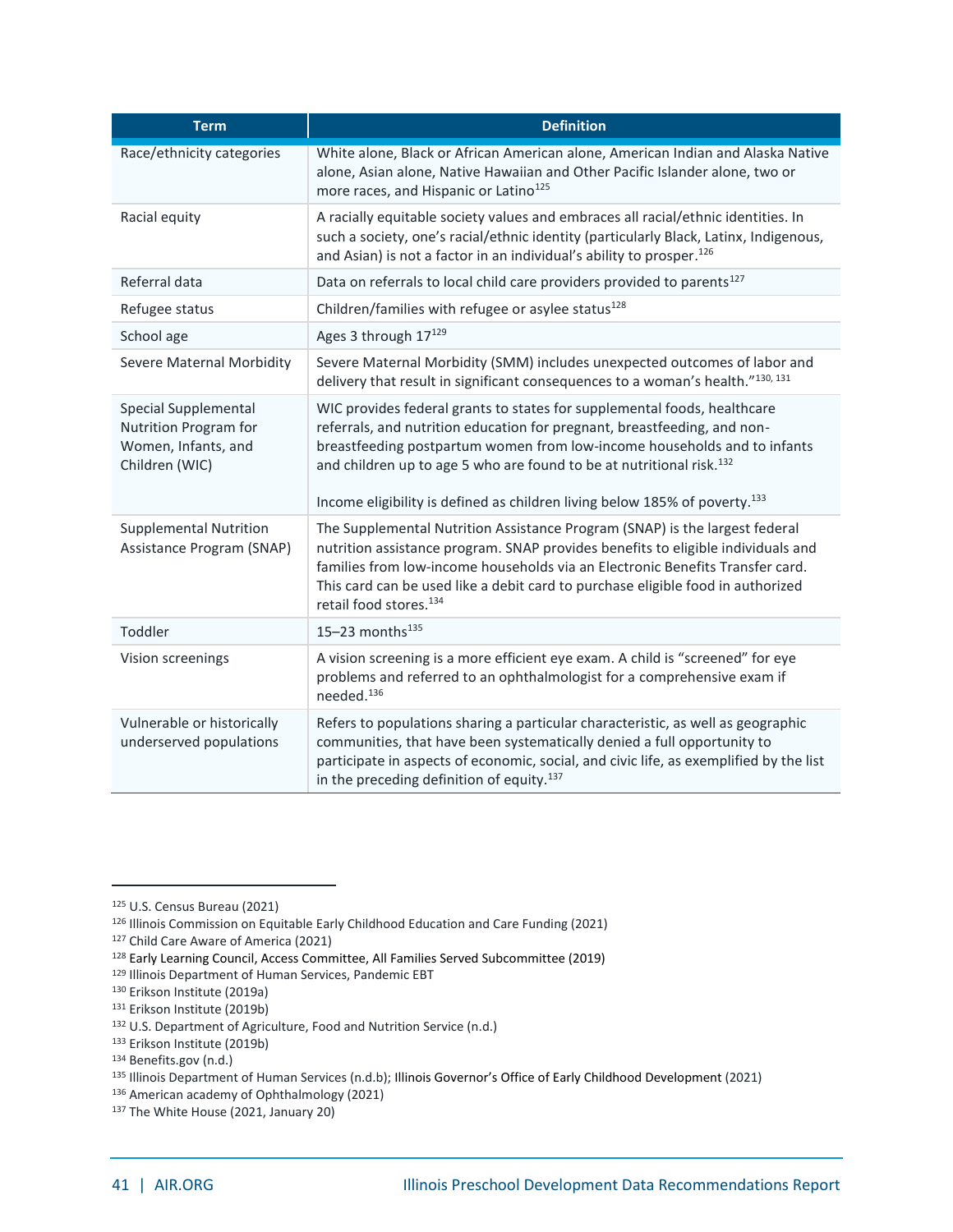### <span id="page-42-0"></span>**Appendix B. Documents Reviewed in the Data Matrix**

This appendix presents the list of documents reviewed for the Data Matrix, in order by organization name.

#### **Exhibit B1. List of Needs-Assessment Documents**

| <b>Title</b>                                                                              | <b>Organization name</b>                                                                 | Year  |
|-------------------------------------------------------------------------------------------|------------------------------------------------------------------------------------------|-------|
| Capital Development Board Grant Program <sup>138</sup>                                    | Capital Development Board                                                                | 2021  |
| Racial Equity Working Group Recommendations<br>Analysis <sup>139</sup>                    | Chicago United for Equity Senior Fellows                                                 | 2020  |
| Early Childhood Inclusion*140                                                             | Division of Early Childhood; National Association<br>for the Education of Young Children | 2009  |
| Educational Environment Data for Preschooler* <sup>141</sup>                              | Early CHOICES                                                                            | n.d.  |
| Inclusion of Young Children with Disabilities in Early<br>Care and Education Settings*142 | Early CHOICES                                                                            | 2021  |
| Proposed ELC Strategic Focus Areas                                                        | <b>Early Learning Council</b>                                                            | n.d.  |
| Proposed Home Visiting Data Elements                                                      | <b>Early Learning Council</b>                                                            | 2020  |
| Recommendations on Priority Populations                                                   | Early Learning Council, Access Committee, All<br><b>Families Served Subcommittee</b>     | 2019  |
| Priority Populations <sup>143</sup>                                                       | Early Learning Council, Access Committee, All<br><b>Families Served Subcommittee</b>     | 2021  |
| Draft Recommendations & Survey Response<br><b>Themes</b>                                  | Early Learning Council, All Families Served<br>Subcommittee                              | 2021  |
| Recommendations Regarding Child Find Data<br>Collection*144                               | Early Learning Council, Integration and<br>Alignment Committee                           | 2016  |
| Illinois Risk and Reach Report                                                            | Erikson Institute                                                                        | 2019a |
| Illinois Risk and Reach Report <sup>145</sup>                                             | Erikson Institute                                                                        | 2019b |
| Early Childhood Participation Database and LDS 2.0                                        | Illinois Governor's Office of Early Childhood<br>Development                             | 2020  |
| Illinois Cost Model for Early Childhood education<br>and Care Services <sup>146</sup>     | Illinois Governor's Office of Early Childhood<br>Development                             | 2021  |

<sup>138</sup> <https://www2.illinois.gov/cdb/professionalgrowth/grants/Pages/default.aspx>

<sup>139</sup>[https://www2.illinois.gov/sites/OECD/Documents/CUE%20Racial%20Equity%20Analysis%20Report%20Early%20Childhood%](https://www2.illinois.gov/sites/OECD/Documents/CUE%20Racial%20Equity%20Analysis%20Report%20Early%20Childhood%20Funding%20Commission%202020.pdf) [20Funding%20Commission%202020.pdf](https://www2.illinois.gov/sites/OECD/Documents/CUE%20Racial%20Equity%20Analysis%20Report%20Early%20Childhood%20Funding%20Commission%202020.pdf)

<sup>140</sup> [https://www.naeyc.org/sites/default/files/globally-shared/downloads/PDFs/resources/position-](https://www.naeyc.org/sites/default/files/globally-shared/downloads/PDFs/resources/position-statements/ps_inclusion_dec_naeyc_ec.pdf)

[statements/ps\\_inclusion\\_dec\\_naeyc\\_ec.pdf](https://www.naeyc.org/sites/default/files/globally-shared/downloads/PDFs/resources/position-statements/ps_inclusion_dec_naeyc_ec.pdf)

<sup>141</sup> <https://www.eclre.org/educational-environment-data/>

<sup>142</sup> <https://www.eclre.org/good-to-know/inclusion-policy-statement-module/>

<sup>143</sup> <https://www2.illinois.gov/sites/OECD/Events/Documents/Priority%20Populations%20updated%202021.pdf>

<sup>144</sup> [https://www2.illinois.gov/sites/OECD/Events/Event%20Documents/IA\\_Child%20Find%20Recommendations%20FINAL%204-](https://www2.illinois.gov/sites/OECD/Events/Event%20Documents/IA_Child%20Find%20Recommendations%20FINAL%204-13-16.pdf)

[<sup>13-16.</sup>pdf](https://www2.illinois.gov/sites/OECD/Events/Event%20Documents/IA_Child%20Find%20Recommendations%20FINAL%204-13-16.pdf)

<sup>145</sup> <https://www.erikson.edu/policyleadership/risk-reach/>

<sup>146</sup> <https://iecam.illinois.edu/wp-content/uploads/2021/11/Cost-Model-for-Early-Childhood-Education-and-Care-Services.pdf>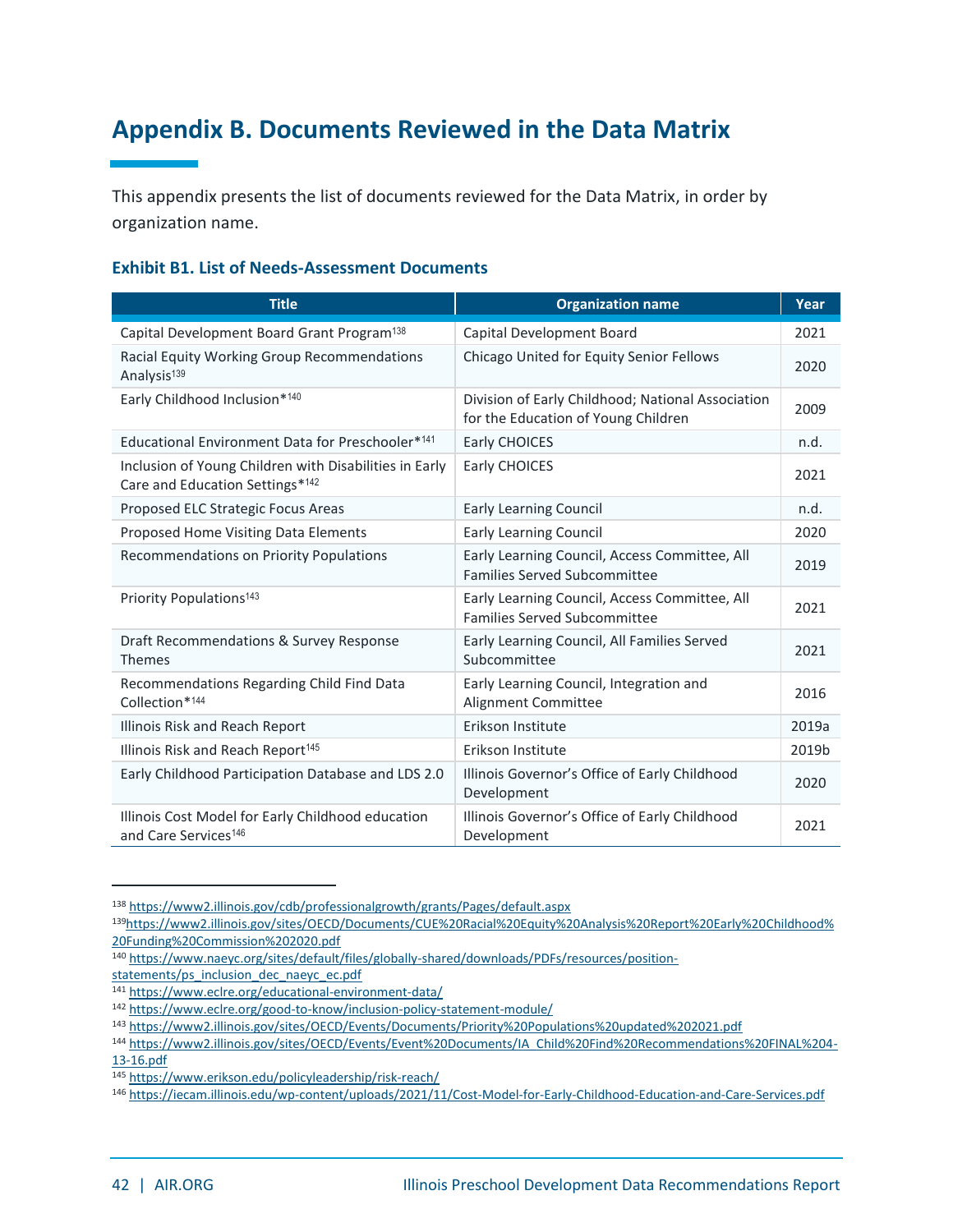| <b>Title</b>                                                                                                                                                       | <b>Organization name</b>                                                                        | Year |
|--------------------------------------------------------------------------------------------------------------------------------------------------------------------|-------------------------------------------------------------------------------------------------|------|
| PDG B-5 Grantee Needs Assessment Results Form                                                                                                                      | Illinois Governor's Office of Early Childhood<br>Development                                    | 2020 |
| PDG B-5 Needs Assessment Results Response and<br>Clarification State/Territory: Illinois                                                                           | Illinois Governor's Office of Early Childhood<br>Development                                    | 2020 |
| Topics/Information Around Health to Think About<br>for Needs Assessment                                                                                            | Illinois Governor's Office of Early Childhood<br>Development                                    | 2021 |
| Access and Quality for Illinois Children: Illinois Early<br>Childhood Education Needs Assessment <sup>147</sup>                                                    | <b>IFF</b>                                                                                      | 2019 |
| Quality Facilities for All <sup>148</sup>                                                                                                                          | <b>IFF</b>                                                                                      | 2021 |
| Commission Report of Findings and<br>Recommendations <sup>149</sup>                                                                                                | Illinois Commission on Equitable Early Childhood<br><b>Education and Care Funding</b>           | 2021 |
| Ready Illinois Simpler, Better, Fairer:<br>Recommendations of the Illinois Commission on<br>Equitable Early Childhood Education and Care<br>Funding <sup>150</sup> | Illinois Commission on Equitable Early Childhood<br><b>Education and Care Funding</b>           | 2021 |
| Child Care and Development Fund State Plan:<br>Illinois FFY 2022-2024. Received<br>Recommendations                                                                 | Illinois Department of Human Services                                                           | n.d. |
| Child Care and Development Fund (CCDF) Plan for<br>State/Territory Illinois: FFY 2022-2024 <sup>151</sup>                                                          | Illinois Department of Human Services                                                           | n.d. |
| FY 2021 Year-End Developmental Screening<br>Report*                                                                                                                | Illinois State Board of Education                                                               | 2021 |
| Illinois Early Childhood Inclusion Vision Statement*152                                                                                                            | Illinois State Board of Education                                                               | 2019 |
| Indicators 5&6: Educational Environments*153                                                                                                                       | Illinois State Board of Education                                                               | n.d. |
| Illinois Report Card*154                                                                                                                                           | Illinois State Board of Education                                                               | 2021 |
| State Performance Plan/Annual Performance<br>Report and State Determination Letters PART B*155                                                                     | U.S. Department of Education                                                                    | 2021 |
| Dear Colleague Letter (DLC) Related to Preschool<br>Least Restrictive Environment (LRE)*156                                                                        | U.S. Department of Education, Office of Special<br><b>Education and Rehabilitative Services</b> | 2017 |
| Policy Statement on Inclusion of Children with<br>Disabilities in Early Childhood Programs*157                                                                     | U.S. Department of Health and Human Services;<br>U.S. Department of Education                   | 2015 |

<sup>147</sup> <https://iff.org/access-and-quality-for-illinois-children-statewide-early-childhood-education-needs-assessment/>

<sup>148</sup> <https://iff.org/programs/quality-facilities-for-all/>

<sup>149</sup> <https://www2.illinois.gov/sites/OECD/Documents/Early%20Childhood%20Funding%20Commission%20Full%20Report.pdf>

<sup>150</sup>[https://www2.illinois.gov/sites/OECD/Documents/Primer%20for%20Early%20Childhood%20Funding%20Commission%20Rep](https://www2.illinois.gov/sites/OECD/Documents/Primer%20for%20Early%20Childhood%20Funding%20Commission%20Report%202021.pdf) [ort%202021.pdf](https://www2.illinois.gov/sites/OECD/Documents/Primer%20for%20Early%20Childhood%20Funding%20Commission%20Report%202021.pdf)

<sup>151</sup> [https://www.dhs.state.il.us/OneNetLibrary/27897/documents/Child%20Care/stplan\\_2022102821.pdf](https://www.dhs.state.il.us/OneNetLibrary/27897/documents/Child%20Care/stplan_2022102821.pdf)

<sup>152</sup> <https://www.eclre.org/wp-content/uploads/2020/03/Illinois-Inclusion-Vision-Statement-3-7-19.pdf>

<sup>153</sup> <https://www.isbe.net/Pages/SPP-APR-Indicator-5-6.aspx>

<sup>154</sup> <https://www.illinoisreportcard.com/>

<sup>155</sup> <https://sites.ed.gov/idea/spp-apr-letters>

<sup>&</sup>lt;sup>156</sup> [https://sites.ed.gov/idea/files/policy\\_speced\\_guid\\_idea\\_memosdcltrs\\_preschool-lre-dcl-1-10-17.pdf](https://sites.ed.gov/idea/files/policy_speced_guid_idea_memosdcltrs_preschool-lre-dcl-1-10-17.pdf)

<sup>157</sup> <https://sites.ed.gov/idea/idea-files/policy-statement-inclusion-of-children-with-disabilities-in-early-childhood-programs/>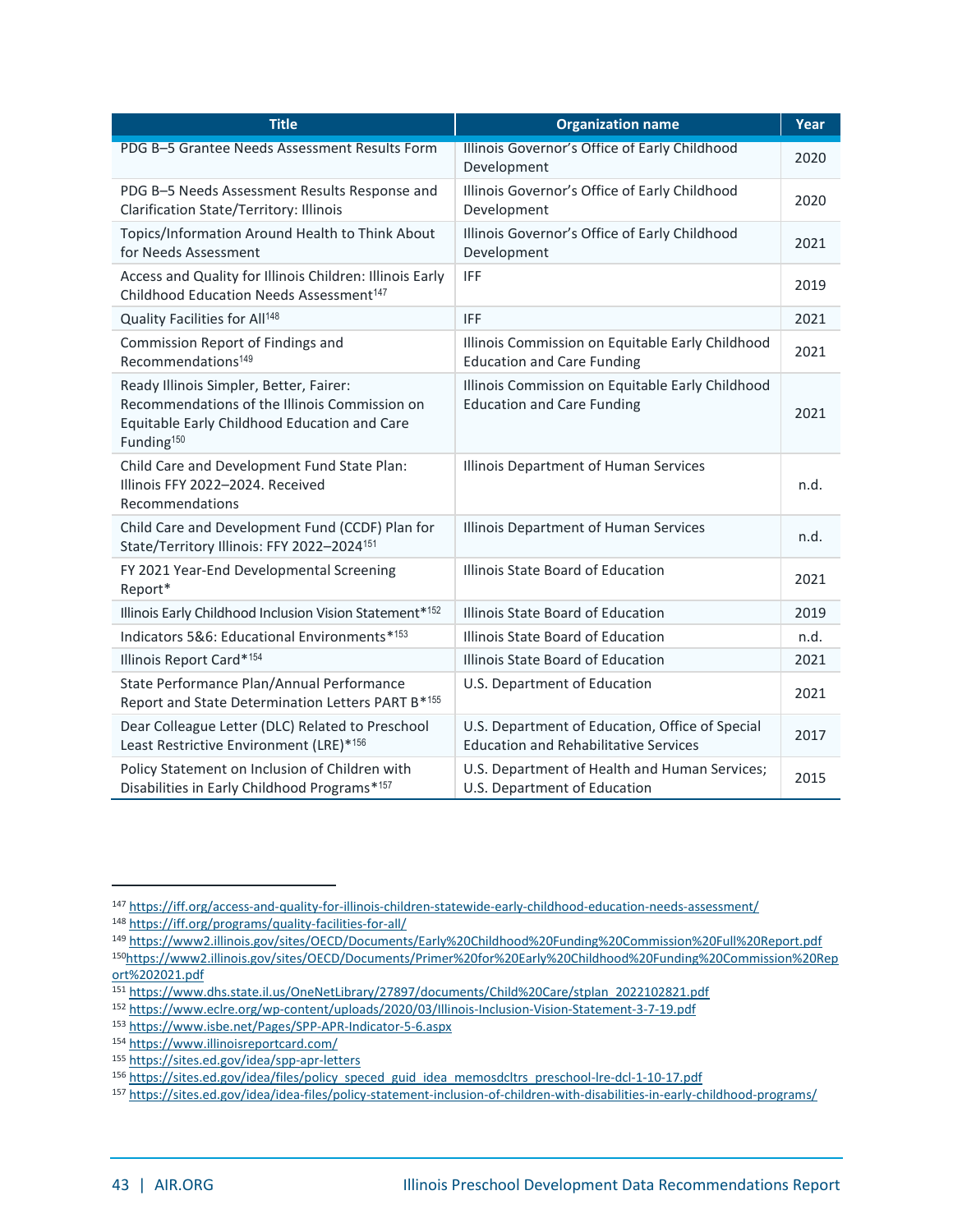*Note***.** Documents marked with an asterisk (\*) were additional documents sent by stakeholders after the development of the Data Matrix and the stakeholder meetings and contain additional information on domain definitions to help with consensus building or definition clarity.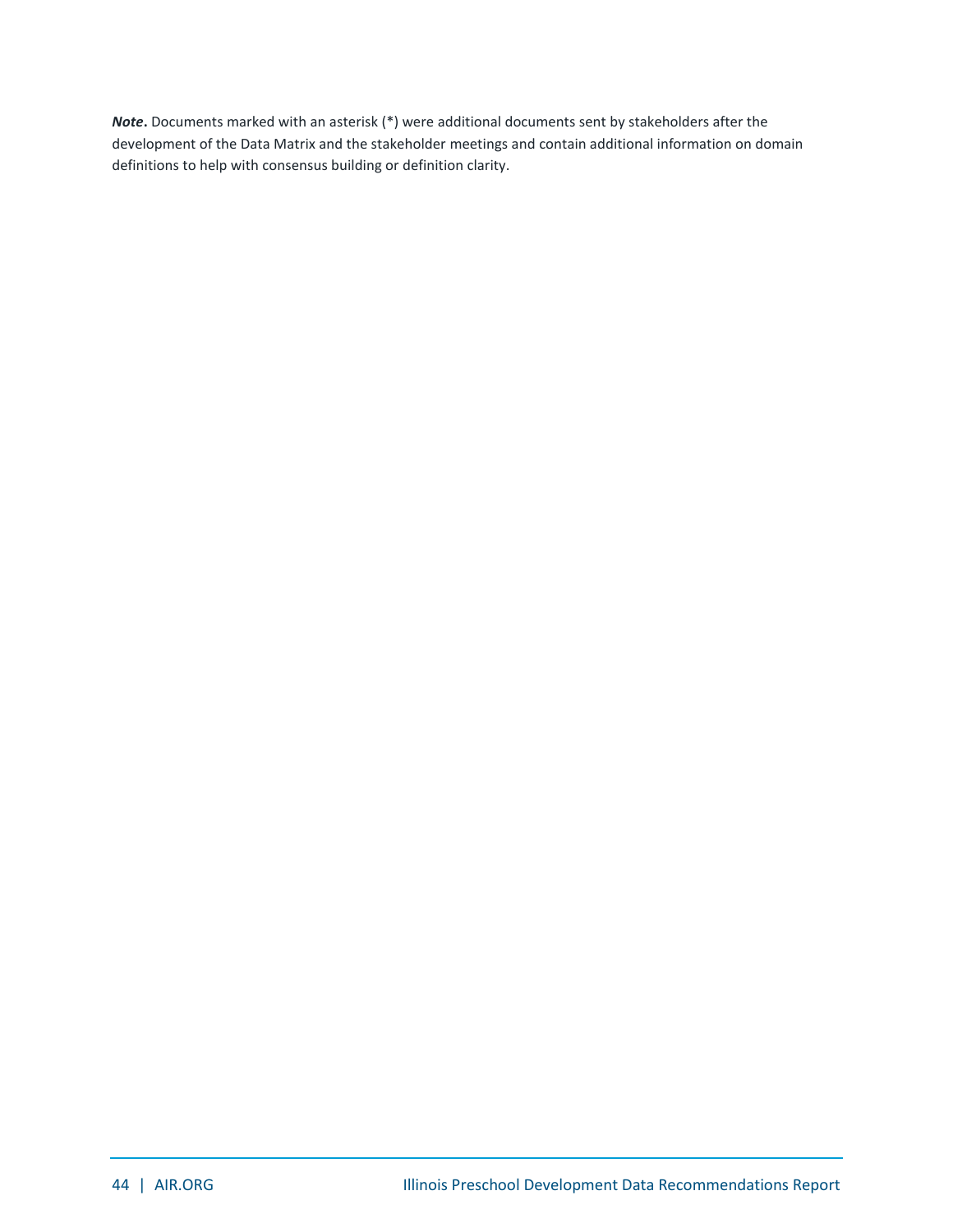### <span id="page-45-0"></span>**Appendix C. List of Stakeholders and Organization Affiliations**

| <b>Stakeholder name</b>    | <b>Organization affiliation</b>                                                                      |  |
|----------------------------|------------------------------------------------------------------------------------------------------|--|
| <b>Allison Lowe-Fotos</b>  | <b>Start Early</b>                                                                                   |  |
| Amanda Walsh               | The Illinois Children's Mental Health Partnership                                                    |  |
| Ann Freiburg               | Illinois Department of Human Services, Bureau of Early Intervention                                  |  |
| Ben Boer                   | Office of Illinois Governor JB Pritzker                                                              |  |
| <b>Bethany Patten</b>      | Illinois Department of Human Services                                                                |  |
| Robert Goerge              | Chapin Hall Center for Children                                                                      |  |
| Brenda Dixon               | Illinois State Board of Education                                                                    |  |
| <b>Bryan Stokes</b>        | Chicago Public Schools                                                                               |  |
| Cerathel Burgess-Burnett   | Chicago Department of Family and Support Services                                                    |  |
| Carisa Hurley              | Illinois State Board of Education                                                                    |  |
| Chelsea Guillen            | University of Illinois                                                                               |  |
| Chevelle Bailey            | Illinois Department of Children and Family Services                                                  |  |
| Christi Chadwick           | Early Childhood Consortium, Illinois Board of Higher Education                                       |  |
| Cornelia Grumman           | Robert R. McCormick Foundation                                                                       |  |
| Cristina Karasov           | <b>Robert R. McCormick Foundation</b>                                                                |  |
| Dawn Thomas                | Illinois Early Childhood Asset Map                                                                   |  |
| Dena Chapman               | Illinois Action for Children                                                                         |  |
| Donna Emmons               | Illinois Head Start Association                                                                      |  |
| Edie Washington            | Illinois Department of Children and Family Services                                                  |  |
| <b>Elliot Regenstein</b>   | Foresight Law + Policy                                                                               |  |
| Erika Méndez               | Latino Policy Forum                                                                                  |  |
| Gaylord Gieseke            | Center for Childhood Resilience                                                                      |  |
| Ireta Gasner               | <b>Start Early</b>                                                                                   |  |
| Joanna Su                  | Illinois Department of Human Services, Maternal, Infant, and Early<br><b>Childhood Home Visiting</b> |  |
| Kayla Goldfarb             | <b>Start Early</b>                                                                                   |  |
| Keith Hollenkamp           | Illinois Early Childhood Asset Map                                                                   |  |
| Kenya McRae                | Illinois Department of Public Health                                                                 |  |
| Lauri Morrison-Frichtl     | Illinois Head Start Association                                                                      |  |
| Lesley Schwartz            | Illinois Department of Human Services, Maternal, Infant, and Early<br>Childhood Home Visiting        |  |
| <b>Martin Torres</b>       | Office of Illinois Governor JB Pritzker                                                              |  |
| Oriana Wilson              | Illinois State Board of Education                                                                    |  |
| Phyllis Glink              | Irving Harris Foundation                                                                             |  |
| Rebecca Vonderlack-Navarro | Latino Policy Forum                                                                                  |  |
| Sergio Hernandez           | Illinois State Board of Education                                                                    |  |
| Shauna Ejeh                | Illinois Action for Children                                                                         |  |
| Theresa Hawley             | Illinois Governor's Office / Northern Illinois University                                            |  |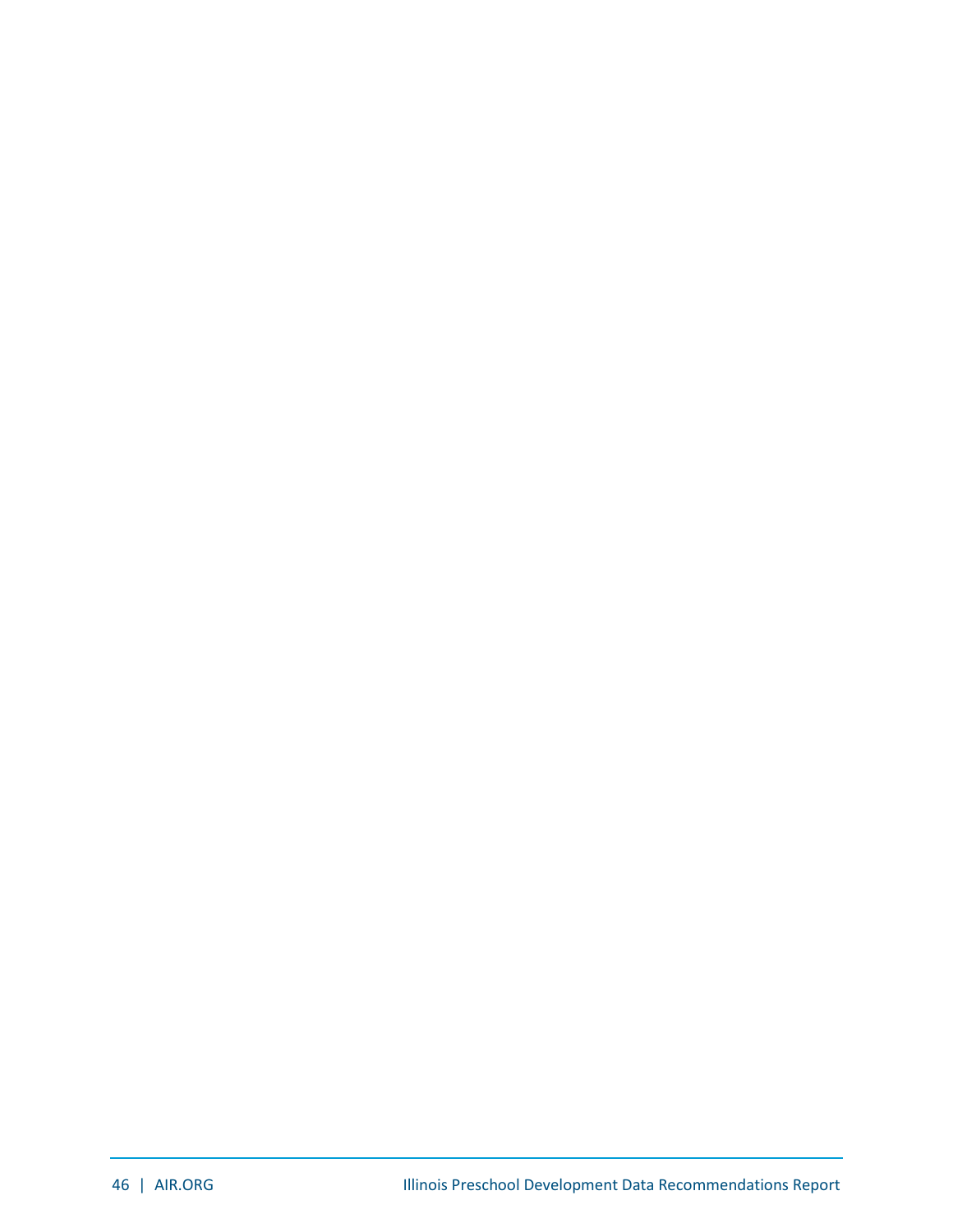### <span id="page-47-0"></span>**Appendix D. Summary of Stakeholder Meeting Notes**

In Appendix D, we present brief summary of notes from the four stakeholder meetings facilitated by the American Institutes for Research.

#### **Stakeholder Meeting 1**

The domains discussed during the first stakeholder meeting included Age of Children in the ECEC System, Race/Ethnicity, Rural Areas, and Vulnerable or Historically Underserved Children.

#### **Age of Children in the ECEC System**

Participants agreed that there needs to be a more standardized approach or guidance to defining age. Stakeholders suggested that a crosswalk of existing policies and programs at the state and federal levels should be created as a starting point for consensus building (see Appendix E for a preliminary list of age ranges by state and federal sources).

#### **Race/Ethnicity**

Participants agreed that the use of the U.S. Census Bureau definitions of race and ethnicity was the best measure for categorizing race and ethnicity groups. The meeting also included discussion about the meaning of racial equity, during which meeting participants agreed that the Illinois ECEC system and stakeholders need to clarify the purpose of using racial equity language. Participants also felt it important to identify funding streams that already define vulnerable populations and determine why these populations are being identified.

#### **Rural Areas and Vulnerable or Historically Underserved Children**

County seems to be the typical geographic measure captured by data systems, but discussants were concerned that exclusively using counties is too broad because so much variation exists within and between counties. Participants felt that clarity or guidance is required about how different units of data intersect with definitions of rural because the unit used may have different implications for how rural is defined.

#### **Stakeholder Meeting 2**

The domains discussed during the second stakeholder meeting included ECEC Access, Facilities, Home- versus Center-Based ECEC Services, and kindergarten Readiness.

#### **ECEC Access**

Participants felt that the federal definition of access is lacking and does not resolve the multifaceted dimensions of determining access and concluded that the term access is a multifaceted measure with many dimensions that need to be measured separately. Participants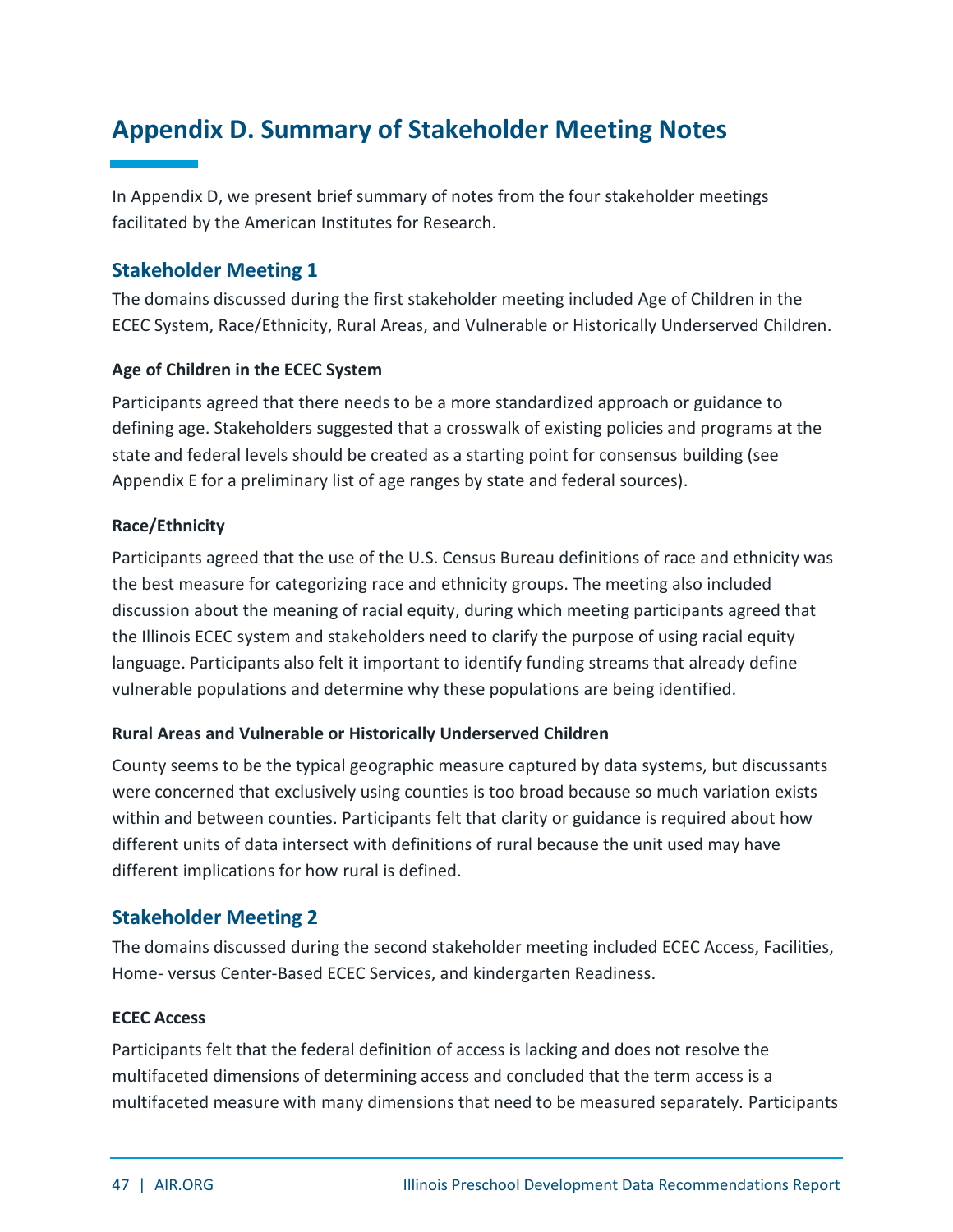reached consensus that, to accurately define and use data to support a useful measure of access, it is important to focus not only on access in terms of provider characteristics but the characteristics of and burdens on parents and children. The discussants recognize that the state approach to improving access, which is focused on increasing the number of programs or slots, may not always be inclusive of a broader definition of access. Discussants agreed that program access should include defining both the supply and demand of programs, as well as measures of quality, which may be different for different populations, because it is hard to define access without defining the concepts nested within it.

#### **Facilities**

The discussants in the group about Facilities identified the importance of distinguishing between child care sites, administration sites, and delivery sites because these terms are often used interchangeably; the discussants acknowledged a hierarchy of facilities that exist and how the location of care is often distinct form the location of service delivery or the location of service administration.

#### **Home- versus Center-Based ECEC Services**

Current definitions of home- and center-based care are insufficient in capturing diversity of types of care within the binary and the interactions that occur between staff, parents, and students; current definitions also do not accurately capture the provision of ECEC services and omit other types of services from the discussion. Discussants felt it important to embed the notion of equity and diversity into the definition of service provision and that using an equity lens perspective when evaluating definitions and processes can ensure the perspectives and voices of underserved populations are included.

#### **Kindergarten Readiness**

Discussants identified kindergarten readiness as a complex issue that goes beyond a readiness tool and noted that the issue is about understanding what the developmental requirements for readiness are, how assessment tools are implemented with fidelity for diverse student populations, and what being considered "ready for kindergarten" truly means. Discussants recognized that, despite Illinois having a statewide kindergarten readiness assessment tool, the tool is not often used in reporting and discussing kindergarten readiness; however, this assessment tool defines the prioritized areas of kindergarten readiness: approaches to learning and self-regulation, social and emotional development, language and literacy development, cognition: math, and physical development. Discussants agreed that there is misalignment between assessment tools and kindergarten readiness and that additional research on the assessment tool should be considered to understand if a score on the kindergarten readiness tool is a predictor of later school success.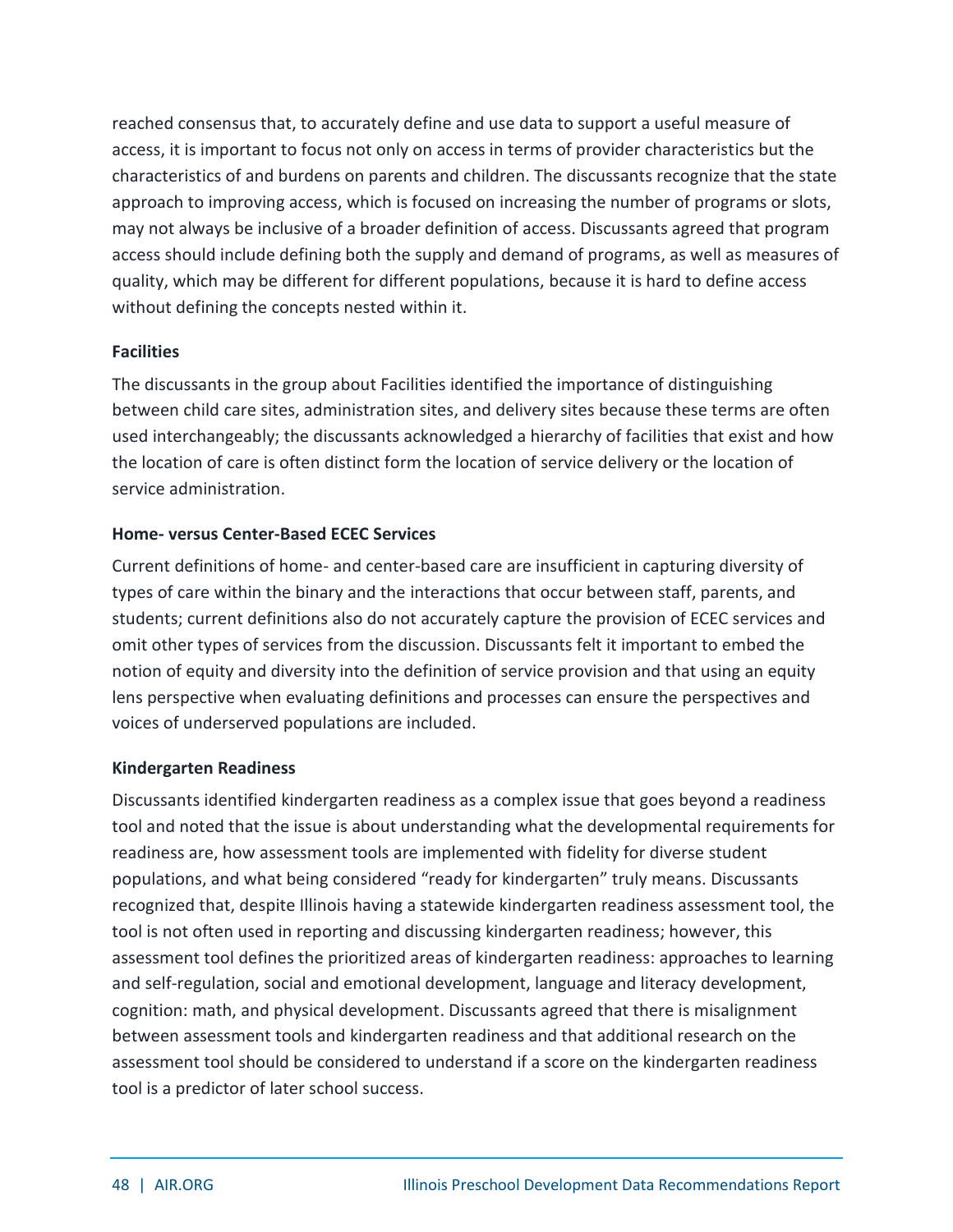#### **Stakeholder Meeting 3**

The domains discussed during the third stakeholder meeting included Quality Early Childhood Education and Care, Educational Services for Children with Special Needs, and Developmental **Screenings** 

#### **Quality Early Childhood Education and Care**

There was generally consensus that the current definitions in place for early childhood and education quality are insufficient and fail to capture the experiences of children and families easily observable measures of quality; consistent definitions; and leadership with resources, support, programs, quality improvement, and accreditation are needed. Capturing easily observable definitions of quality through ExceleRate is not perfect but is consistent. These measures do not cover other important aspect of quality, however. Additional resources are required to improve and support quality improvements to meet a higher standard of quality so that the "lowest hanging fruit" is used in the sense of what is easily observed and measured systematically.

#### **Educational Services for Children with Special Needs and Developmental Screenings**

Participants agreed that more precision or specificity is needed when discussing inclusive special education settings and services because there are many existing definitions; context matters when it comes to defining educational services for children with special needs. Participants agreed that overall problems with the developmental screenings currently being used include a lack of school district staff, infrastructure, and training to equitably administer screenings.

#### **Stakeholder Meeting 4**

The domains discussed during the fourth stakeholder meeting included Vision, Hearing, and Oral Screenings; Food Security, and Consistent and Accurate Communication between Data Systems.

#### **Vision, Hearing, and Oral Screenings**

The discussants agreed that precise language is necessary when talking about screenings and that there needs to be clear differentiation between screenings and exams. Screenings should be a part of many ECEC programs, but certain programs may not have staff available to conduct screenings; parents must often request to have screenings done and will possibly have them performed outside on their own, making access to these screenings inequitable.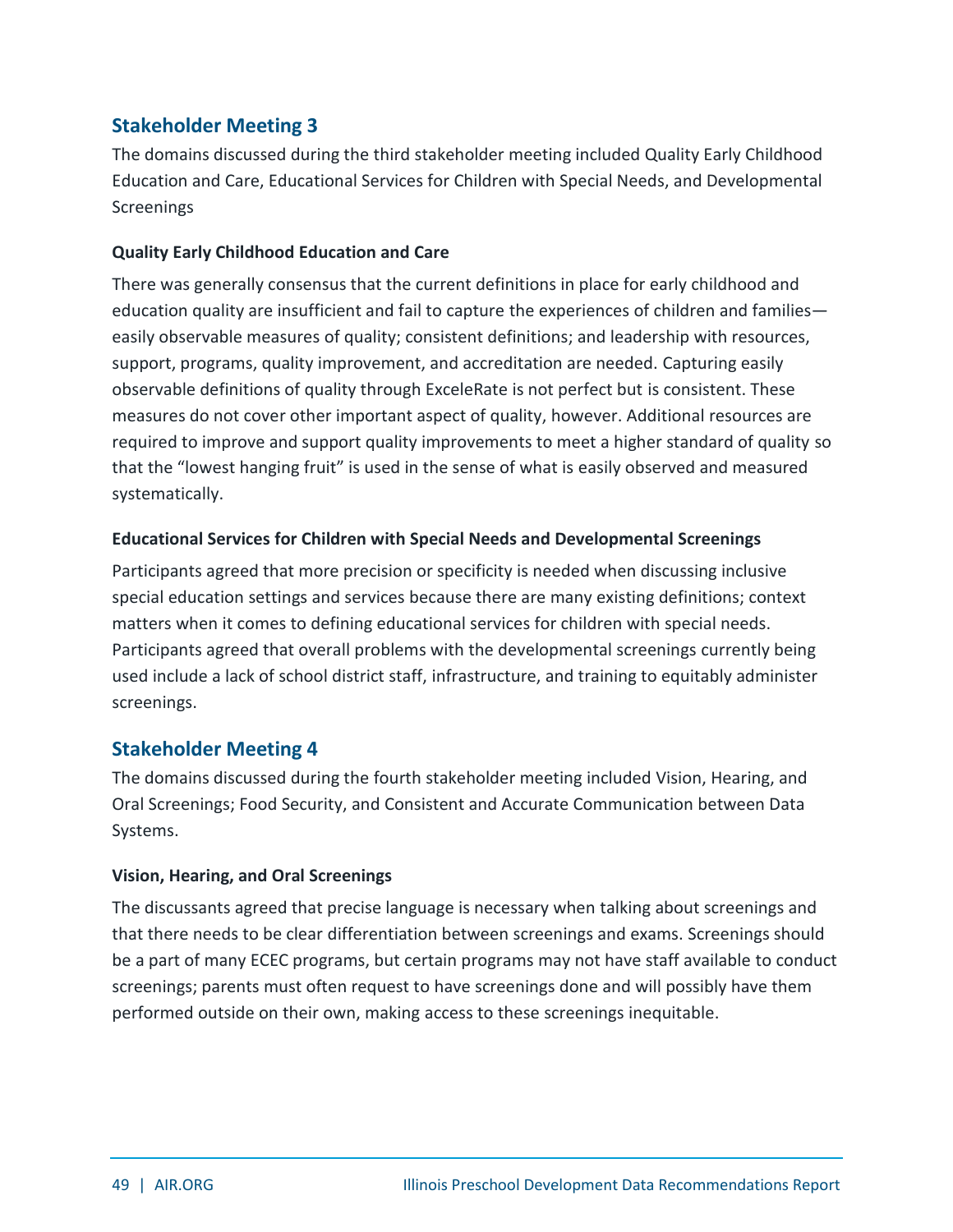#### **Food Security**

Regarding food security, the discussants identified that the term healthy has a great deal of cultural variation in its meaning and that income is the number one indicator to help identify whether someone has food insecurity or concerns, but additional indicators should also be considered.

#### **Consistent and Accurate Communication between Data Systems**

Participants in the groups discussing Consistent and Accurate Communication between Data Systems all agreed that the purpose of using and analyzing data needs to be more clearly specified because data coordination and collaboration are not happening effectively; this situation might be remedied by better communication and clearer definitions at the provider and state levels, more collaboration between people who handle data, and lessening protections on data to enable easier sharing. Data should be able to be used by people making both analytical and operational decisions. The child was agreed upon as the smallest useful unit of analysis. Both groups emphasized coordination among data stewards from the different agencies as integral to improving data systems; there should also be clearer data governance and rules related to what data are collected and who controls the data.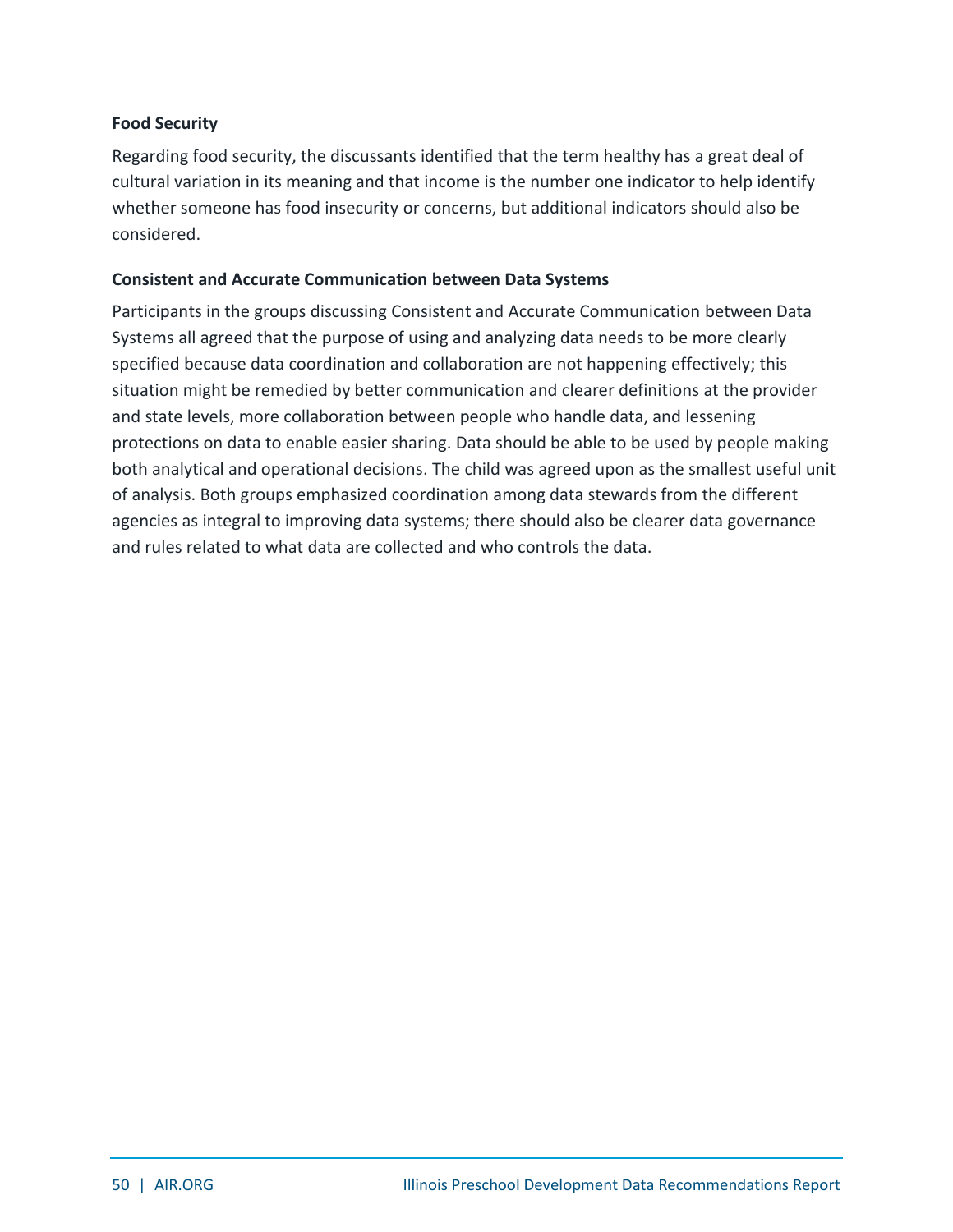### <span id="page-51-0"></span>**Appendix E. Age Definitions, by State and Federal Sources**

This appendix provides a preliminary list of age definitions, by state and federal source, to inform future efforts to resolve inconsistencies related to reporting of ages and age ranges in early childhood education and care (ECEC) policy and research documents.

| <b>Program Name</b>                                       | <b>Sector</b>                   | <b>Illinois Agency</b>                         | <b>State or</b><br><b>Federal</b><br>source | <b>Age Requirement or</b><br><b>Definition</b>                                                                                                                                                                                                                                                                                                                                                                                                                 |
|-----------------------------------------------------------|---------------------------------|------------------------------------------------|---------------------------------------------|----------------------------------------------------------------------------------------------------------------------------------------------------------------------------------------------------------------------------------------------------------------------------------------------------------------------------------------------------------------------------------------------------------------------------------------------------------------|
| <b>Child Care Assistance</b><br>Program (CCAP)            | Supplemental<br>Income          | Illinois Department of<br>Human Services (DHS) | State                                       | Children younger than 13;<br>children with<br>documented special<br>needs may be eligible up<br>to age 19                                                                                                                                                                                                                                                                                                                                                      |
| Early Intervention                                        | Early<br>Childhood<br>Education | Illinois Department of<br>Human Services (DHS) | State                                       | Birth to 3 years old;<br>under age 36 months                                                                                                                                                                                                                                                                                                                                                                                                                   |
| Maternal, Infant, and<br>Early Childhood Home<br>Visiting | <b>Home Visits</b>              | Illinois Department of<br>Human Services (DHS) | State                                       | Pregnant women through<br>kindergarten entry (age 5<br>after September 1 of the<br>school year)                                                                                                                                                                                                                                                                                                                                                                |
| Early Head Start                                          | Early<br>Childhood<br>Education | Illinois Department of<br>Human Services (DHS) | Federal                                     | Pregnant women and<br>children from birth to age<br>3 from families whose<br>income is within 100% of<br>the federal poverty<br>guidelines, as well as<br>children from families<br>experiencing<br>homelessness and<br>families receiving public<br>assistance such as TANF<br>or SSI; foster children are<br>eligible for participation<br>regardless of their foster<br>family's income; 10% of<br>enrollment is reserved for<br>children with disabilities |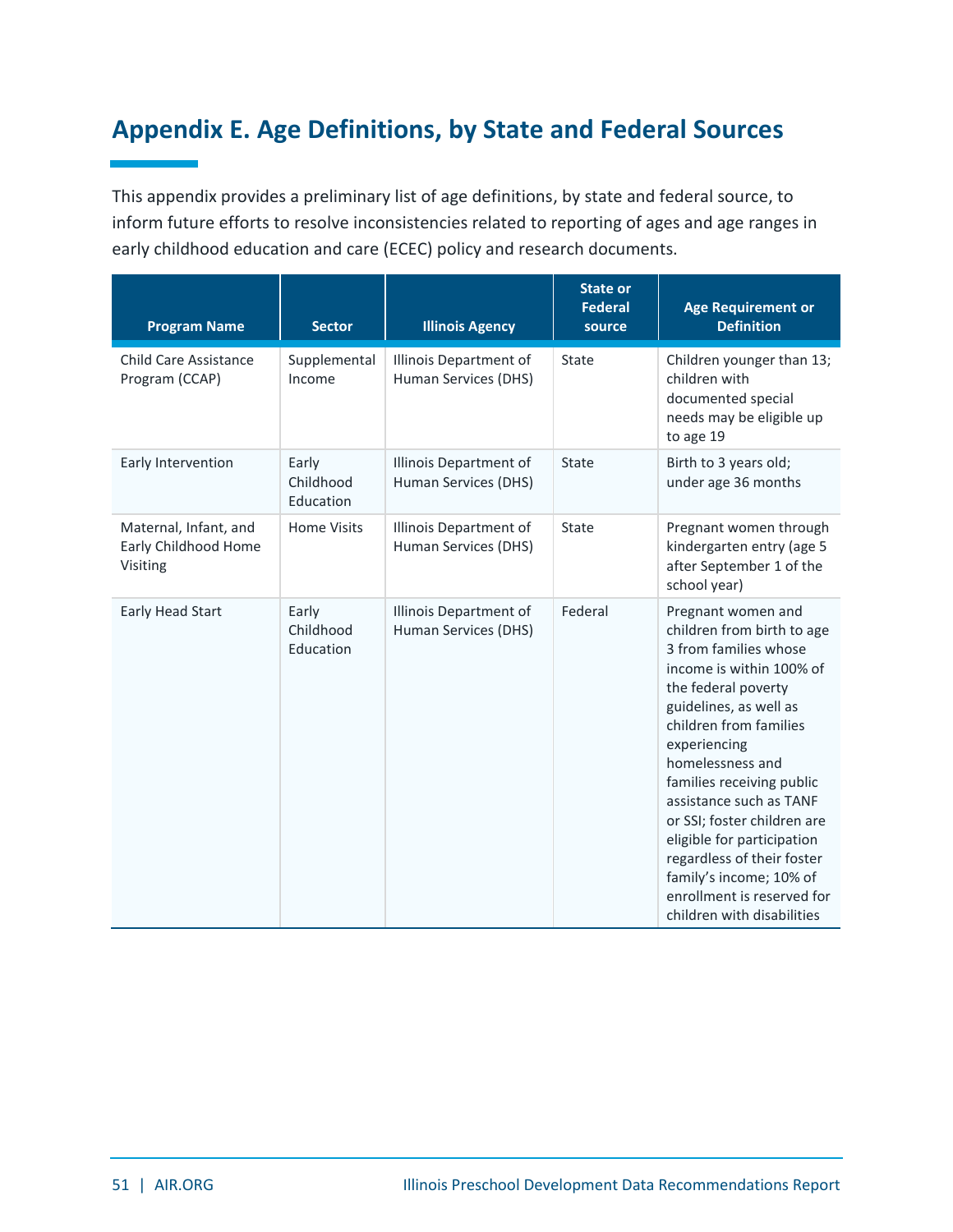| <b>Program Name</b>                                           | <b>Sector</b>                   | <b>Illinois Agency</b>                         | <b>State or</b><br><b>Federal</b><br>source | <b>Age Requirement or</b><br><b>Definition</b>                                                                                                                                                                                                                                                                                                                                                                                                                                                          |
|---------------------------------------------------------------|---------------------------------|------------------------------------------------|---------------------------------------------|---------------------------------------------------------------------------------------------------------------------------------------------------------------------------------------------------------------------------------------------------------------------------------------------------------------------------------------------------------------------------------------------------------------------------------------------------------------------------------------------------------|
| <b>Illinois Head Start</b>                                    | Early<br>Childhood<br>Education | Illinois Department of<br>Human Services (DHS) | Federal                                     | Children from ages 3 to 5<br>from families whose<br>income is within 100% of<br>the federal poverty<br>guidelines, as well as<br>children from families<br>experiencing<br>homelessness and<br>families receiving public<br>assistance such as TANF<br>or SSI; foster children are<br>eligible for participation<br>regardless of their foster<br>family's income; 10% of<br>enrollment is reserved for<br>children with disabilities                                                                   |
| <b>Supplemental Nutrition</b><br>Assistance Program<br>(SNAP) | Supplemental<br>Income          | Illinois Department of<br>Human Services (DHS) | Federal                                     | Spouses and children<br>under age 22 are included<br>in the household;<br>household income<br>eligibility levels must also<br>be met. Able-bodied<br>household members<br>between 16 and 60 must<br>register and accept a<br>suitable offer for work<br>and participate in an<br>employment and training<br>program through SNAP.                                                                                                                                                                       |
| <b>Temporary Assistance</b><br>for Needy Families<br>(TANF)   | Supplemental<br>Income          | Illinois Department of<br>Human Services (DHS) | Federal                                     | Pregnant people or those<br>with a child under age 19<br>who lives with them; a<br>child who is 18 or older<br>must be a full-time high<br>school student. A<br>pregnant woman and her<br>husband (if he lives with<br>her) may qualify even if<br>they don't have any other<br>children. Must live in<br>Illinois (may be homeless<br>and still qualify), be a U.S.<br>citizen or meet certain<br>immigration<br>requirements, and<br>develop a plan for<br>becoming self-sufficient<br>and follow it. |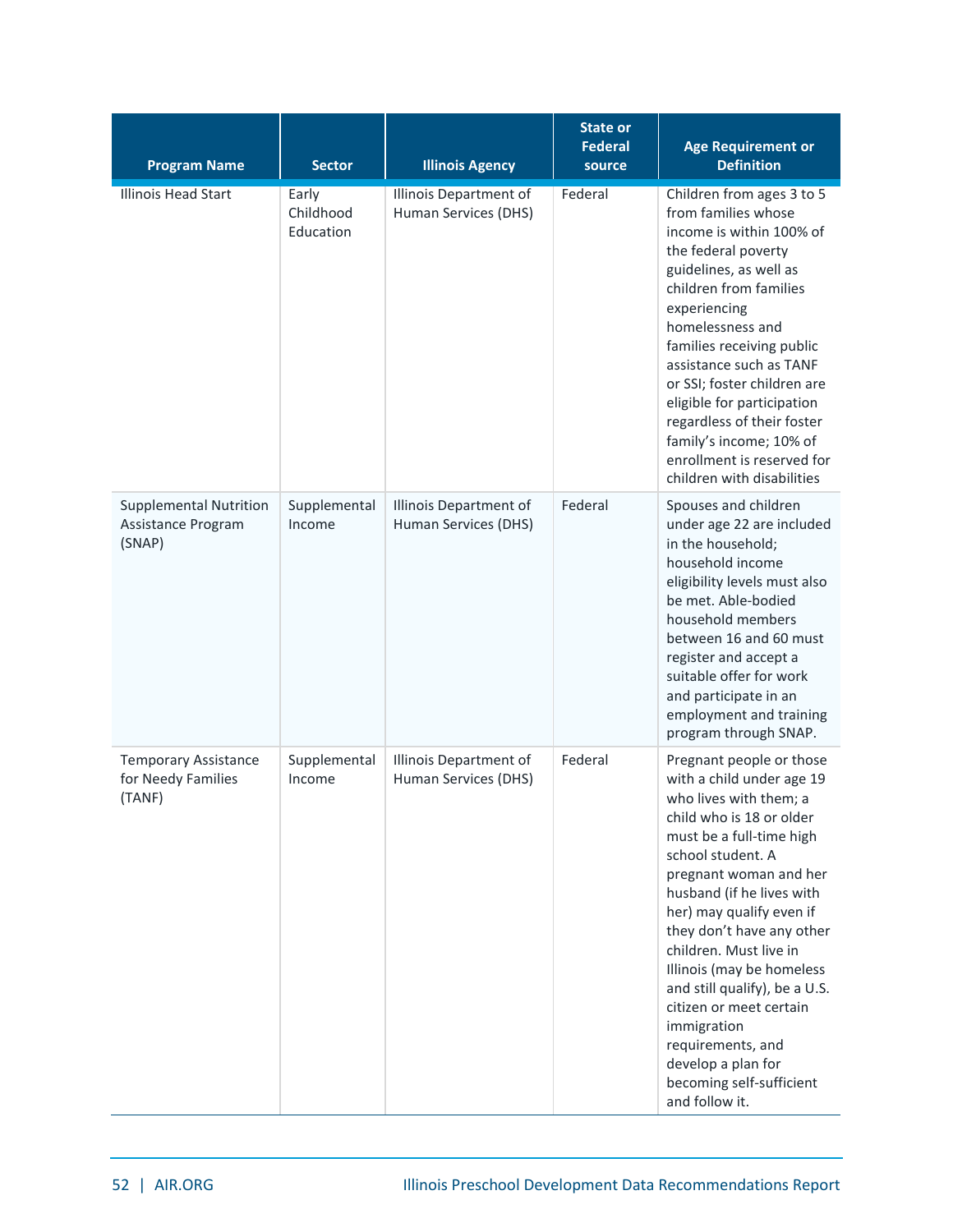| <b>Program Name</b>                                                         | <b>Sector</b>                   | <b>Illinois Agency</b>                                                   | <b>State or</b><br><b>Federal</b><br>source | <b>Age Requirement or</b><br><b>Definition</b>                                                                                                                                                                                                                                  |
|-----------------------------------------------------------------------------|---------------------------------|--------------------------------------------------------------------------|---------------------------------------------|---------------------------------------------------------------------------------------------------------------------------------------------------------------------------------------------------------------------------------------------------------------------------------|
| Women, Infants, and<br>Children (WIC)                                       | Supplemental<br>Income          | Illinois Department of<br>Human Services (DHS)                           | Federal                                     | Infants and children<br>under 5 years old<br>(including foster<br>children); pregnant or<br>breastfeeding women<br>and new moms                                                                                                                                                 |
| <b>Prevention Initiative</b>                                                | Early<br>Childhood<br>Education | Illinois State Board of<br>Education (ISBE)                              | State                                       | Birth to age 3 (36<br>months)                                                                                                                                                                                                                                                   |
| Preschool For All (PFA)                                                     | Early<br>Childhood<br>Education | Illinois State Board of<br>Education (ISBE)                              | <b>State</b>                                | Children ages 3 through 5<br>who are not age-eligible<br>for kindergarten (are age<br>5 on or before September<br>1 of the school year in<br>which the early childhood<br>program is to be<br>implemented) and who<br>are determined by<br>multiple weighted at-risk<br>factors |
| Title I Preschool                                                           | Early<br>Childhood<br>Education | Illinois State Board of<br>Education (ISBE)                              | Federal                                     | 4-year-olds;<br>prekindergarten students<br>who are under 5 before<br>September 1 of the<br>academic year                                                                                                                                                                       |
| Early Childhood Special<br><b>Education Programs</b>                        | Early<br>Childhood<br>Education | Illinois State Board of<br><b>Education (ISBE)</b>                       | Federal                                     | 3 through 5 years of age                                                                                                                                                                                                                                                        |
| Child care licensing of<br>non-school-based child<br>care centers and homes | Early<br>Childhood<br>Education | Illinois Department of<br>Children and Family<br>Services (DCFS)         | State                                       |                                                                                                                                                                                                                                                                                 |
| Foster care and<br>adoption services                                        |                                 | Illinois Department of<br>Children and Family<br>Services (DCFS)         | State                                       | Adoption-until child<br>reaches age 18; foster<br>care-may continue until<br>child reaches age 21<br>before they age out of<br>the program                                                                                                                                      |
| All Kids                                                                    | Healthcare                      | Illinois Department of<br><b>Healthcare and Family</b><br>Services (HFS) | State                                       | Children 18 years of age<br>and under                                                                                                                                                                                                                                           |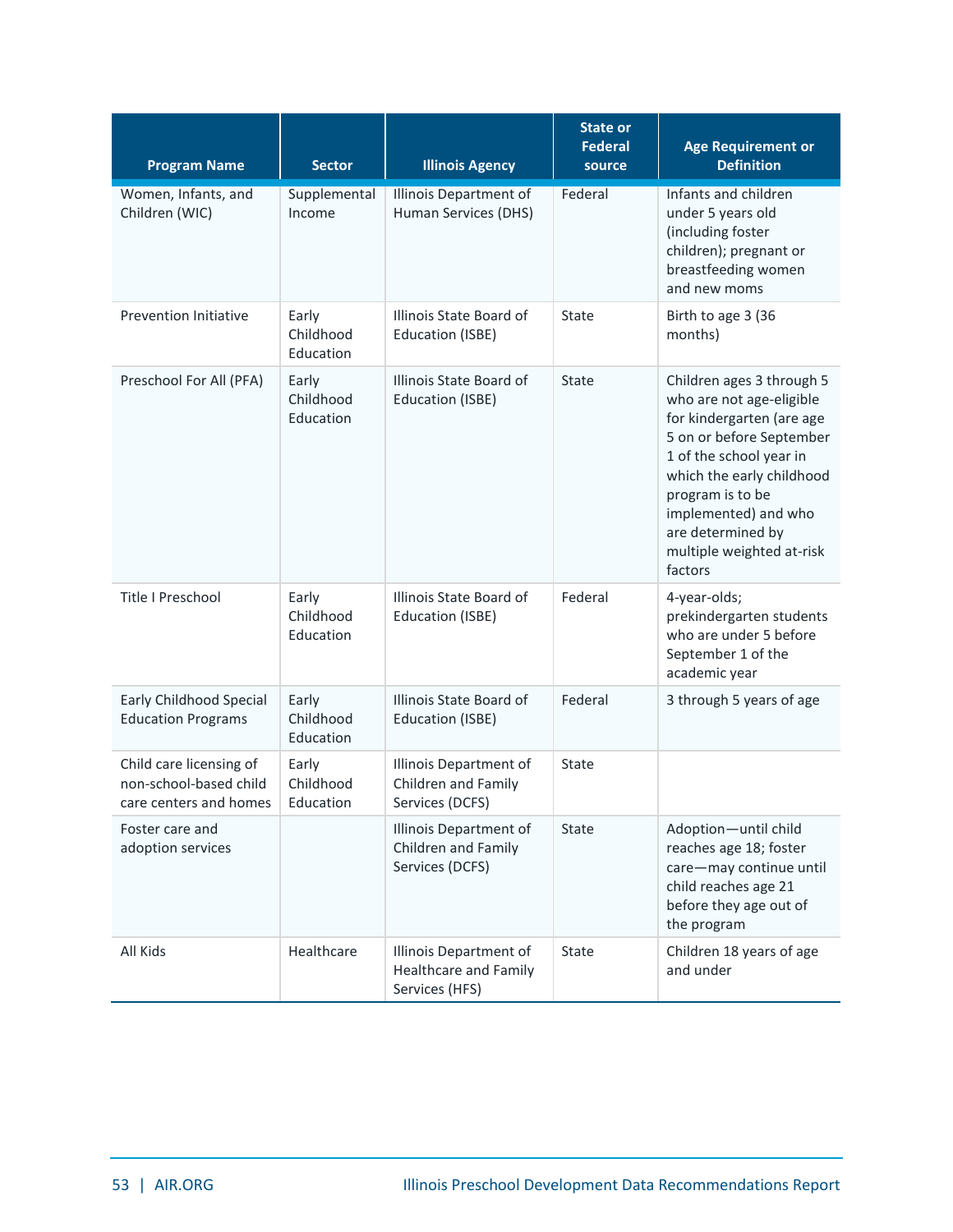| <b>Program Name</b>                                    | <b>Sector</b>                   | <b>Illinois Agency</b>                                            | <b>State or</b><br><b>Federal</b><br>source | <b>Age Requirement or</b><br><b>Definition</b>                                                                                                                                                                                                                                                                                                                                                                                                                                                                                                                                                             |
|--------------------------------------------------------|---------------------------------|-------------------------------------------------------------------|---------------------------------------------|------------------------------------------------------------------------------------------------------------------------------------------------------------------------------------------------------------------------------------------------------------------------------------------------------------------------------------------------------------------------------------------------------------------------------------------------------------------------------------------------------------------------------------------------------------------------------------------------------------|
| Pandemic EBT                                           | Supplemental<br>Income          | Illinois Department of<br>Human Services (DHS)                    | State                                       | School-age children 3-17<br>and 18-22 (in high<br>school) who are enrolled<br>in free or reduced-price<br>meals at a school<br>operating the National<br>School Lunch Program OR<br>must be enrolled in a<br><b>Community Eligibility</b><br>Provision that offers<br>breakfast and lunch free<br>to all students, AND must<br>be without access to an<br>in-school provided meal;<br>their school must operate<br>the National School Lunch<br>Program AND must have<br>been closed or operating<br>remote learning for at<br>least 5 consecutive days<br>at some point during the<br>2020-21 school year |
| <b>WIC Farmer's Market</b><br><b>Nutrition Program</b> | Supplemental<br>Income          | Illinois Department of<br>Human Services (DHS)                    | Federal                                     | Children under 5 years<br>old and pregnant or<br>breastfeeding women<br>and new moms                                                                                                                                                                                                                                                                                                                                                                                                                                                                                                                       |
| <b>Homeless Youth</b><br><b>Services</b>               | Supplemental<br>Income          | Illinois Department of<br>Human Services (DHS)                    | State                                       | 14- through 23-year-olds                                                                                                                                                                                                                                                                                                                                                                                                                                                                                                                                                                                   |
| <b>Emergency Food</b>                                  | Supplemental<br>Income          | Illinois Department of<br>Human Services (DHS)                    | State                                       | No age requirement,<br>household income<br>eligibility levels instead                                                                                                                                                                                                                                                                                                                                                                                                                                                                                                                                      |
| Moms and Babies                                        | Healthcare                      | Illinois Department of<br>Healthcare and Family<br>Services (HFS) | State                                       | Pregnant women and<br>babies up to 1 year of age<br>with a countable family<br>income at or below 213%<br>federal poverty level                                                                                                                                                                                                                                                                                                                                                                                                                                                                            |
| <b>Family Case</b><br>Management                       | Healthcare                      | Illinois Department of<br>Human Services (DHS)                    | State                                       | Pregnant people and<br>children under the age of<br>1 who are on Medicaid or<br>part of a low-income<br>family                                                                                                                                                                                                                                                                                                                                                                                                                                                                                             |
| <b>Crisis Nursery Programs</b>                         | Early<br>Childhood<br>Education | Illinois Department of<br>Human Services (DHS)                    | State                                       | Children under age 6;<br>eligibility determined by<br>need                                                                                                                                                                                                                                                                                                                                                                                                                                                                                                                                                 |